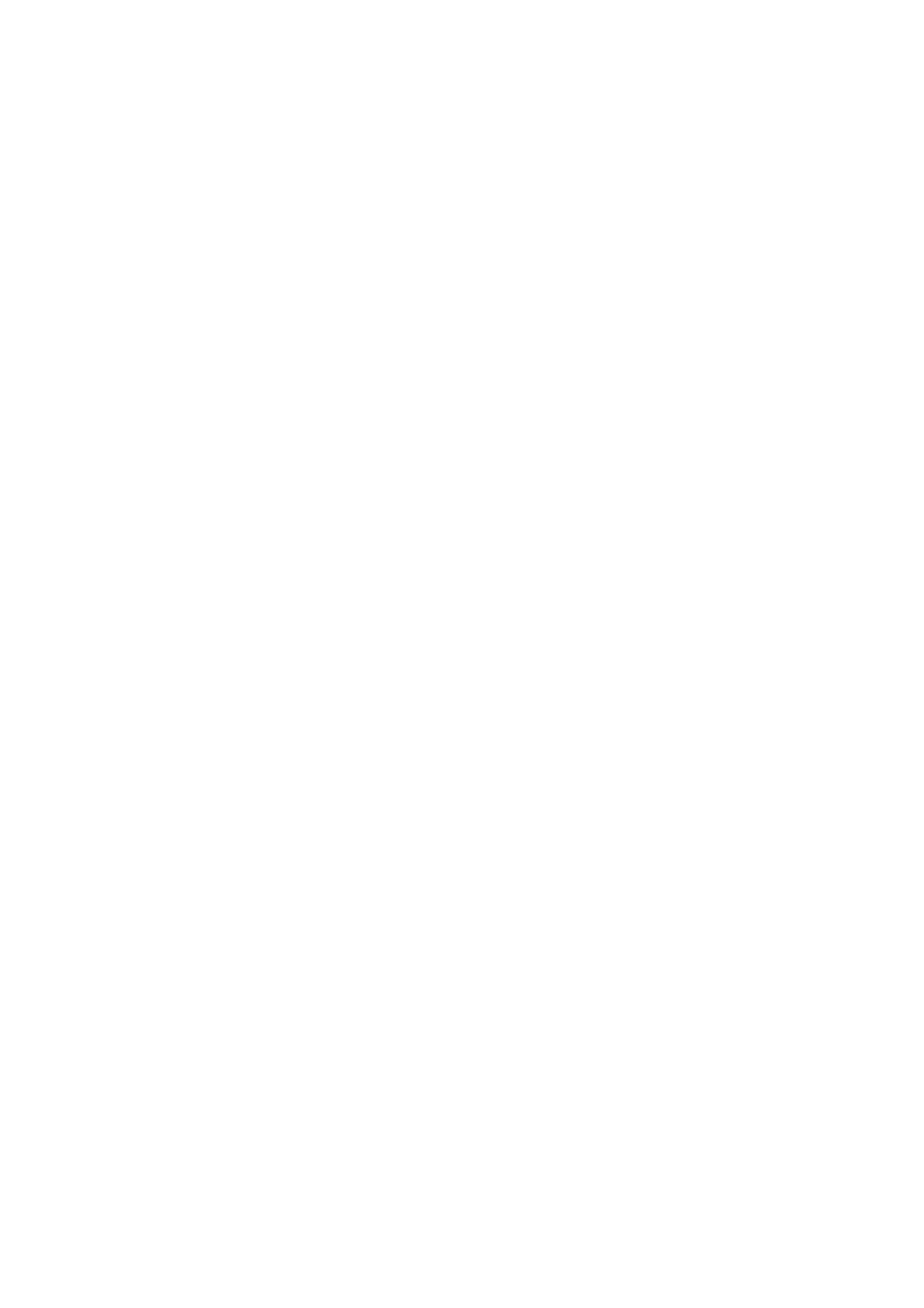# **Stratford-on-Avon District**

# **Local Development Framework**

# **Annual Monitoring Report 2011**

# **A large print copy, electronic copy or more copies of this publication are available on request**

Copyright Stratford-on-Avon District Council



**Corporate Support Stratford-on-Avon District Council**  Elizabeth House, Church Street Stratford-upon-Avon CV37 6HX Telephone **01789 260321** e-mail **planning.policy@stratford-dc.gov.uk** website **www.stratford.gov.uk**

SDC/0681/JAN12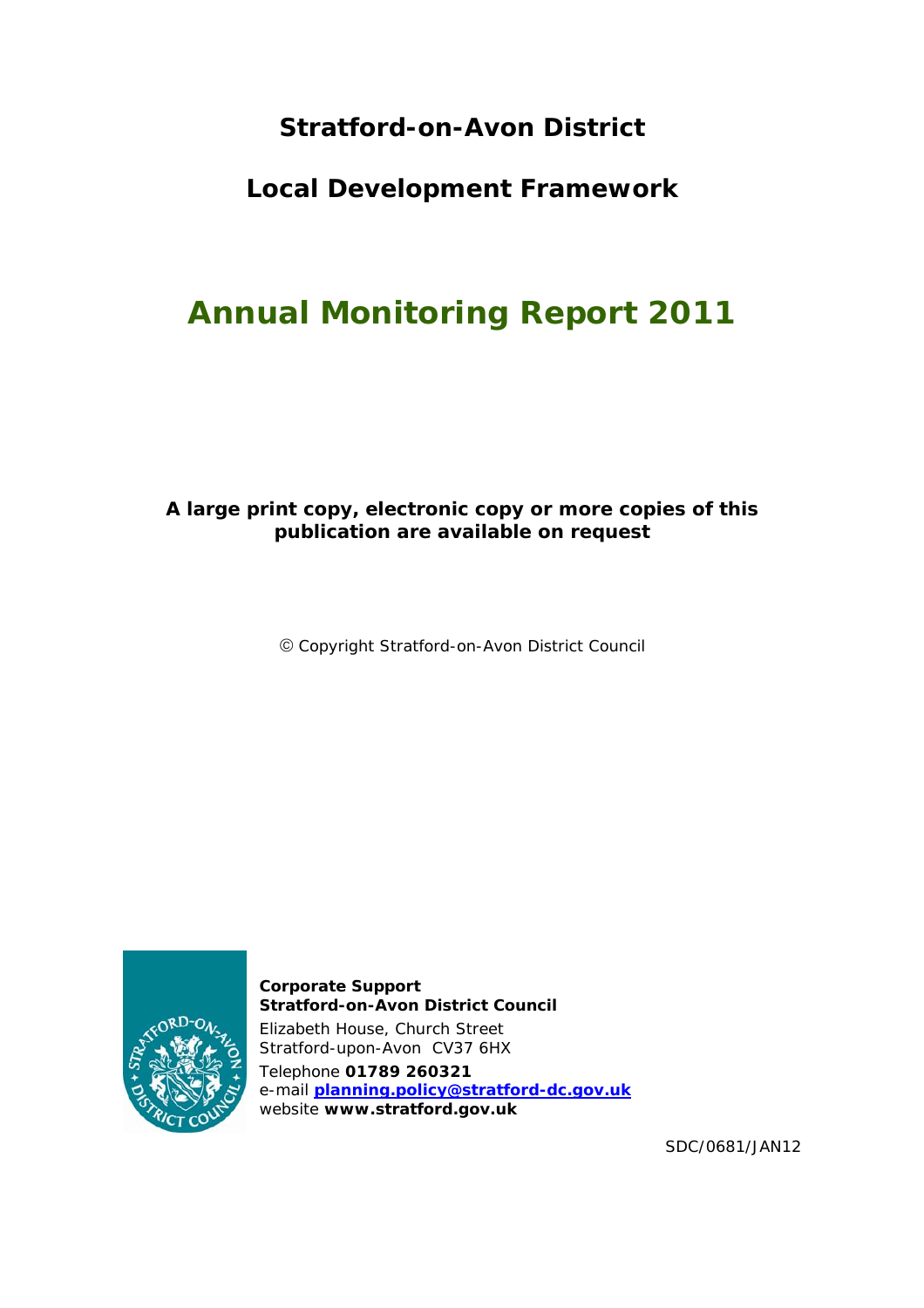# **Stratford-on-Avon District**

# **Local Development Framework**

# **Annual Monitoring Report 2011**

# **Contents**

- 1. Introduction
- 2. Key Findings
- 3. District Profile
- 4. Analysis of Key Indicators
- 5. Local Development Scheme
- 6. Sustainability Appraisal

Appendices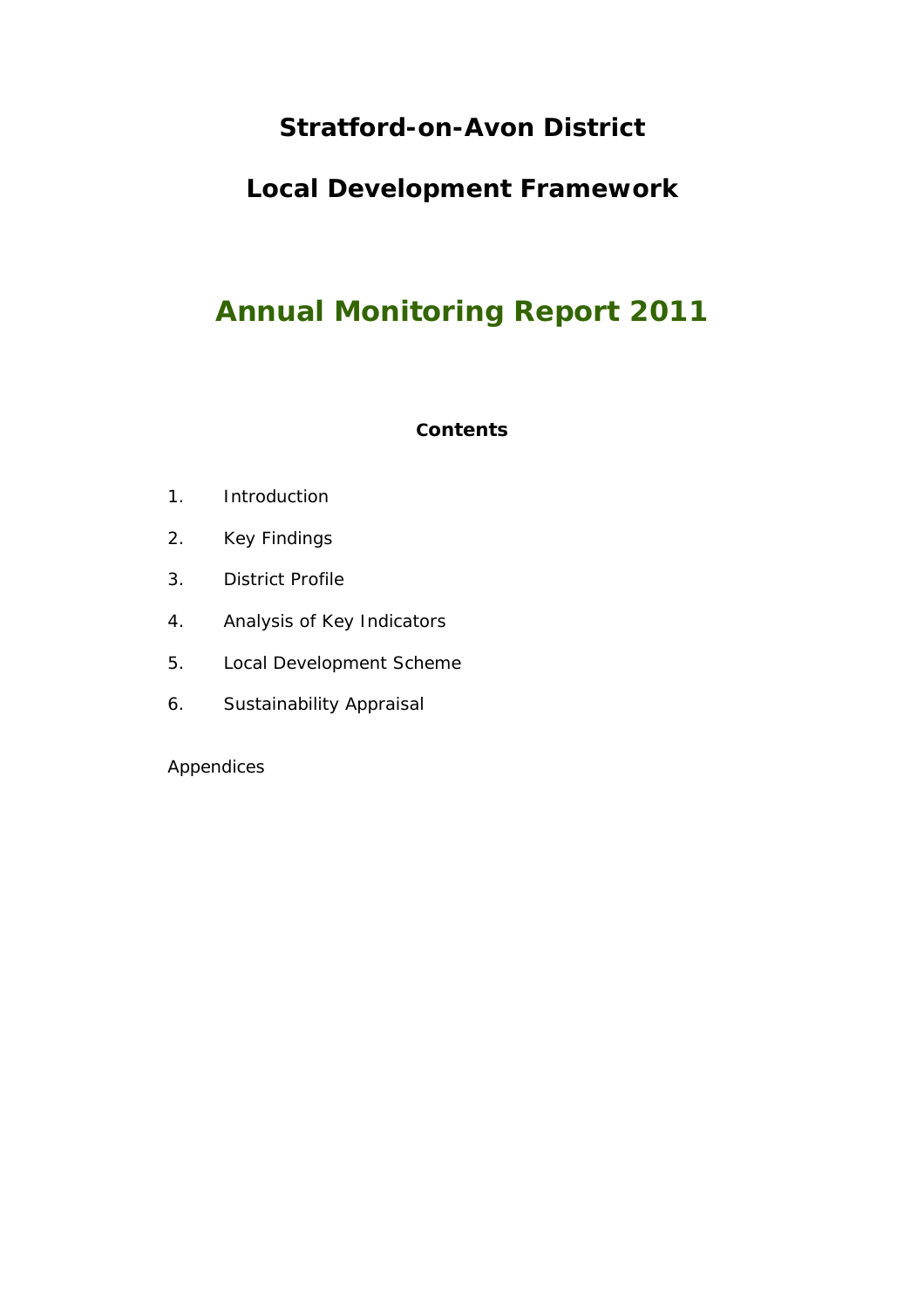# **1. Introduction**

The preparation and publication of an Annual Monitoring Report is a part of the planning system introduced by the Planning and Compulsory Purchase Act 2004. It forms part of the suite of documents which make up the Local Development Framework (LDF).

The 2004 Regulations accompanying the Act currently require each local planning authority to submit an annual report to the Secretary of State by 31 December each year. It is expected to contain information on the implementation of the Local Development Scheme and the extent to which policies set out in Local Development Documents, such as the Local Plan Review/Core Strategy, are being achieved. This monitoring approach is continued in the 2011 report to provide consistency and comparison.

One of the key components of the new planning system is the importance of linking the development plan with the community strategy for the area. In this way it is possible for them to adopt common targets and indicators so that common progress can be gauged.

This is the seventh AMR produced by the Council and will be the last in its current format. The contents of the reports have been a useful source of information for the whole of the organisation. The monitoring relates to the objectives of both the Council's Sustainable Community Strategy and the Corporate Strategy. It assesses performance against a range of indicators and is now able to provide a well-established time series of data.

# **Changes to the 2011 AMR**

The Localism Act (December 2011) includes reforms to the planning system which will have implications for the publication of AMRs.

During 2011 the Government proposed changes to AMRs and has:

- Withdrawn the guidance on local plan monitoring.
- Removed the Core Output Indicators (relating to business development, town centres, housing and environmental quality) from the single data list for 2011-12.
- Put the onus on Councils to decide what information to include in future monitoring reports.
- Removed the requirement to send AMRs to the Secretary of State. From January 2012 monitoring reports will be expected to contain information of interest to local people.

The recent consultation by DCLG on the changes to the 2004 Planning Regulations suggested that Local Planning Authorities' monitoring reports should set out the following minimum additional information:

- Net additional affordable housing,
- Community Infrastructure Levy receipts,
- number of neighbourhood plans adopted,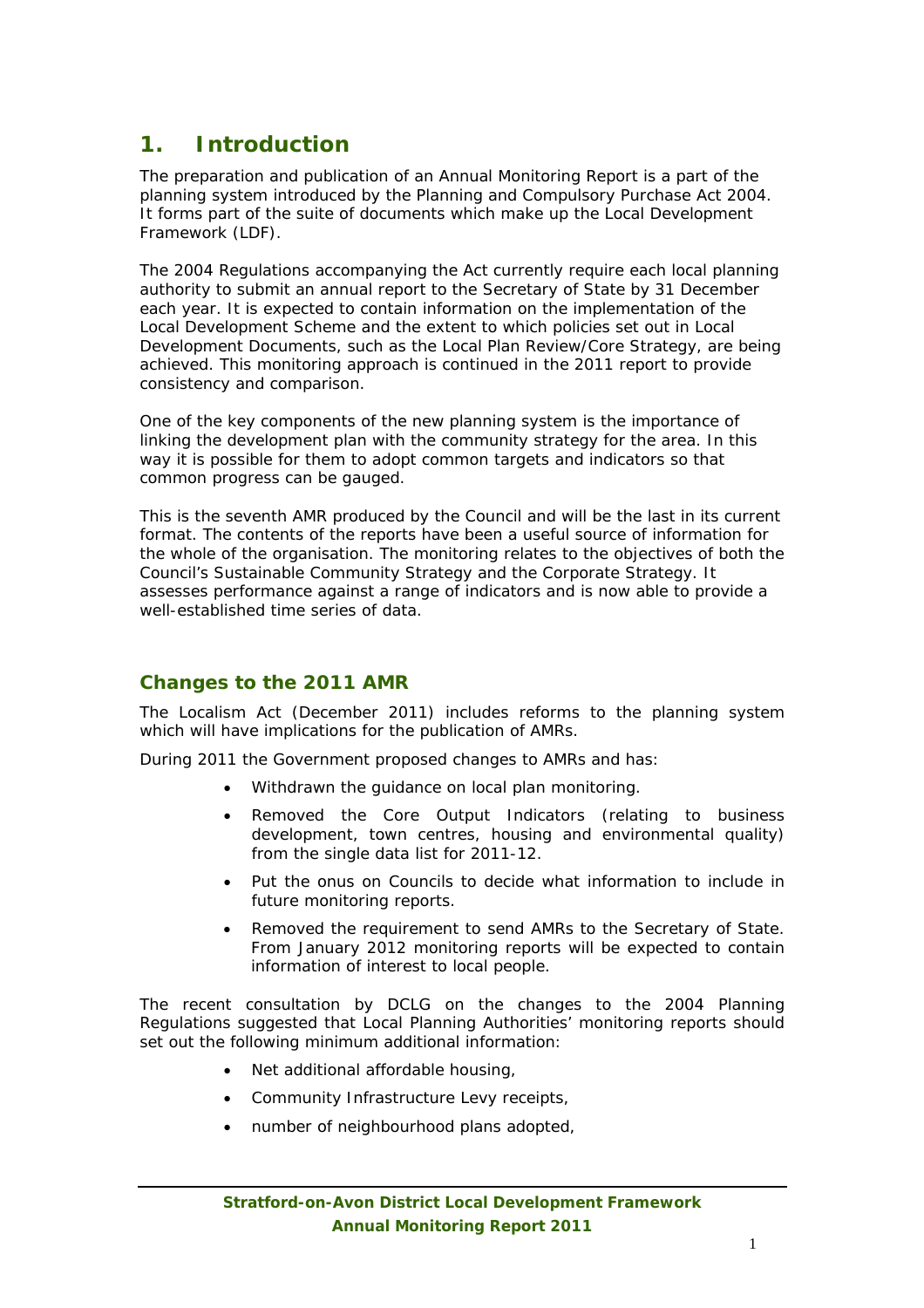- action taken under duty to cooperate and that;
- Information should be made available online and in Council offices as soon as it is available rather than annually.

The District Council is preparing its Core Strategy that will provide the foundation for its Local Development Framework and eventually replace the District Local Plan. A third draft is currently in progress and is priority work for the Council. This has resulted in a more limited scope for the 2011 AMR. Key indicators for housing, employment, business and visitors are reported but there are no environmental indicators in this edition. This will be remedied in future publications as the Sustainability Appraisal objectives and indicators are defined and developed. (See Section 6 Other Indicators)

This report covers the monitoring period 1 April 2010 to 31 March 2011. This excludes the section on the Local Development Scheme ( Section 5) which sets out the situation at the time of publication.

# **The Development Plan System**

The development plan system in England is founded on the 'Plan, Monitor and Manage' approach. This is illustrated in the diagram below with adaptations to incorporate other key aspects of the process.

In practice, the process is a continuous one in that there is no specific start or end point. What is more, the various components often overlap or take place in a different sequence depending on specific circumstances.

## **Research**

The Local Development Framework has to be based on accurate and thorough evidence. This provides up-to-date knowledge of the District's assets and circumstances. In turn, this should underpin planning policies that respond to the needs and challenges faced. The LDF has to be compatible with the Sustainable Community Strategy that has been produced by the Local Strategic Partnership and approved by the District Council in April 2009. It should also be consistent with the Corporate Strategy of the District Council. These are themselves based on a clear understanding of the area and future aspirations.

## **Plan**

The LDF will comprise a 'folder' of documents. The first to be produced will be the Core Strategy. This will set out a clear 'vision' of how Stratford District should look and function in 2028. A range of objectives and strategic policies will establish the course to be taken to achieve the vision. The preparation of the Core Strategy will take into account the evidence base and the outcome of consultation and engagement with individuals, businesses and agencies. A Sustainability Appraisal will be produced to assess the likely effects of the Core Strategy.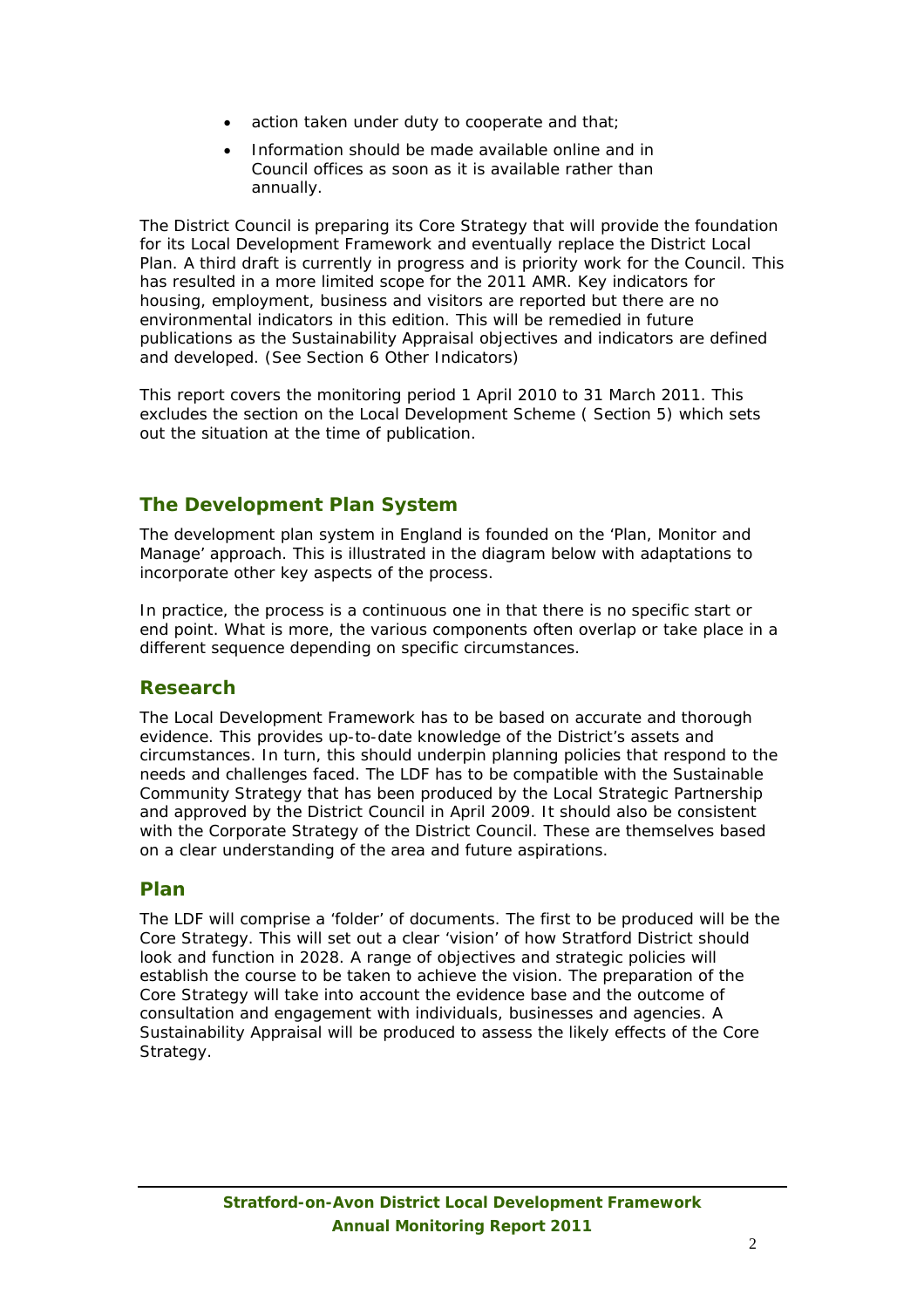

# **Implement**

To make things happen in the manner sought in the LDF will require the cooperation of a wide range of partners. The planning process will have a major role to play through the determination of planning applications. However, the planning system expects a wide range of agencies and organisations, including other services of the District Council, to make investment decisions based on the objectives of the LDF to which they have contributed. In turn, this should mean that development is served by the necessary facilities and infrastructure at the appropriate time.

## **Monitor**

There is a strong emphasis in the planning system on developing a comprehensive monitoring framework. This should allow the implementation of policies in the LDF to be assessed to check whether they are having the intended effect. The Annual Monitoring Report is the current means of presenting this assessment. It should set out performance against a wide range of indicators and identify what improvements should be made to the monitoring process and how.

## **Manage**

A clear understanding of outcomes and trends will help to highlight any changes to policies, or other specific actions, that are necessary to achieve the objectives set. In terms of the Planning Service's work programme, it is necessary to gauge whether the intention to produce individual LDF documents, and the timescales involved for each, is still valid and achievable or whether changes are justified. This is set out in the Local Development Scheme which is reviewed periodically. The updated version of the LDS in terms of the intended timetable for preparing a range of Development Plan Documents is provided towards the back of the AMR.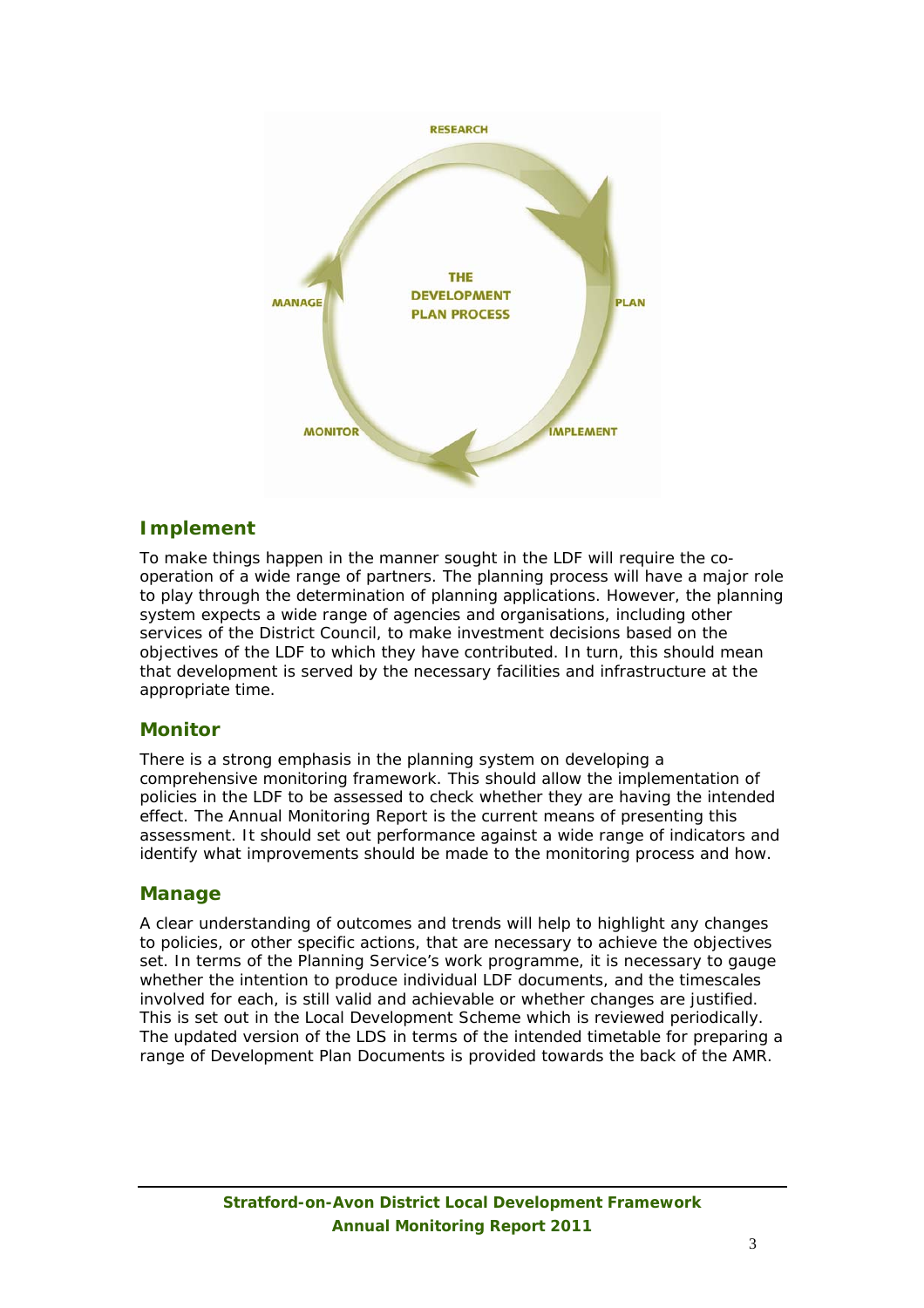# **2. Key Findings**

This section draws out some of the key findings that have been established through producing this edition of the Annual Monitoring Report.

- The amount and type of employment land available provides scope to satisfy a range of business needs in the District.
- There has been no increase in the amount of employment land in the District during the monitoring year.
- There is a lack of opportunities in the District specifically for research and design/high technology businesses.
- Any additional large-scale retail and office development that is needed should be located in Stratford-upon-Avon town centre, in accordance with a sequential test.
- A significant increase in vacant properties has been experienced in Stratfordupon-Avon town centre in recent years.
- There continues to be an increase in visitor accommodation within Stratfordupon-Avon and in various other parts of the District.
- The housing trajectory for 2010/11 relates to the requirements of the adopted West Midlands Regional Spatial Strategy, and against these figures housing delivery in the district shows a significant surplus against targets.
- Measured against the adopted RSS housing figures in place at 31 March 2011, the district demonstrated a five year land supply. The Council has since chosen to build 8000 new homes in the District up to 2028 and has a land supply of 3.4 years against this target.
- House building in 2010/11 (net of losses) was significantly reduced and at a low level compared with building in much of the last decade.
- There was a similar number of new affordable dwellings provided in 2010/11 (76 compared with 74 in 2009/10).
- No major schemes for the renewable technologies have been granted planning permission during this period.
- Two Parish Plans were adopted by the District Council in 2010/11. The Council has adopted 40 Parish Plans since 2003 and at least 23 parishes are currently engaged in the Parish/Neighbourhood Plan process.
- The Local Development Scheme has been updated to reflect current circumstances. This anticipates a further consultation period on the Core Strategy in February/March 2012, followed by submission to the Secretary of State in November 2012. Following an Examination in Public adoption is anticipated by the May 2013.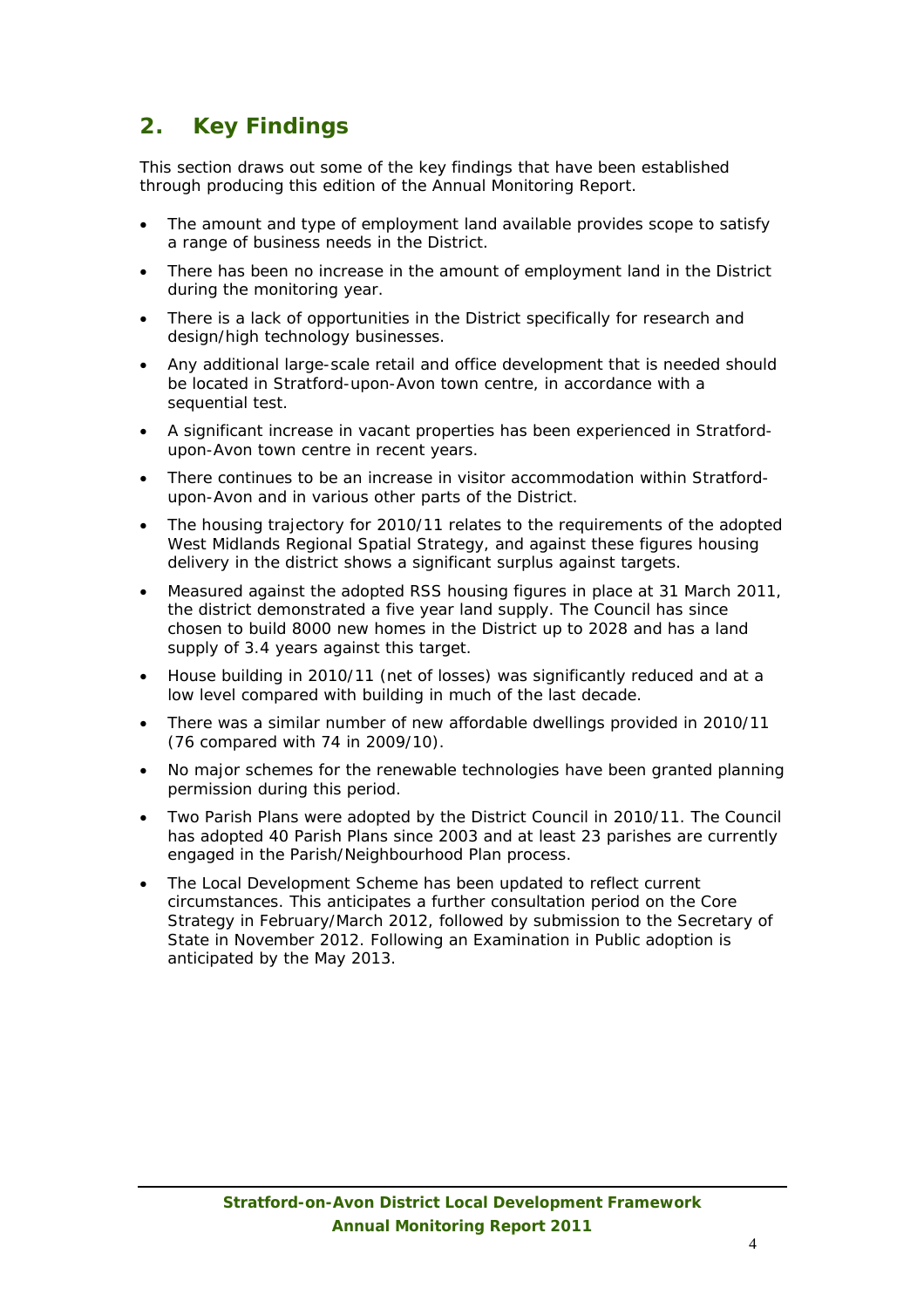

**Stratford-on-Avon District Local Development Framework Annual Monitoring Report 2011**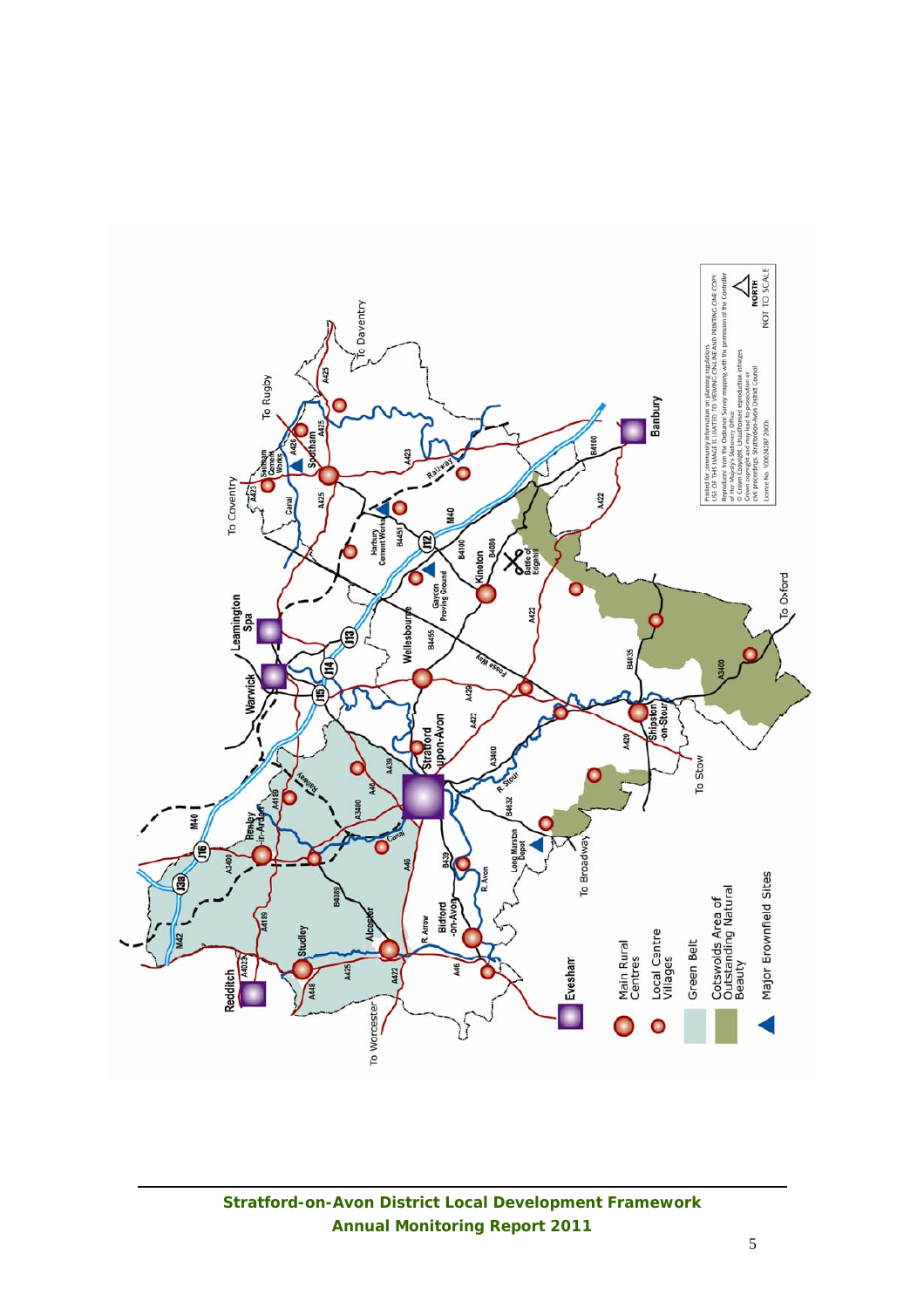# **3. District Profile**

Our District lies at the heart of England. The total population of the District is 119,000 (2010 estimate). The town of Stratford-upon-Avon is the largest settlement with a population of only 26,357 (Mid-2009 estimate). There are also a number of important rural centres, including the attractive, small market towns of Alcester, Henley-in-Arden, Shipston-on-Stour and Southam.

Stratford District has a distinctly rural character and this is reflected in the fact that 78% of its residents live outside the main town of Stratford-upon-Avon. There are 113 parishes within the District. Nearly 30% of residents live in wards with a population of less than 3,000. Stratford-on-Avon easily has the lowest population density of any district in Warwickshire: 122 people per square kilometre, as opposed to the largest population density of 1,544 people per square metre in Nuneaton and Bedworth. (Source: Warwickshire Observatory).

Stratford-upon-Avon is, of course, famous the world over for being the birthplace and resting place of William Shakespeare. It is known as 'the international market town'. With this come significant economic benefits but also major challenges in managing up to three million or so visitors that come to the town each year while also retaining the character of the town and the quality of life for its residents.

In all, there are about 250 communities of varying sizes spread across a predominately rural area covering 979 square kilometres. The largest District in Warwickshire, Stratford-on-Avon is also one of the largest districts in lowland England, making delivery of, and access to, services a major issue for residents.

Most of the District to the north of Stratford-upon-Avon lies within the West Midlands Green Belt. The Cotswolds Area of Outstanding Natural Beauty extends into the southern fringes of the District. The pleasant countryside is appreciated as a major asset and its protection is a priority.

A significant factor is the higher average age of the District's population compared with the national average. The age profile of Stratford-upon-Avon is older than the Warwickshire and national averages with all age groups over 40 over-represented in its age profile. There are proportionately more men than women of working age in the District. This position is reversed for residents of pensionable age. (Source: Stratford-on-Avon Equality & Diversity Profile May 2011, Warwickshire Observatory). Almost 50% of residents are over 45 and the proportion aged 85+ has increased by nearly half over the last ten years. This trend is likely to continue.

The aging population and reducing household size, as well as the decline of traditional agricultural employment and new shopping patterns have led to a cutback in services in many rural areas.

Property prices are extremely high and many people, especially the young and lower paid, cannot afford to live within or move into the District. This makes the provision of affordable housing a priority.

A substantial amount of housing development has taken place in the District in recent decades. Over 4,920 new homes have been built over the last decade. The overall number of dwellings has increased by some 40% from 1981-2010. Much of this has been concentrated in the larger settlements, with Stratford-upon-Avon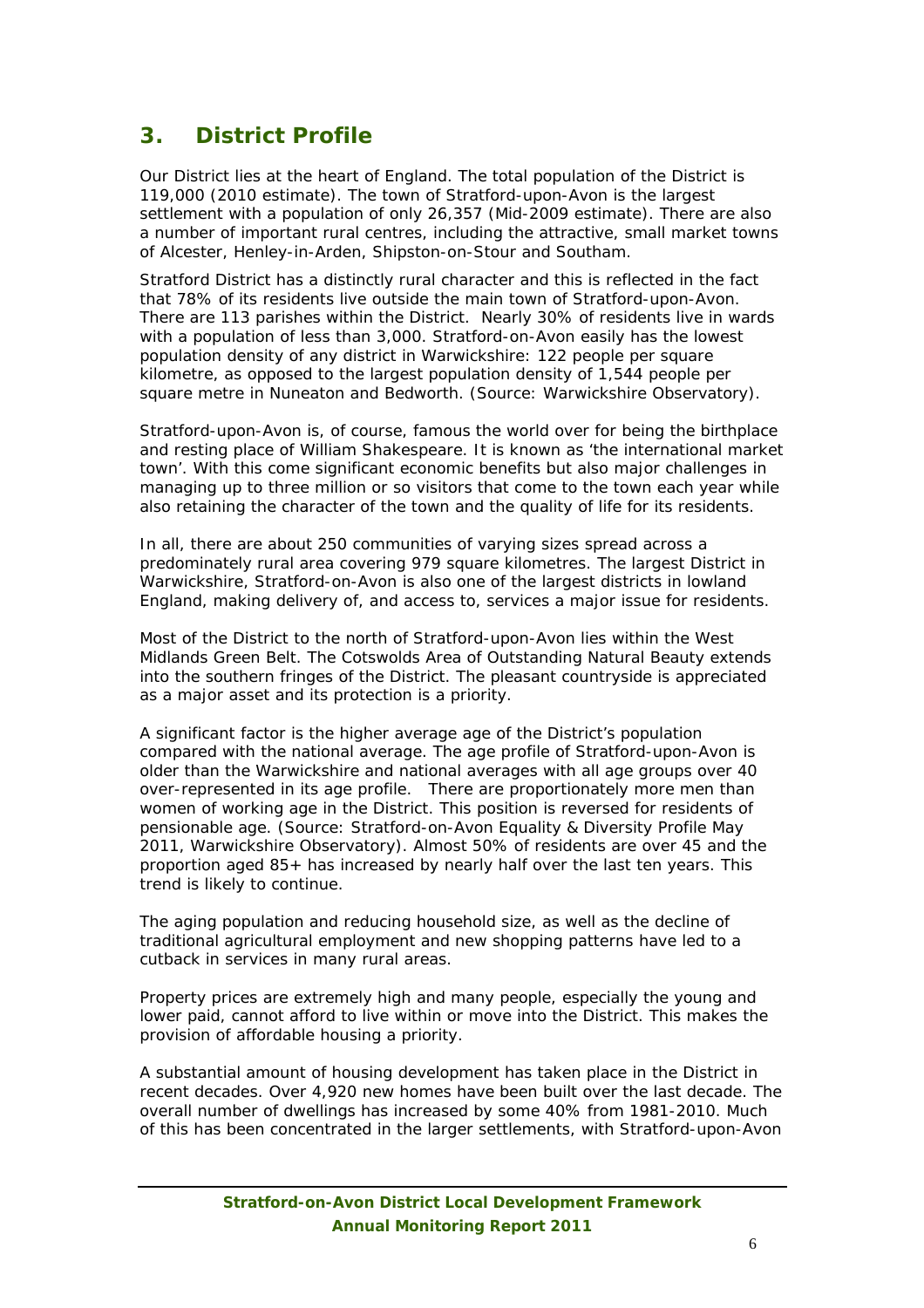seeing an increase in dwellings of 50%, while Wellesbourne has grown by 65%, Bidford by 77% and Shipston by 90%.

Because the District covers such an extensive area, various towns outside its boundaries have a strong influence over how different parts of the area function. Royal Leamington Spa, Banbury, Redditch and Solihull all have large shopping centres, provide a wide range of employment opportunities and support a variety of leisure facilities.

On the strategic transport front, the M40 cuts across the District, although there is not a major junction within its area. Junction 15 at Longbridge, just outside Warwick, is about six miles to the north-east of Stratford-upon-Avon. The other strategic route is the A46(T) which crosses the District between Evesham and Warwick and forms the northern bypass to Stratford town.

As for intercity railways, the Chiltern Line between Birmingham and London Marylebone passes through the District. Although there are no stations on this section, Warwick Parkway, Leamington Spa and Banbury stations are relatively accessible. The only other railway in the District is the one that runs between Birmingham and Stratford-upon-Avon, known as the 'Shakespeare Line'. This line provides an important service to shoppers, tourists and students and has considerable scope for improvement. The Cotswolds Line to London Paddington runs close to the southern edge of the District, with a station at Moreton-in-Marsh.

Around 4.9 million people visit the District each year (2009), with Stratford-upon-Avon and the Shakespeare properties being of international significance. Tourism is crucial to the local economy and is facing major challenges at the present time given the ever-increasing competition nationally and internationally.

Unemployment levels fell consistently throughout the mid and late nineties. Although this reduction has levelled off since 2001, the current rate of 4% (April 2010-March 2011) is well below the national situation (7.6%) and is one of the lowest in the West Midlands (8.9%) which has been hit particularly badly by the economic recession.

There is a considerable imbalance between the number of jobs in the District and its working population. This is a primary factor behind commuting patterns. Stratford District has experienced a higher increase of in-commuting than other parts of Warwickshire, rising from about 20% in 1981 to nearly 36% in 2001. In common with all parts of the county, there has also been an increase in outcommuting during the same period, from about 32% to just on 40%, again the highest in the county.

Since 2001 a further 98 hectares of land have been developed for industrial uses. This has been distributed widely across the District, including three new business parks on the edge of Stratford-upon-Avon and a significant expansion of manufacturing and distribution activities at Southam and Wellesbourne. However, half of this increase has been due to large scale developments at Gaydon Proving Ground and the permanent planning permission at Long Marston Depot.

These characteristics mean that the District cannot be treated and planned in isolation; we have to understand and respond to all these characteristics and influences.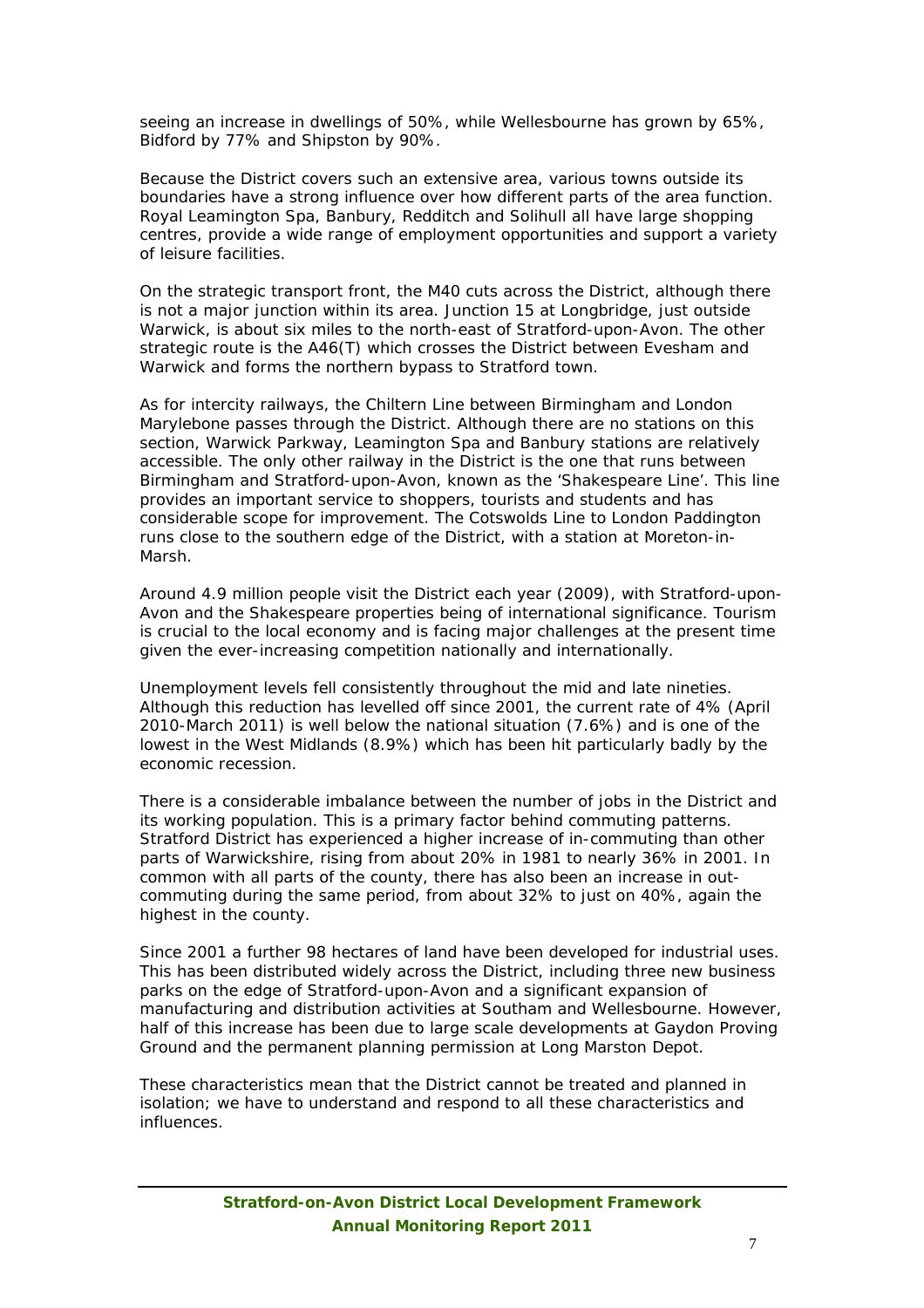#### **Population**

#### **Stratford District population 119,000**

*(Source: ONS midyear population estimates 2010)*

The population profile for Stratford District compared to the England average shows an above England average for all age groups over 45, a low young working age population (20-34) and below England average for age groups 15-39.



**Stratford-on-Avon Population Pyramid, 2010** 

*(Source: Warwickshire Observatory from ONS midyear population estimates 2010)*

#### **Population and Ethnicity**

Stratford-on-Avon compared to the West Midlands and England

| <b>Variable</b>                                                                                | <b>Measure</b> | Stratford-on-<br>Avon <b>O</b> | West<br><b>Midlands</b> | England <b>O</b>     |
|------------------------------------------------------------------------------------------------|----------------|--------------------------------|-------------------------|----------------------|
| All Persons; All Ages (Persons, Jun10) <sup>23</sup>                                           | Count          | 119,000                        |                         | 5,455,200 52,234,000 |
| Males; All Ages (Persons, Jun10) <sup>23</sup>                                                 | %              | 48.8                           | 49.2                    | 49.3                 |
| Females; All Ages (Persons, Jun10) <sup>23</sup>                                               | %              | 51.2                           | 50.8                    | 50.7                 |
| All Persons; Aged 0-15 (Persons, Jun10) <sup>23</sup>                                          | %              | 17.8                           | 19.3                    | 18.7                 |
| All Persons: Aged 16-24 (Persons, Jun10) <sup>23</sup>                                         | %              | 8.3                            | 12.2                    | 12.0                 |
| All Persons; Aged 25-49 (Persons, Jun10) <sup>23</sup>                                         | %              | 30.1                           | 33.1                    | 34.8                 |
| All Persons; Aged 50-64 (Males), 50-59 (Females)<br>(Persons, Jun10) <sup>23</sup>             | %              | 18.1                           | 15.1                    | 15.0                 |
| All Persons; Aged 65 and Over (Males), 60 and Over<br>(Females) (Persons, Jun10) <sup>23</sup> | %              | 25.7                           | 20.3                    | 19.5                 |
| White (Persons, Jun09) <sup>1</sup>                                                            | %              | 94.2                           | 85.6                    | 87.5                 |
| Mixed (Persons, Jun09) <sup>1</sup>                                                            | %              | 1.2                            | 2.0                     | 1.9                  |
| Asian or Asian British (Persons, Jun09) <sup>1</sup>                                           | %              | 2.9                            | 8.5                     | 6.0                  |
| Black or Black British (Persons, Jun09) <sup>1</sup>                                           | %              | 1.0                            | 2.6                     | 2.9                  |
| Chinese or Other Ethnic Group (Persons, Jun09) <sup>1</sup>                                    | %              | 0.9                            | 1.3                     | 1.6                  |
| Source: Office for National Statistics                                                         |                |                                |                         |                      |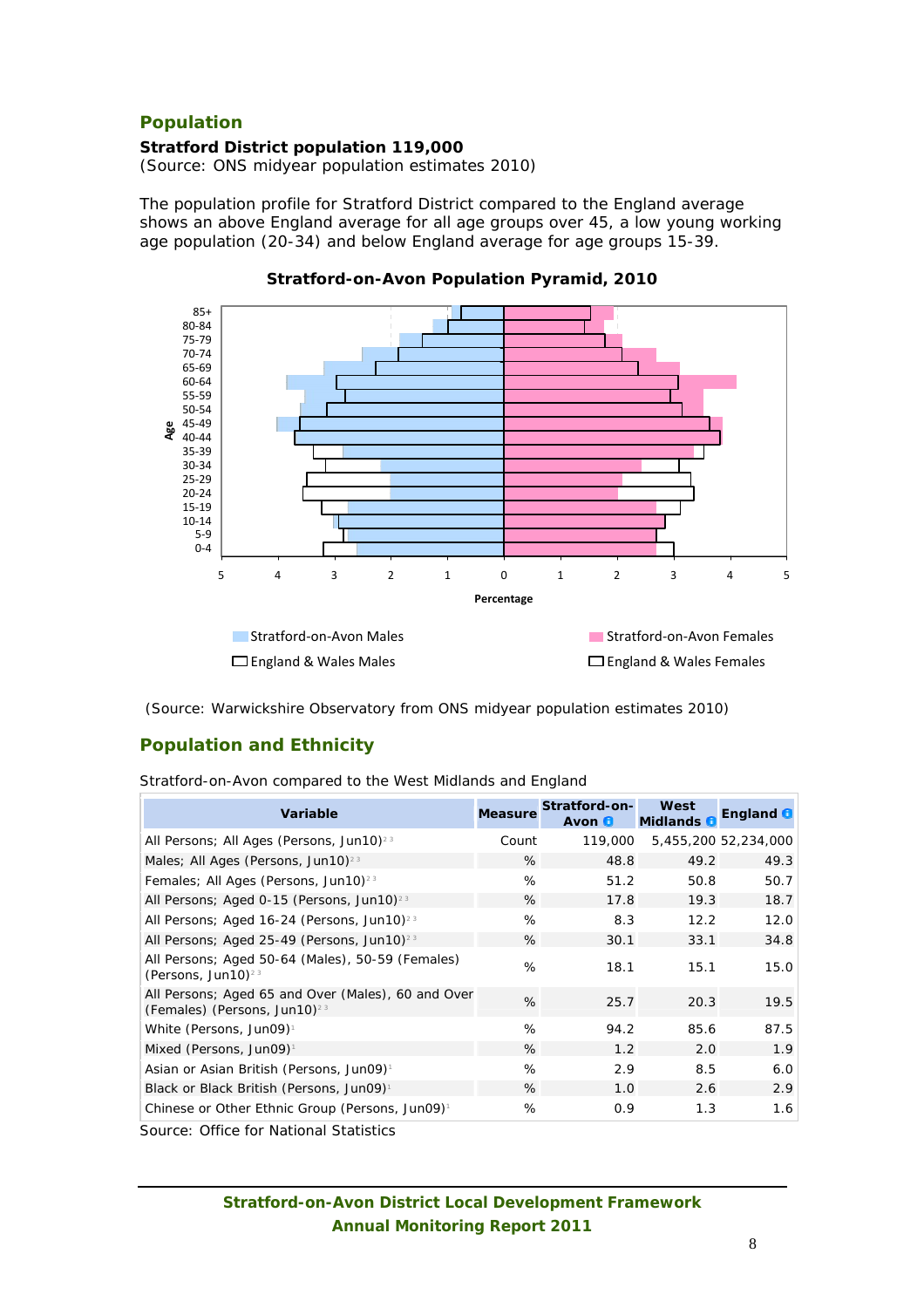

*Source: ONS Neighbourhood Statistics - Resident Population Estimates by Ethnic Group June 2009*

# **Population Trends**



*Source: 2008-based subnational population projections (Warwickshire Observatory)* 

There is a projected increase in Stratford District's population of 22.6% between 2008 and 2033 compared to 13% for the West Midlands and 18% for England. The majority of the increase is in 'older' age groups. Population trends indicate that the number of over 60's are projected to increase from 28% of the population to 38.4% by 2033. Over 85's to increase by almost 232% compared to a Warwickshire average of 194%. By 2033 there will be an additional 7,200 over 85's in Stratford district.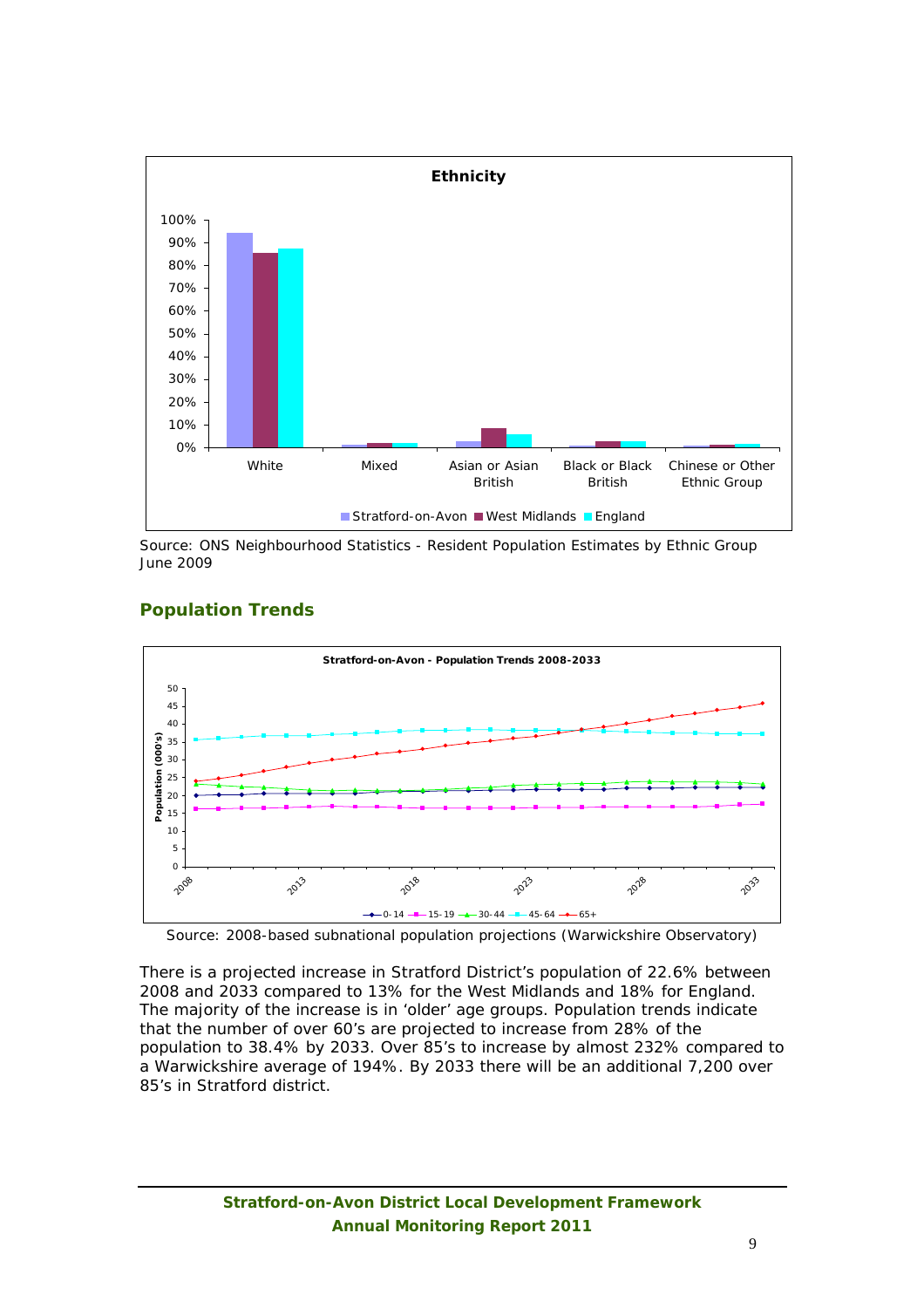#### **Health**

The health of Stratford-on-Avon residents is generally better than the England average. Life expectancy for both men and women is higher than the average for England. About 13% of Year 6 children are classified as obese. The rate of road injuries and deaths in the District is higher than the England average. Priorities for the District include: physical activity, workplace health; diet and nutrition. The incidence of malignant melanoma in the Stratford-on-Avon District is significantly worse than the England average.

*Source: Stratford-on-Avon District Health Profile 2011- NHS. Provided by the Association of Public Health Observatories*

#### **Housing and Households**

#### **Total number of Houses**

54,200 (including vacant) - Source SDC Council Tax, December 2011 **Total number of Households** 

52,570 - Source SDC Council Tax, April 2011 (assuming a 3% vacancy rate).

[NB. There is very little evidence of households sharing in Stratford-on-Avon District.]

| <b>Household Composition</b> | <b>Stratford-on-Avon</b> | <b>West Midlands</b> | England |
|------------------------------|--------------------------|----------------------|---------|
| One Person                   | 27.2%                    | 28.8%                | 30.1%   |
| Married Couple               | 54.2%                    | 47.2%                | 36.5%   |
| <b>Cohabiting Couple</b>     | 7.7%                     | 7.9%                 | 8.3%    |
| Lone Parent                  | 6.5%                     | 10.1%                | 9.5%    |
| Other                        | 4.5%                     | 6.0%                 | 15.6%   |
| Source: 2001 Census          |                          |                      |         |

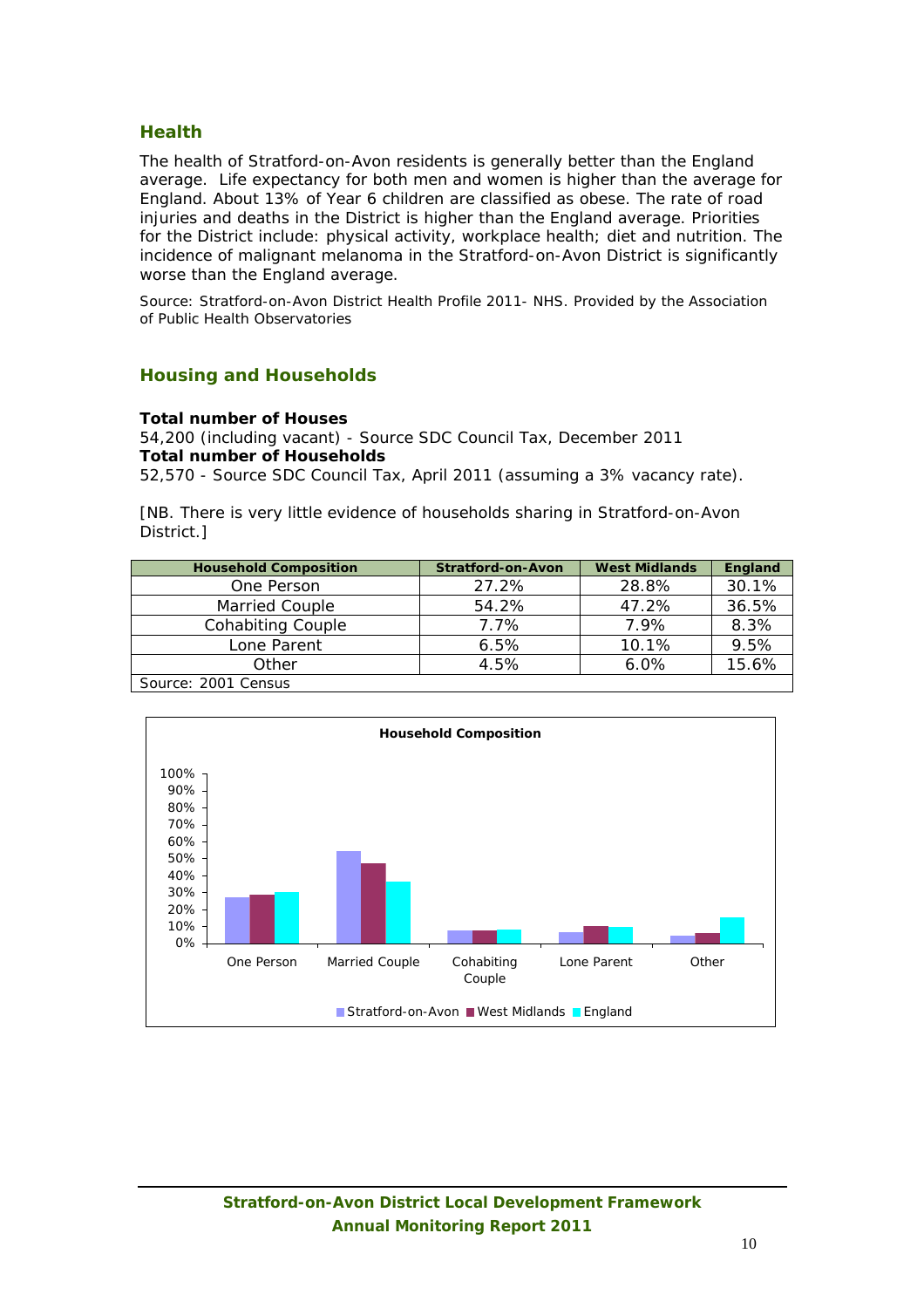| <b>Residential Property Prices - October</b> |              |                      |                            |
|----------------------------------------------|--------------|----------------------|----------------------------|
| 2011                                         | Warwickshire | <b>West Midlands</b> | <b>England &amp; Wales</b> |
| Detached                                     | £273,035     | £228,595             | £255,315                   |
| Semi-Detached                                | £145,024     | £118,890             | £152,543                   |
| Terraced                                     | £123,413     | £89,586              | £119,848                   |
| Flat/Maisonette                              | £116,172     | £91,751              | £148,810                   |
| Average Price                                | £162,547     | £129,500             | £159,999                   |
| Source; HM Land Registry October 2011        |              |                      |                            |



Average price increase in Warwickshire down 2.0% on November 2010 prices Average price increase in West Midlands down 4.6% on November 2010 prices Average price increase in England and Wales down 3.2% on November 2010 prices

#### **Employment and Skills**

#### **Working Age Population (16 – 64)**

**59,500** Economically active **13,100** Economically inactive

| Labour Supply - over 16's of working<br>age                            | Stratford-on-<br>Avon | West<br><b>Midlands</b> | Great<br><b>Britain</b> |
|------------------------------------------------------------------------|-----------------------|-------------------------|-------------------------|
| <b>Economically Active</b>                                             | 81.5%                 | 74.2%                   | 76.2%                   |
| Economically Inactive                                                  | 18.5%                 | 25.8%                   | 23.8%                   |
| Unemployed*                                                            | 4.0%                  | 8.9%                    | 7.6%                    |
| * Proportion of economically active                                    |                       |                         |                         |
| Source: ONS Annual Population Survey - April 2010 - March 2011 (NOMIS) |                       |                         |                         |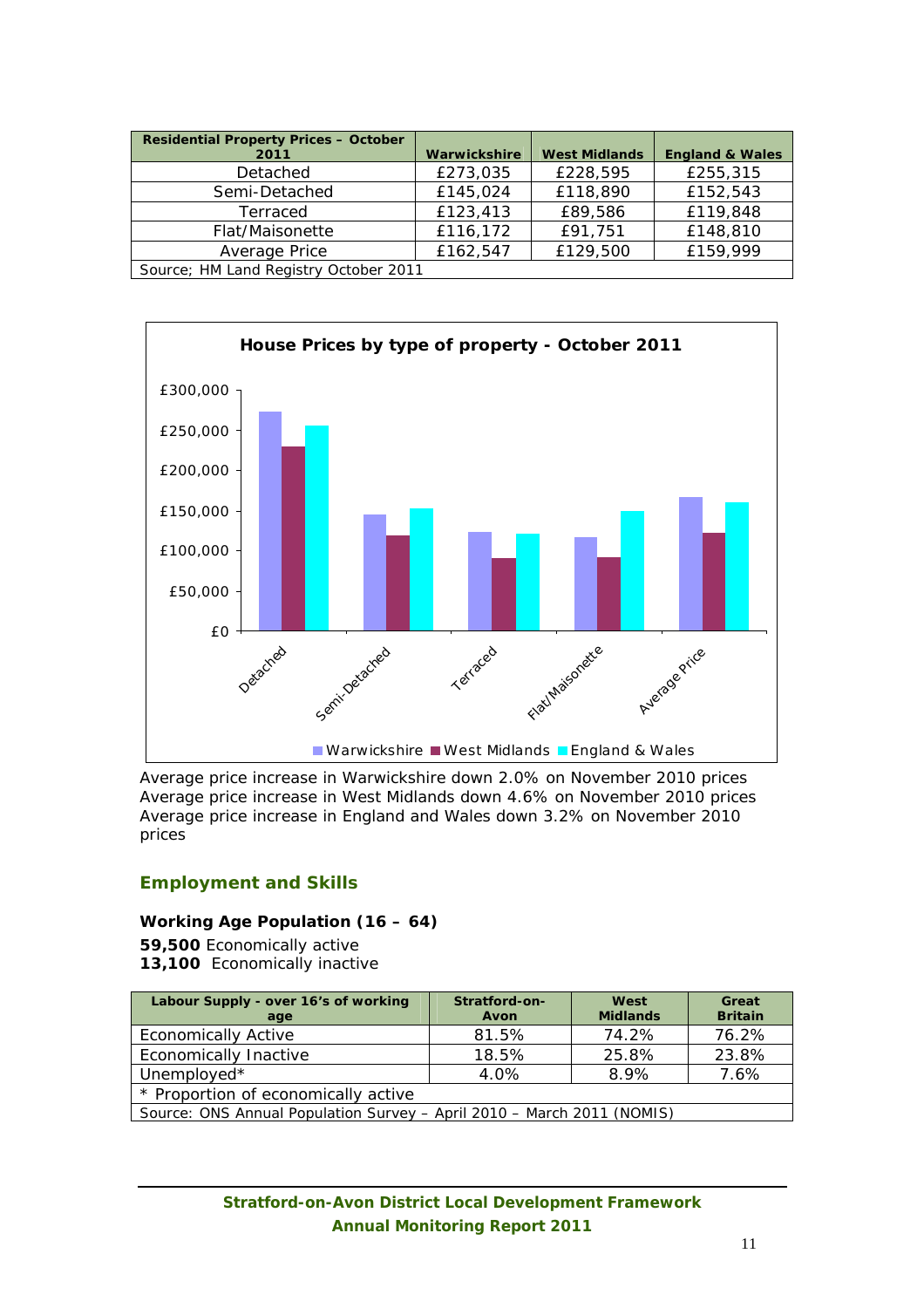

| Qualifications -<br>over 16's of working age                | Stratford-on-<br>Avon | West<br><b>Midlands</b> | Great<br><b>Britain</b> |
|-------------------------------------------------------------|-----------------------|-------------------------|-------------------------|
| NVO <sub>4</sub> and above                                  | 37.7%                 | 26.0%                   | 31.3%                   |
| HND/Degree                                                  |                       |                         |                         |
| NVO <sub>3</sub> and above                                  | 55.8%                 | 45.4%                   | 51.0%                   |
| 2+ A Levels or equivalent                                   |                       |                         |                         |
| NVO <sub>2</sub> and above                                  |                       |                         |                         |
| 5+ A-C GCSE or equivalent                                   | 70.9%                 | 62.5%                   | 67.3%                   |
| NVO <sub>1</sub> and above                                  |                       |                         |                         |
| Fewer than 5 A-C GCSE or                                    | 85.1%                 | 77.1%                   | 80.2%                   |
| equivalent                                                  |                       |                         |                         |
| Other                                                       | 6.5%                  | 7.8%                    | 8.5%                    |
| Foreign/professional                                        |                       |                         |                         |
| <b>None</b>                                                 | 8.4%                  | 15.1%                   | 11.3%                   |
| No formal qualifications                                    |                       |                         |                         |
| Source: ONS annual population survey - Jan-Dec 2010 (NOMIS) |                       |                         |                         |

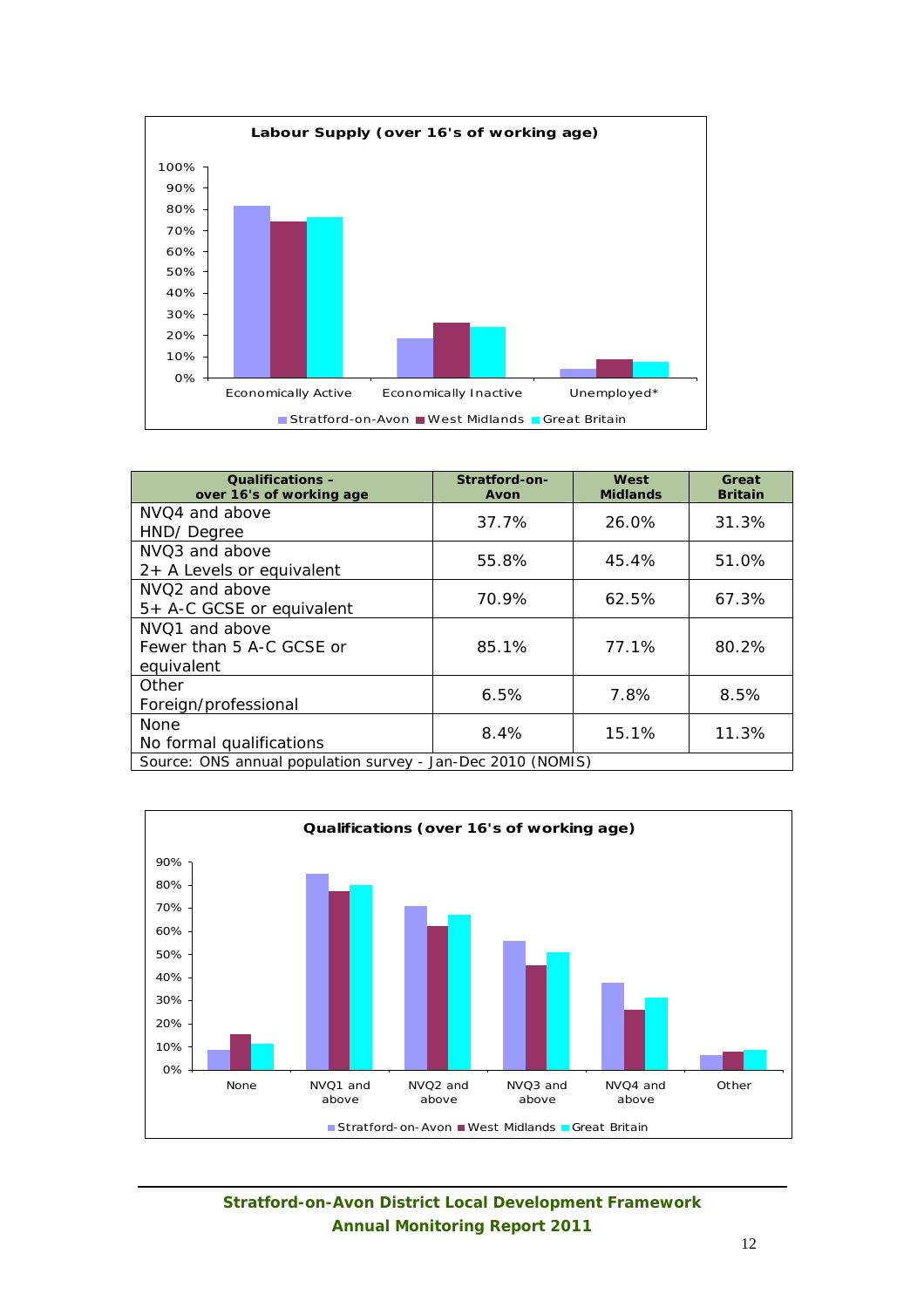| <b>Employee Jobs by Industry</b>                               | Stratford-on-<br>Avon | West<br><b>Midlands</b> | England |
|----------------------------------------------------------------|-----------------------|-------------------------|---------|
| Manufacturing                                                  | 12.4%                 | 13.8%                   | 10.2%   |
| Construction                                                   | 3.8%                  | 4.9%                    | 4.8%    |
| Distribution, hotels &                                         |                       |                         |         |
| restaurants                                                    | 25.9%                 | 23.6%                   | 23.4%   |
| Transport & communications                                     | 3.6%                  | 5.8%                    | 5.8%    |
| Finance and business services                                  | 25.5%                 | 18.6%                   | 22.0%   |
| Public admin. Education &                                      |                       |                         |         |
| health                                                         | 20.2%                 | 27.0%                   | 27.0%   |
| Other services                                                 | $5.7\%$               | 4.6%                    | 5.3%    |
| Tourism related                                                | 11.2%                 | 7.4%                    | 8.2%    |
| Source: Annual Business Inquiry employee analysis 2008 (NOMIS) |                       |                         |         |

*Excludes self employed and HM Forces*



|                                                                        | Stratford-on- | West            | Great          |
|------------------------------------------------------------------------|---------------|-----------------|----------------|
| <b>Employment by Occupation</b>                                        | Avon          | <b>Midlands</b> | <b>Britain</b> |
| Group 1-3 managerial and                                               |               |                 |                |
| professional                                                           | 45.7%         | 40.8%           | 44.8%          |
| Group 4-5 administrative and skilled                                   |               |                 |                |
| trades                                                                 | 21.7%         | 21.6%           | 20.9%          |
| Group 6-7 personal and customer                                        |               |                 |                |
| services                                                               | 17.2%         | 17.2%           | 16.3%          |
| Group 8-9 manual and elementary                                        |               |                 |                |
| trades                                                                 | 15.4%         | 20.3%           | 17.9%          |
| Source: ONS Annual Population Survey - April 2010 - March 2011 (NOMIS) |               |                 |                |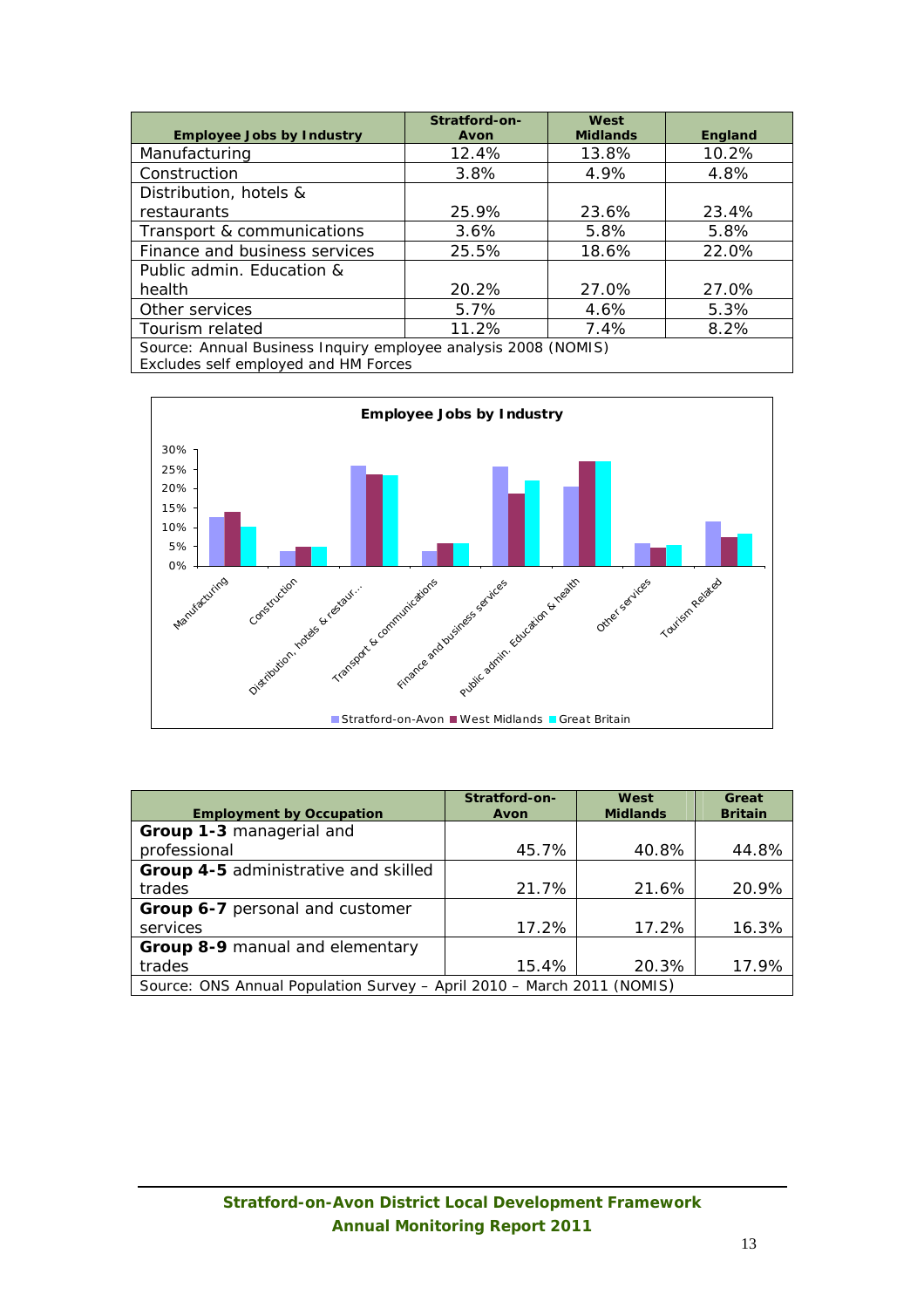

For more Stratford and Warwickshire statistics see 'Quality of Life in Warwickshire 2011' published by Warwickshire Observatory: www.warwickshireobservatory.org – Quality of Life section. Also on that website, see District Profile for Stratfordon-Avon, and under Demographic and Social Research, there are Stratford-on-Avon District Locality Profiles for:

- Alcester and Bidford
- **Shipston**
- Southam and Feldon
- **Stratford**
- Studley and Henley
- Wellesbourne and Kineton

#### **Earnings**

Annual Survey of Hours and Earnings (ASHE), (Source: Warwickshire Observatory), provisional 2011 local authority results were published December 2011. ASHE is based on 1% sample of employee jobs from HM Revenue & Customs (HMRC) PAYE records. ASHE is conducted in April every year to gain information on the levels, distribution and make-up earnings and hours worked by employees. Earnings are by both residence and workplace. Residence-based earnings for Warwickshire are the earnings of all Warwickshire residents irrespective of whether they work outside of Warwickshire. Workplace-based earnings show the wages of those working in Warwickshire, irrespective of them living in or out of the county. Figures show median earnings as opposed to the mean. (Median is the amount below which 50% of employees fall). The Office for National Statistics prefers this measure of earnings as it is not so affected by a small number of very high earners, therefore providing a better reflection of typical pay than the mean.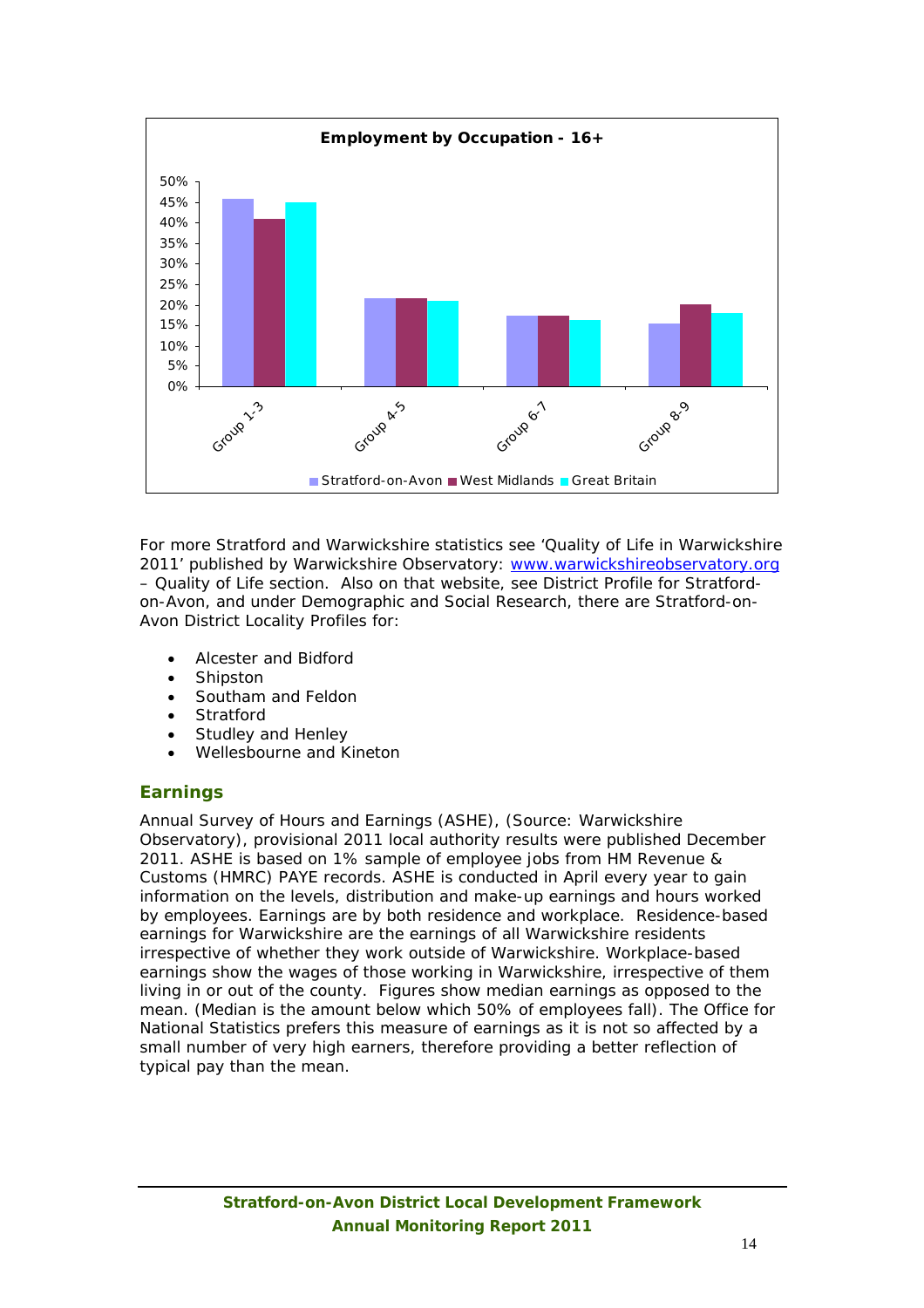| <b>2011 Statistics</b>      | <b>Median Annual Earnings</b><br>(gross) | <b>Confidence Interval Percentage</b><br>$(+ or -)$ |
|-----------------------------|------------------------------------------|-----------------------------------------------------|
| North Warwickshire          | £26,871                                  | 8.6                                                 |
| Nuneaton & Bedworth         | £25,137                                  | 10.0                                                |
| <b>Rugby</b>                | £27,346                                  | 9.4                                                 |
| Stratford-on-Avon           | £28,103                                  | 9.3                                                 |
| Warwick                     | £28,811                                  | 7.0                                                 |
| Warwickshire                | £26,800                                  | 4.4                                                 |
| <b>West Midlands Region</b> | £24,568                                  | 1.2                                                 |
| <b>England</b>              | £26,615                                  | 0.4                                                 |

Source: Office for National Statistics





Source: Office for National Statistics

| <b>Comparison of workplace-based</b><br>and residence-based earnings,<br>2011 | Workplace-based earnings<br>$\left( f\right)$ | Residence-based<br>earnings $(f)$ | Difference (£) |
|-------------------------------------------------------------------------------|-----------------------------------------------|-----------------------------------|----------------|
| North Warwickshire                                                            | £26,957                                       | £26,871                           | -86            |
| Nuneaton & Bedworth                                                           | £21,967                                       | £25,137                           | 3.170          |
| <b>Rugby</b>                                                                  | £28,341                                       | £27,346                           | $-995$         |
| Stratford-on-Avon                                                             | £25,537                                       | £28,103                           | 2,566          |
| Warwick                                                                       | £27,002                                       | £28,811                           | 1,809          |
| <b>Warwickshire</b>                                                           | £26,224                                       | £26,800                           | 576            |
| <b>West Midlands Region</b>                                                   | £24,550                                       | £24,568                           | 18             |
| <b>England</b>                                                                | £26,601                                       | £26,615                           | 14             |

Source: Office for National Statistics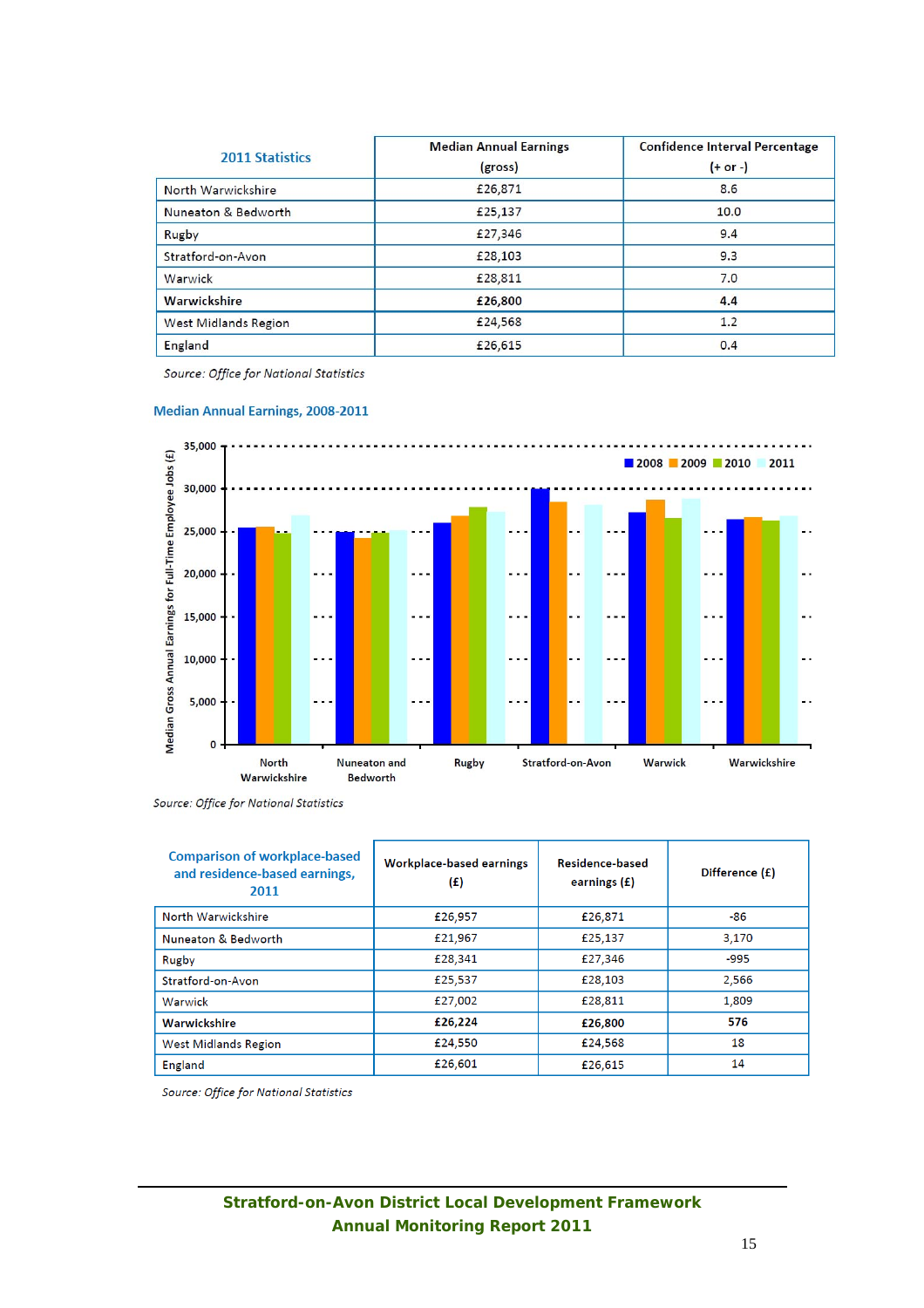Earnings in Warwickshire are £185 above the national median, however, in spite of the increase, the real value of earnings has gone down over the last three years, as the cost of living has gone up at a bigger rate than income.

#### **2010 SDC Residents Survey**

The Residents Survey is used to measure what people think of the area in which they live and what they think about SDC services, rather than for the public sector as a whole, which the previous 2008 Place Survey concentrated on. The topic area of the survey most relevant to the Annual Monitoring Report is the local area in general. It is able to track changes in perception over time and to identify any gaps between what is important to residents and what most needs improving. It is a bi-annual survey. Locality Highlights compare localities against each other to find the differences in perception, as well as comparing the attitudes of residents in 2010 with their thoughts in 2008.

91% of Stratford District residents who responded to this survey were satisfied with the local area as a place to live (89% in 2008). The top 5 most important things making somewhere a good place to live were: level of crime, health services, clean streets, education provision and affordable decent housing.

In 2008 it was possible to compare results for Stratford-upon-Avon, larger rural towns and villages, and rural areas and smaller settlements, the priorities for improvement were very different. The priority in Stratford-upon-Avon is traffic congestion, some larger rural towns and villages want 'activities for teenagers' and areas like Shipston want road and pavement repairs.

Anti-social behaviour issues such as rubbish and litter, vandalism and graffiti, drug using and dealing are seen as a bigger problem in the larger towns and villages when compared to Stratford and rural areas. Drunk and rowdy behaviour is a bigger problem in Stratford than elsewhere.

They are also less likely to agree that the police and other services are dealing with these issues. Fewer facilities for young people, less police presence and poor public transport in the evenings clearly contribute to this problem.



### **Stratford-on-Avon District Local Development Framework Annual Monitoring Report 2011**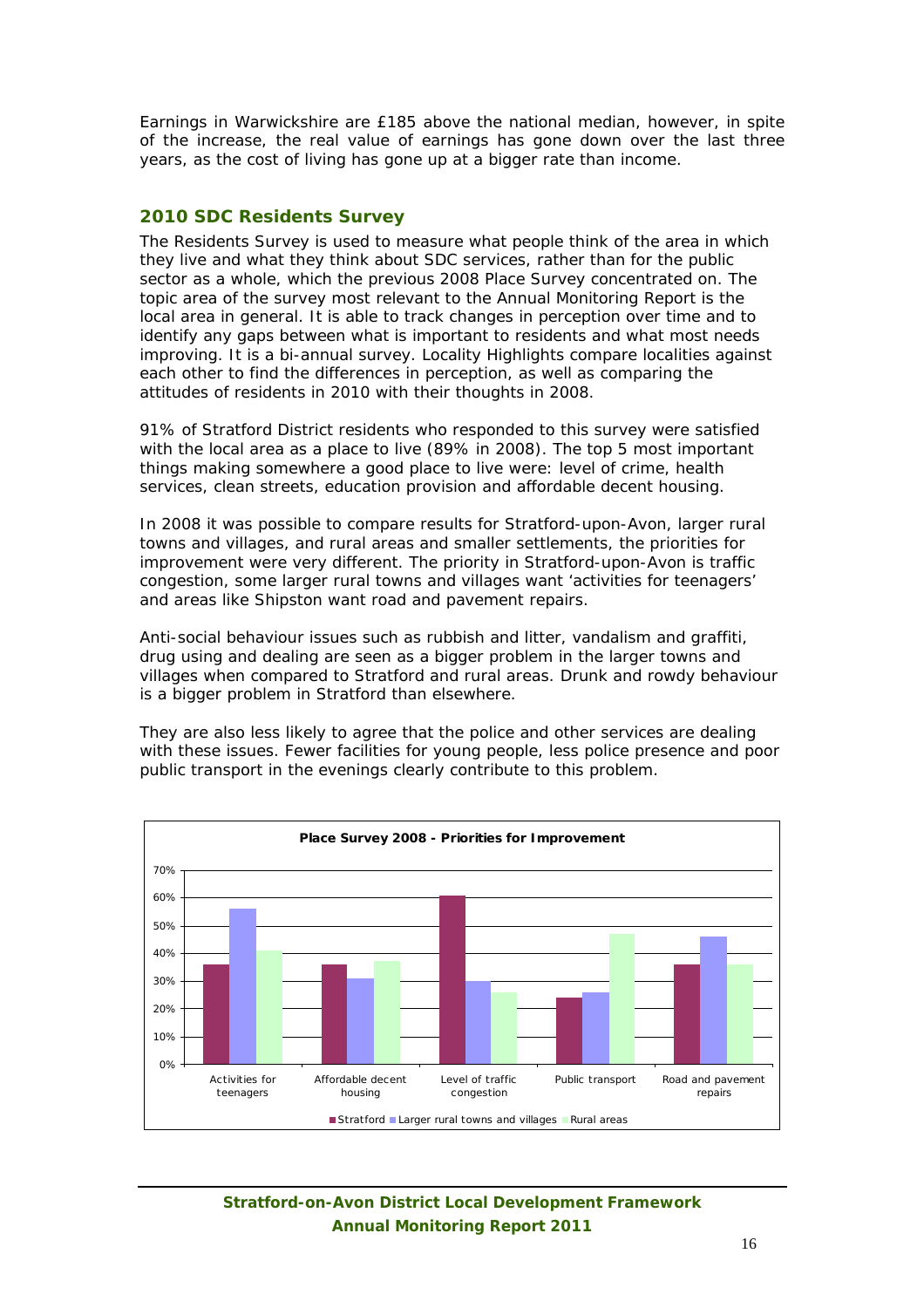Overall, when the importance and improvement results are compared against each other the two priorities for the District as a whole are affordable decent housing and better public transport. These findings are the same as those of 2008.

Locality areas have other distinctive priorities for improvement, for example:

- Stratford level of traffic congestion 66%
- Alcester/Bidford activities for teenagers 46%
- Henley/Studley level of crime 66%
- Wellesbourne/Kineton activities for teenagers 55%
- Shipston road and pavement repairs  $46\%$
- Southam activities for teenagers 51%

45% of respondents from Southam cite teenagers hanging around the streets as a problem, compared with only 27% in Stratford.

### **Parish Plans and Neighbourhood Plans**

Stratford District Council is keen to support Town and Parish Plans and adopt them as material considerations for the determination of planning applications and as an important source of local information. The Council has adopted 40 Parish Plans since 2003. The main themes coming out of the Parish Plans adopted since March 2009 are set out below:

- Adult Education and Activities
- Business Development
- Communication (eg. Broadband)
- Crime (burglaries, anti-social Behaviour and general policing)
- Dog fouling and litter
- Environment (including heritage, energy conservation and carbon reduction measures, footpaths, village appearance, bulk buying of fuel/food)
- Facilities and Amenities allotments
- Flooding
- Facilities and Amenities allotments
- Health Care
- Housing Needs
- Older People support
- Planning and Development
- Public Transport
- Roads (improvement and speeding problems)
- Utilities
- Young People (education and employment, local activities and under 10s)

The Localism Act – December 2011 has introduced the concept of Neighbourhood Plans. Whereas Parish Plans look at a community as a whole and a wide range of local issues, Neighbourhood Plans will be part of the formal planning policy making process and address particular land use or development issues to enable a community to determine where they want development in their area in addition to sites allocated by a Local Plan or Core Strategy.

The Government is currently consulting on their proposals for neighbourhood planning regulations. In advance of the Localism Act, a 'vanguard' of 17 'frontrunners' from both urban and rural communities were partially funded to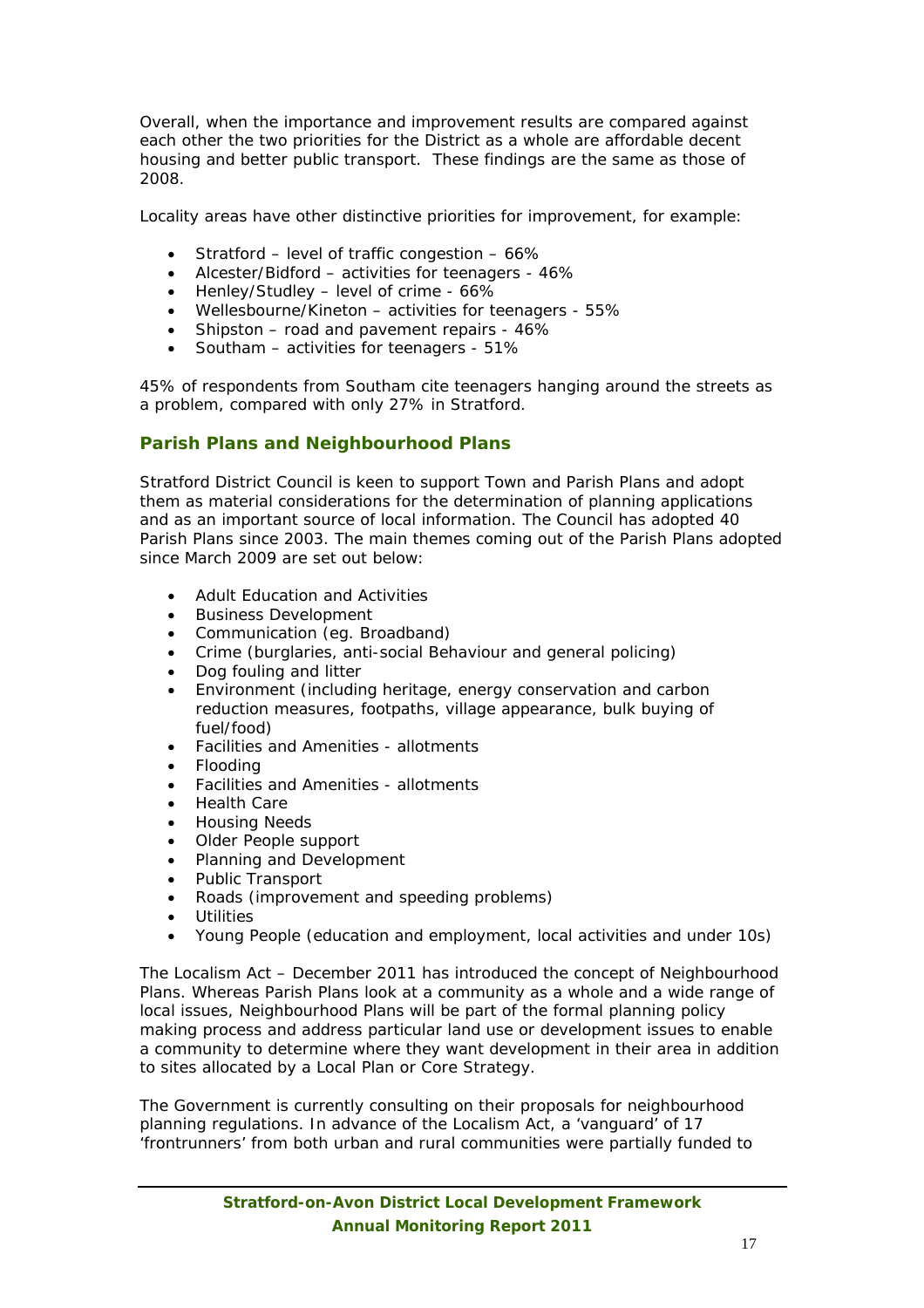trial the Neighbourhood Plan Scheme. A second wave of communities has subsequently been chosen to receive some funding for their Plans. There are currently no 'frontrunners' in Stratford District.

The Council is currently aware that 23 Stratford District Parishes are in the process of starting a Parish Plan, reviewing and updating an existing Plan or deciding whether to change to produce a Neighbourhood Plan. Four towns/parishes in the district are investigating or engaged in producing a Neighbourhood Plan.

Stratford-on-Avon District Council has staff time to provide advice to communities on Neighbourhood plans until 31 March 2012 when the situation will be reviewed.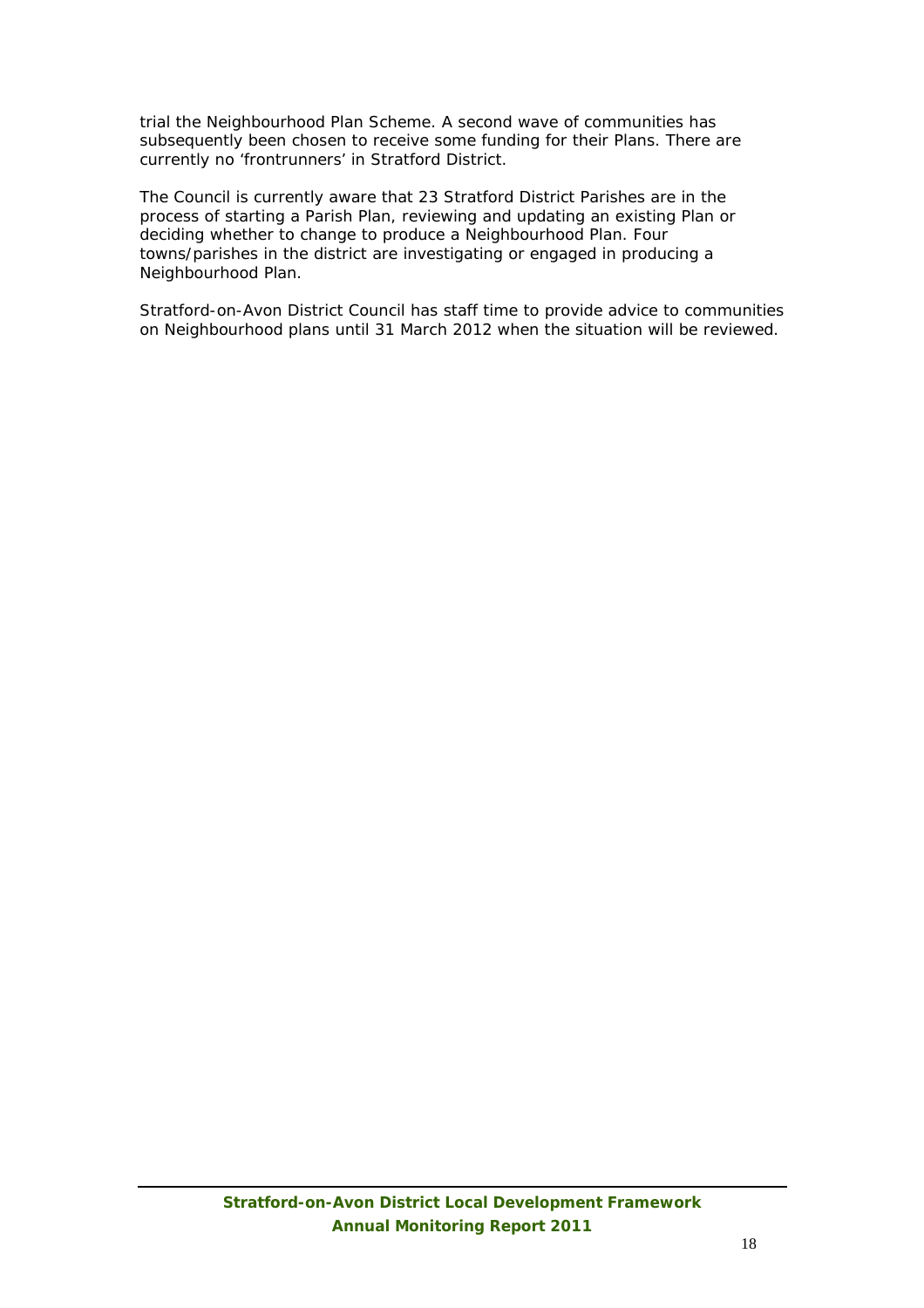# **4. Analysis of Key Indicators**

The range of national and regional core indicators that were assessed in previous editions of the Annual Monitoring Report have been withdrawn by the Coalition Government.

However, local authorities are still expected to produce a housing trajectory and assess the five year housing land supply situation in their area. In a similar vein, it is important to monitor the provision of employment land.

This edition of the AMR follows a similar structure to previous ones in the way that housing and business development indictors are presented.

## **Housing**

#### **Housing targets, supply and delivery**

This section shows the level of housing provision made within the current plan period. The assessment is expected to identify the source of the housing target used in the housing trajectory and the total amount of housing planned to be delivered and actually delivered over the period involved.

#### **Housing trajectory**

#### **See Figure 1 and Appendix 1.**

#### **Comment**

The trajectory, illustrated in Figure 1, with supporting data set out in Appendix 2 covers the period up to 2026 in accordance with Government Guidance, i.e. at least a 15 year period from the current monitoring year (2010/11). In the absence of an adopted Local Plan or Local Development Framework covering the 15 year period, the trajectory monitors housing delivery against the housing figures specified in the West Midlands Regional Spatial Strategy (WMRSS) 2008 originally adopted in 2004.

It must be noted that the Localism Act (December 2011) makes the revocation of Regional Spatial Strategies imminent but for consistency with previous AMR's the position at 31 March 2011 is recorded as a 'snapshot in time'. The adopted RSS is still in place but from 2011/12 monitoring reports will take into account the District's new housing figure, decided in September 2011, of 8,000 new homes. This new figure is due to be tested via a Sustainability Appraisal and public consultation as a part of the draft Core Strategy process.

The adopted WMRSS provided County level housing growth requirements. The then Government Office for the West Midlands (GOWM) recommended a method of distributing the County requirements between the different districts and boroughs in the region. This method was used by the District Council to determine the amount of new housing required in the District. It applies the proportion of housing growth assigned to each District and Borough in the Phase Two Revision Preferred Option to the County figures in the adopted WMRSS. In the case of Stratford-on-Avon District, a calculation on this basis provides relatively low levels of housing requirement. This low level requirement which is at most 256 dwellings per annum, reduced to 170 dwellings from 2011 onwards.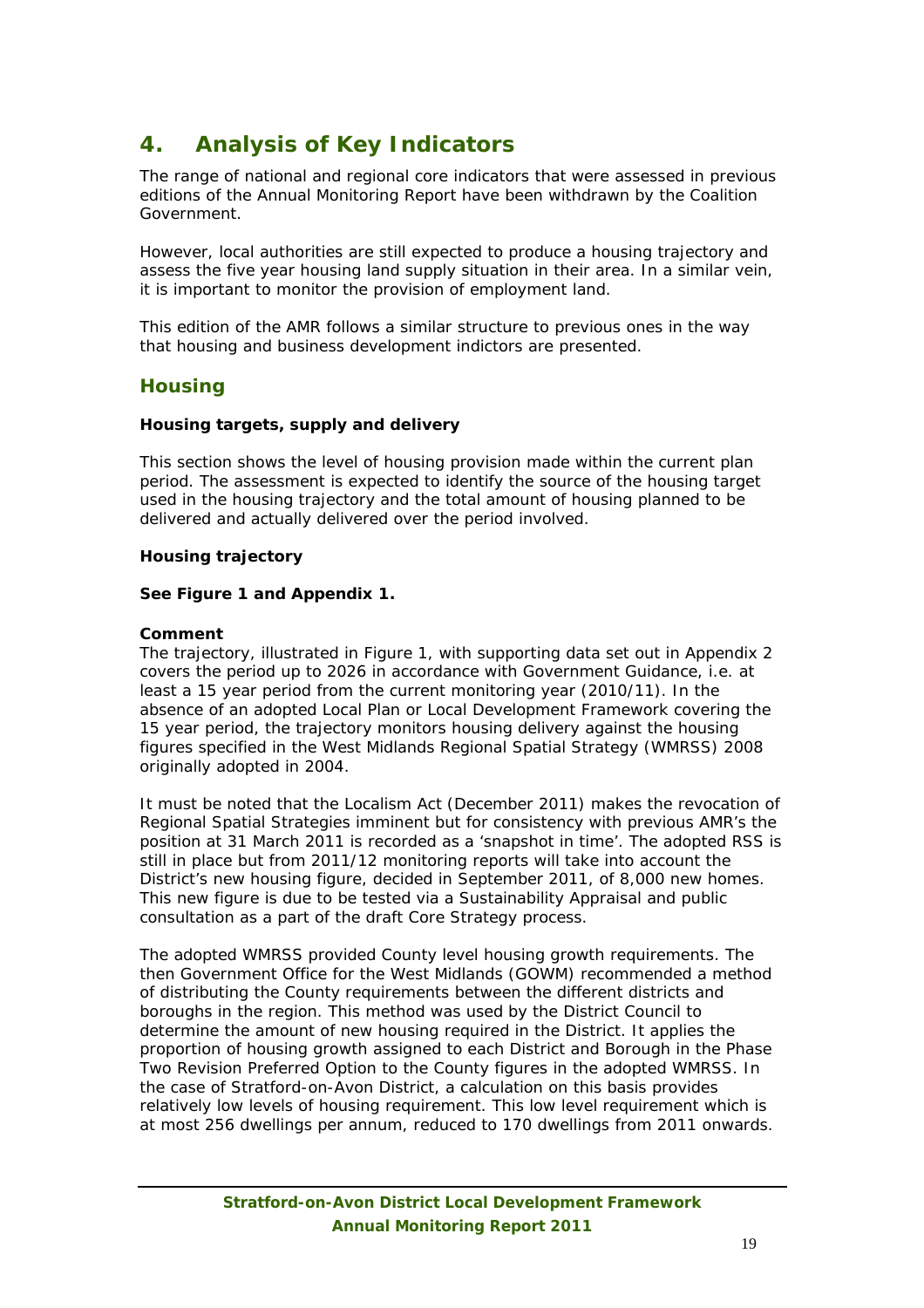Because the period covered by the adopted WMRSS commences in 2001, it covers the years of very high building rates in the last decade. The many dwellings that were completed in this period, shown in the blue columns in the trajectory illustrated in Figure 1, mean that the whole of the WMRSS requirement will soon be delivered, even when extrapolated to cover a 25 year period. Furthermore, the data shown in Appendix 1 that underlie the trajectory indicate that the currently identified land supply will provide sufficient additional dwellings to exceed the extrapolated 25 year requirement.

The main component of the housing trajectory is the set of annual projected completions which is compared with the annual rates proposed in the WMRSS. The trajectory suggests an uneven pattern of housing delivery over the 25 year period, starting with building rates well in excess of the required rate, then rates on a par with the required rate, and then falling well below. Windfalls have been based on what could be delivered from currently identified sites and an allowance for unforeseen windfall sites has been included in the last five years (21/22 to 25/26). At this point in time the projections are unable to include houses that will be built on additional sites that will come forward in this period, particularly those that are yet to be identified by the Local Development Framework (LDF).

The trajectory estimates the potential delivery of new houses on sites identified in the 2009 Review of the Strategic Housing Land Availability Assessment (SHLAA), in particular those sites regarded by the SHLAA as developable. The SHLAA also gave details of a range of other sites that are considered to be potentially suitable for development in the longer term. However, they are not included within the trajectory because they are located outside currently defined built-up area boundaries and therefore their release for development would be constrained.

Compared with the 2010 trajectory provided in last year's AMR, the 2011 version only shows a slightly different picture. It still portrays the prospect of substantial over-provision against strategic requirements instead of under-provision (See Table 1). However, there are now fewer Local Plan Allocation sites, other sites and rural sites being promoted through Local Plan policies COM.1 and CTY.5 ('local choice sites and exception sites'). This has largely been due to these sites being developed. The sites included in the trajectory are those where there is a good prospect of housing delivery within the next five years and these are listed in Appendix 1.

This situation is subject to change, as mentioned above, with the imminent revocation of the WMRSS and the District Council deciding its own housing supply figure up to 2028 (see Tables 1 and 2).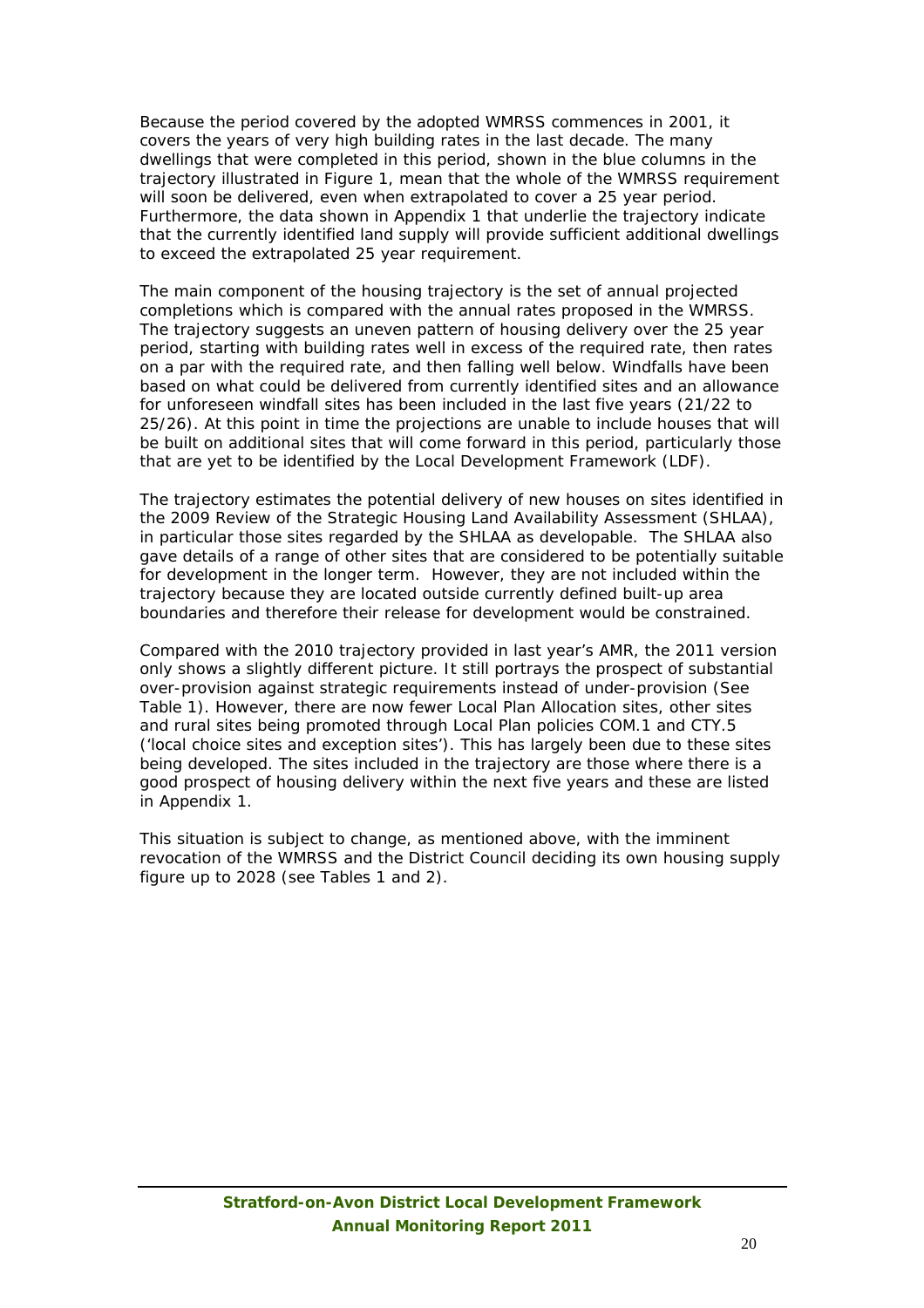

**Stratford-on-Avon District Local Development Framework Annual Monitoring Report 2011**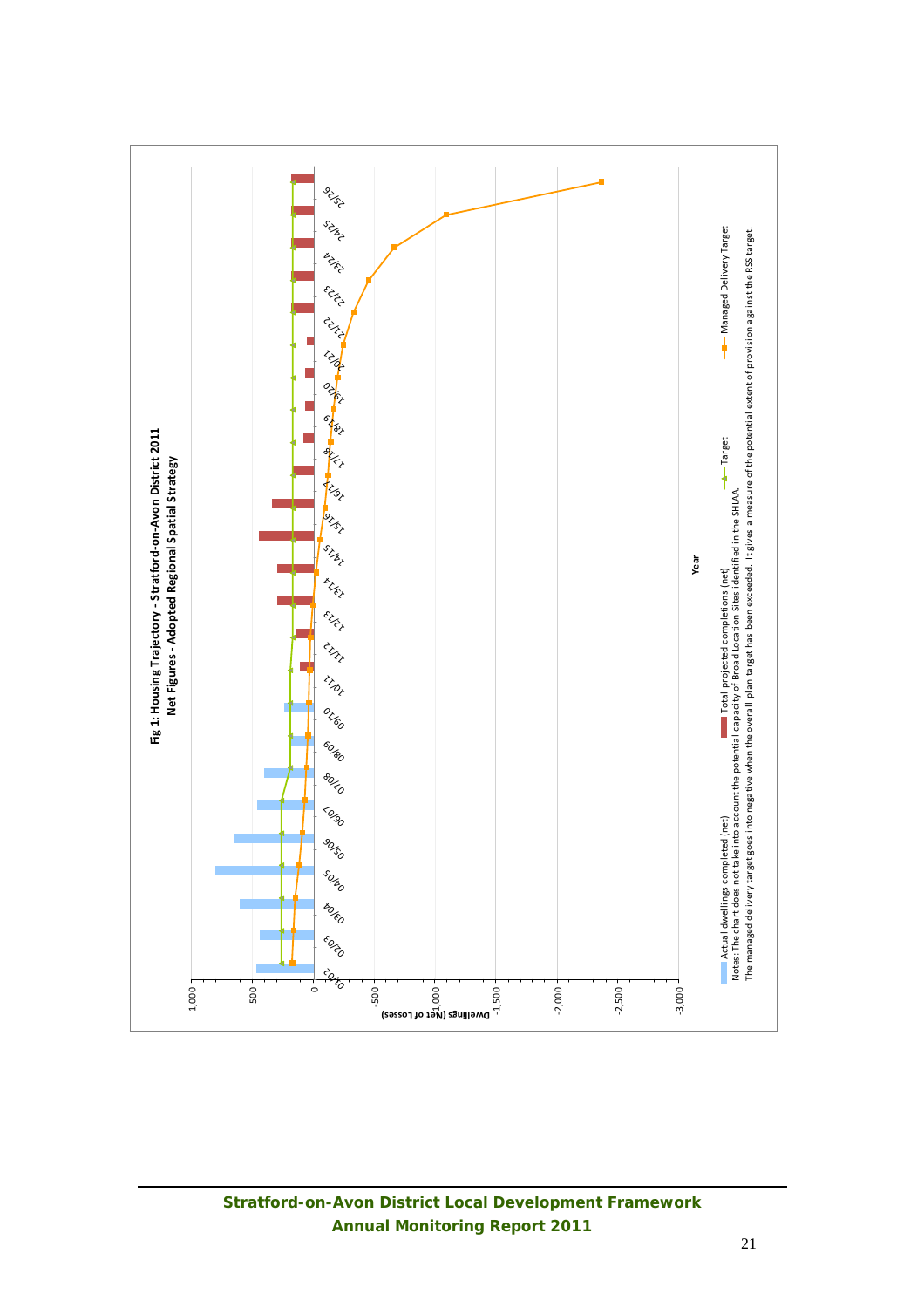#### **Table 1. Supply of ready to develop housing sites (Five Year Housing Land Supply)**

#### **Housing Land Supply Assessment for 2012-2017 Situation at 31 March 2011 Based on Adopted West Midlands RSS**

|                  | Annual<br>Housing<br>Provision<br>Target         | Existing<br>Housing<br>Land Supply<br>$31 - 3 - 2011$             |                                           |
|------------------|--------------------------------------------------|-------------------------------------------------------------------|-------------------------------------------|
| Year             | <b>Adopted RSS</b><br>Annual Net<br>Requirement* | Dwelling<br>Capacity of<br>Identified<br>$\mathsf{Sites}^{\star}$ | Balance of<br>Supply<br>against<br>Target |
| 2012/13          | 170                                              | 293                                                               | 123                                       |
| 2013/14          | 170                                              | 297                                                               | 127                                       |
| 2014/15          | 170                                              | 451                                                               | 281                                       |
| 2015/16          | 170                                              | 339                                                               | 169                                       |
| 2016/17          | 170                                              | 169                                                               | -1                                        |
| Totals 2012-2017 | 850                                              | 1549                                                              | 699                                       |

Note:  $*$  For details of sites see Appendix 2.

| Length of land supply<br>(years) | 91                                       |
|----------------------------------|------------------------------------------|
| % of five year land              | 182.2% (Government advice states that    |
| requirement that can be          | good performance is where the percentage |
| built on deliverable sites       | is 100% or greater.)                     |

#### **Comment**

The annualised housing requirements of the adopted West Midlands RSS housing supply figure, establishes a total housing requirement of 850 dwellings for the five years 2012 / 13 to 2016/17. Total housing supply over the same period amounts to 1,549 dwellings from identified sites, giving an oversupply of 699 dwellings. This is similar to the 2010 AMR where there was an over supply of 451 dwellings when assessed against the then RSS requirement.

Under the Localism Act 2011 the West Midlands RSS is imminently to be revoked. In September 2011 the District Council decided a figure of 8000 homes to be built in the District up to 2028. The land supply situation shown in Table 1 will no longer be applicable therefore and Table 2 below illustrates the current land supply period when assessed against the new housing target.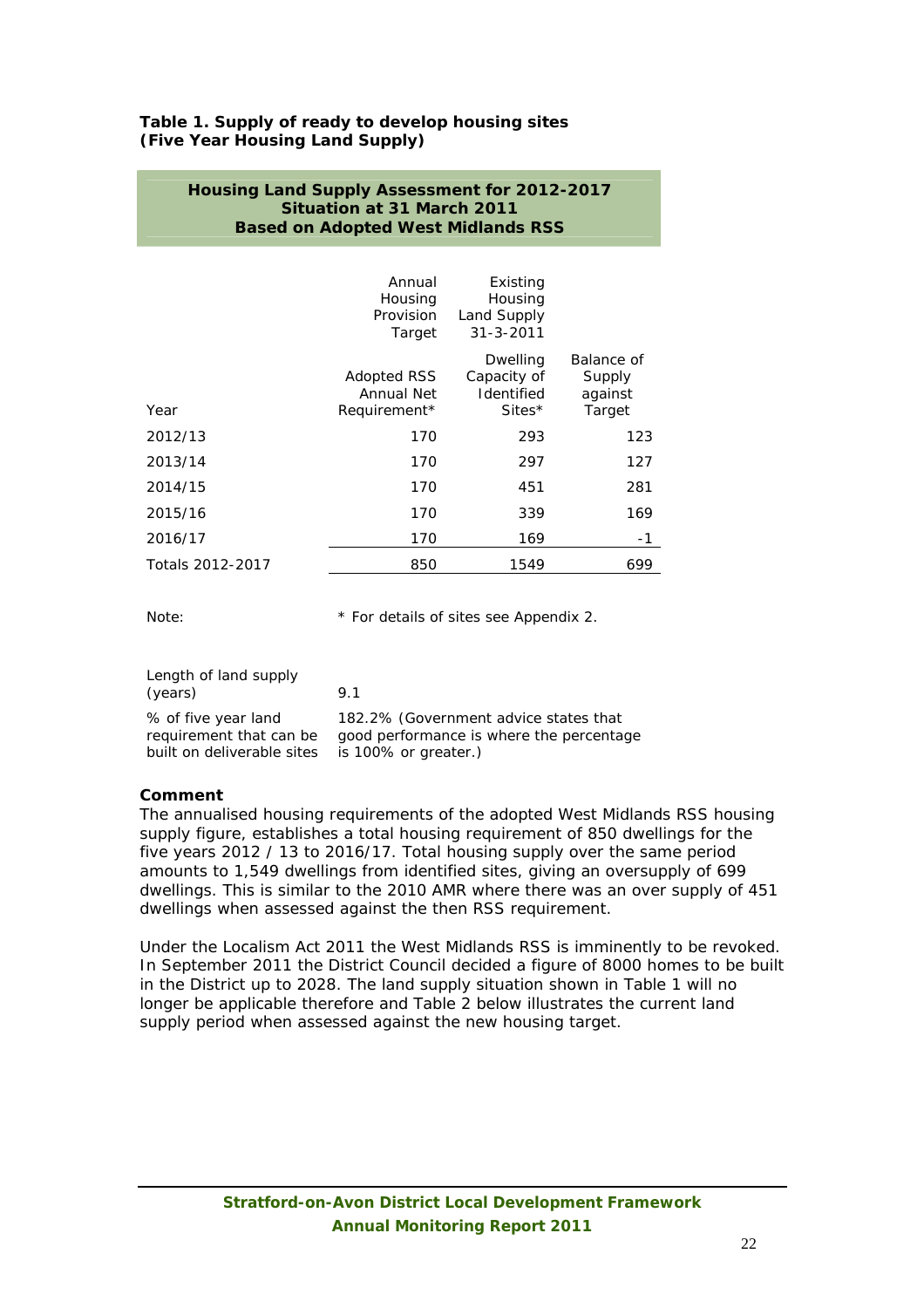#### **Table 2. Five Year Housing Land Supply at 31 March 2011 (Net Figures)**

#### **Assessed against Level of Housing Provision agreed by Stratford-on-Avon District Council on 5 September 2011**

#### **Assessment Period: 2012 to 2017**

|                                                                | No. of<br><b>Dwellings</b> | <b>Notes</b>                                                                                                                                                                         |
|----------------------------------------------------------------|----------------------------|--------------------------------------------------------------------------------------------------------------------------------------------------------------------------------------|
| 1. No. of dwellings proposed to be built 2008-<br>2028         | 8000                       | Agreed by District Council on 5-9-11. Assumed that this is a net<br>figure.                                                                                                          |
| 2. Completions 2008-2011                                       | 545                        | Dwellings that have been built since the base date of the plan.                                                                                                                      |
| 3. Estimated completions 2011-2012                             | 136                        | Completions expected in current financial year.                                                                                                                                      |
| 4. Balance to be built 2012-2028                               | 7319                       | Remainder to be built over rest of plan period: 16 years from 2012 to<br>2028.                                                                                                       |
| 5. Required annual rate                                        | 457                        | Average rate needed over the remaining 16 years of the plan period.<br>Rate has increased because first four years have not met required<br>average.                                 |
| 6. Five year requirement 2012-2017                             | 2287                       | Required amount of housing that would be needed in the five year<br>assessment period.                                                                                               |
| 7. Existing land supply for period 2012-2017                   | 1549                       | Components of land supply shown below.                                                                                                                                               |
| 8. Balance against five year requirement                       | $-738$                     | Land supply would have to be supplemented by this amount to achieve<br>parity with District Council's agreed level of provision.                                                     |
| 9. Length of land supply (years)                               | 3.4                        | How long the current land supply would last against the required<br>building rates.                                                                                                  |
| Components of Land Supply for 2012-2017<br>period              |                            | <b>Notes</b>                                                                                                                                                                         |
| 10. Dwellings being built at 31.3.11                           | 111                        | Those expected to be completed 2012-17.                                                                                                                                              |
| 11. Dwellings permitted but not started at<br>31.3.11          | 1215                       | Ditto. Includes part of Long Marston Leisure Village, Maudslay Park &<br>Kipling Road.                                                                                               |
| 12. SHLAA sites not already subject to<br>planning permission. | 153                        | Based on SHLAA 2009 Update. Those sites considered likely to come<br>forward for development 2012-2017 (see Table 2) but subject to 15%<br>discount for non-take up/lower densities. |
| 13. Rural housing sites                                        | 70                         | Sites where delivery likely within the 2012-2017 period. Based on<br>Table 3 but excluding those dwellings likely to be completed > 31-3-<br>2017.                                   |
| Totals                                                         | 1549                       |                                                                                                                                                                                      |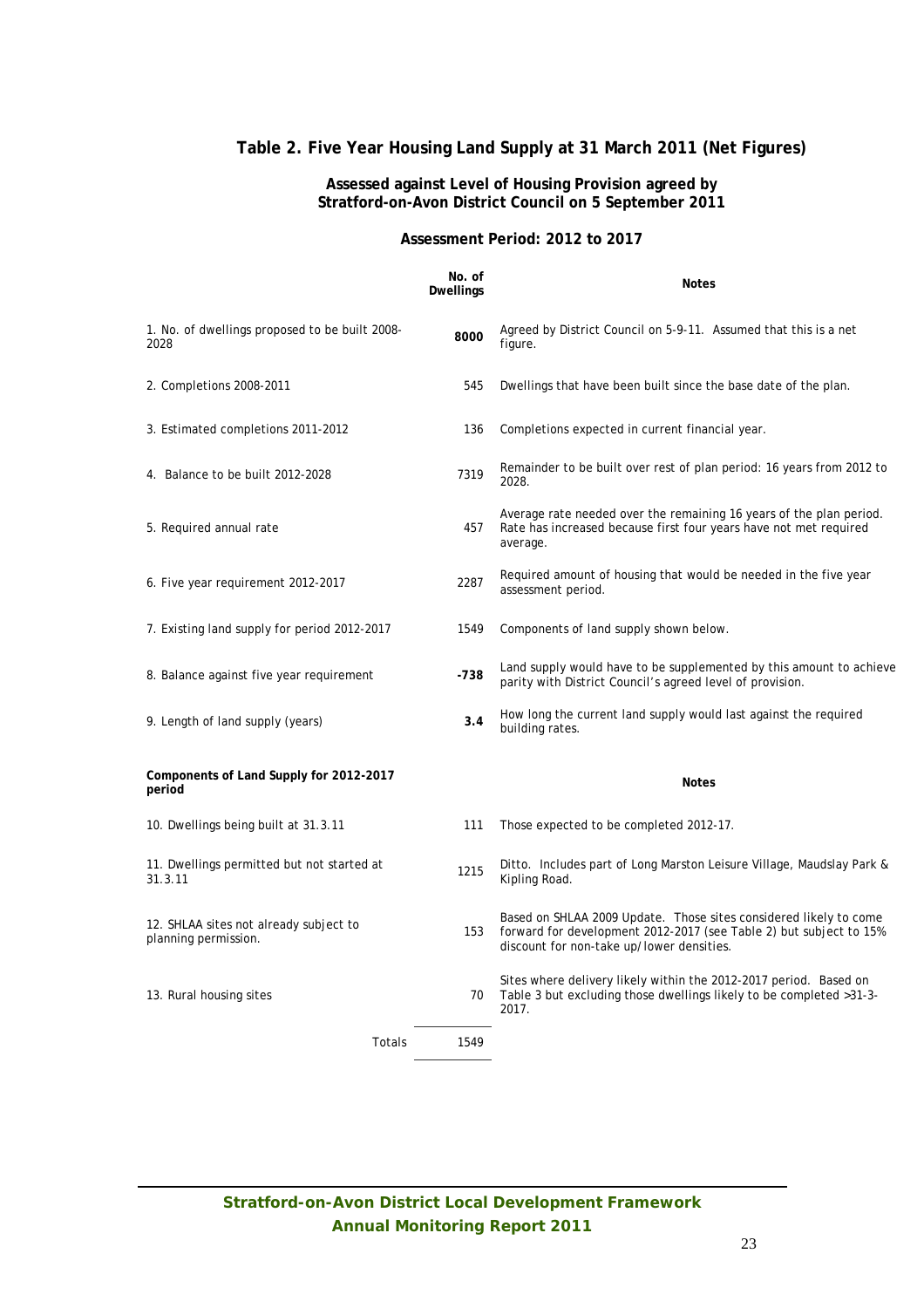#### **Gross affordable dwellings completions**

| <b>Dwellings Completed 2010/11</b>  |    |  |  |  |  |  |  |
|-------------------------------------|----|--|--|--|--|--|--|
| Social rented dwellings completed   | 63 |  |  |  |  |  |  |
| Intermediate dwellings completed    | 13 |  |  |  |  |  |  |
| Net additional affordable dwellings | ٬Α |  |  |  |  |  |  |

#### **Comment**

The figure of 76 affordable dwelling completions (including 2 existing dwelling acquisitions) represents a similar number completed in 2009/10 (75 dwellings including 12 acquisitions). It represents a higher proportion and the majority of total dwelling completions compared to last year, excluding acquisitions (52% as opposed to 24% in 09/10). This is attributable to the boost in supply from rural schemes. The Strategic Housing Market Assessment Review 2009 estimated a net annual need of 532 affordable dwellings in the district, so current provision still falls far short of meeting the full extent of need. The relatively small number of new affordable dwellings is partly related to the generally low level of house building activity, with a shortage of mixed tenure schemes which could deliver affordable dwellings wholly or partly funded by developer contributions.

#### **Additional pitches provided for gypsies and travellers**

| Pitches Delivered 2010/11    |         |  |  |  |  |  |  |
|------------------------------|---------|--|--|--|--|--|--|
| Type of Pitch                | 2010/11 |  |  |  |  |  |  |
| Additional permanent pitches |         |  |  |  |  |  |  |
| Temporary pitches            |         |  |  |  |  |  |  |

#### **Comment**

The figures relate to pitches that have been authorized during 2010/11. Unauthorized pitches are excluded. The temporary pitches are those subject to a planning condition that requires removal of the caravans by a certain date, often within two of three years of the date of when planning permission

## **Business development**

It should be noted that this section relates solely to land for industrial development, defined as Use Classes B1 (offices, research & development, and light industry, B2 (general industry) and B8 (storage & distribution). This has been the basis for monitoring employment land over many years as it was the definition used by the Warwickshire Structure Plan and the Regional Spatial Strategy in the past.

A schedule of sites for industrial development in the District entitled 'Provision of Industrial Land in Stratford-on-Avon District since 2001' is provided at **Appendix 2.** 

#### **Amount of land developed for industrial uses**

|          | Total<br>$2001 -$<br>06 | 2006-<br>07 | $2007 -$<br>08 | 2008-<br>09 | $2009 -$<br>10 | $2010 -$<br>11 | <b>Total</b><br>$2001 -$<br>11 | Annual<br>Average<br>2001-11 |
|----------|-------------------------|-------------|----------------|-------------|----------------|----------------|--------------------------------|------------------------------|
| Hectares | 48.6                    | 8.5         | 4.5            | 2.9         | 33.2           | 0.0            | 97.7                           | 9.7                          |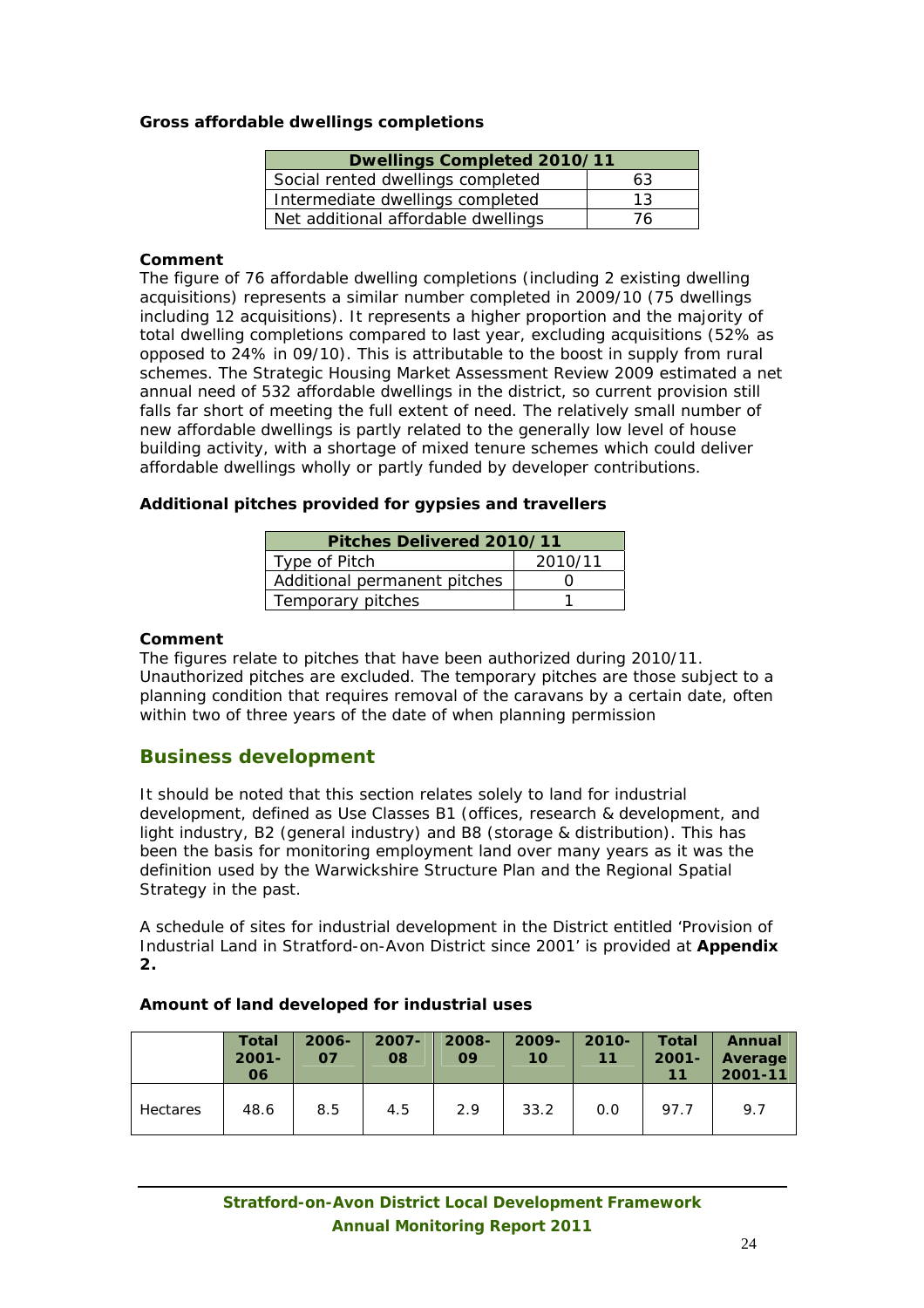#### **Comment**

This table indicates the rate of completion of sites for industrial development since 2001. The amount of development completed in the year 2009-10 was inflated by the granting of a permanent permission for 30.0 hectares of land for Class B employment uses at Long Marston Depot. This site had a series of temporary permissions for a number of years, but only in gaining permanent permission has it been included in the industrial land supply for the District.

Over the last monitoring year there has been very little activity across the District, although a number of small sites are under construction.

#### **Total amount of additional employment floorspace completed by type**

This information was not readily available before 2004 but the amount of floorspace (in square metres) completed during the past seven years is as follows:

|                                                                              | $2004 -$<br>05<br>(sq.m) | $2005 -$<br>06<br>(sq.m) | 2006-<br>07<br>(sq.m) | $2007 -$<br>08<br>(sq.m) | 2008-<br>09<br>(sq.m) | 2009-<br>10<br>(sq.m) | $2010 -$<br>11<br>(sq.m) | <b>Total</b><br>$2004 -$<br>10<br>(sq.m) |
|------------------------------------------------------------------------------|--------------------------|--------------------------|-----------------------|--------------------------|-----------------------|-----------------------|--------------------------|------------------------------------------|
| B1(a) offices -<br>inside/adjacent to<br>Stratford-upon-<br>Avon town centre | $\Omega$                 | $\mathbf 0$              | 2,300                 | $\Omega$                 | $\Omega$              | $\Omega$              | $\mathbf 0$              | 2,300                                    |
| $B1(a)$ offices -<br>elsewhere in<br>Stratford-upon-<br>Avon                 | 2,000                    | 2,000                    | 10,200                | $\mathbf 0$              | $\mathbf 0$           | 1,960                 | $\mathbf 0$              | 16,160                                   |
| $B1(a)$ offices -<br>elsewhere in<br><b>Stratford District</b>               | $\Omega$                 | $\mathbf 0$              | 2,650                 | 2,450                    | 9,700                 | 590                   | $\mathbf 0$              | 15,390                                   |
| B1(b) research &<br>development, high<br>tech., etc.                         | $\mathbf 0$              | 0                        | $\mathbf 0$           | 2,600                    | $\mathbf 0$           | $\mathbf 0$           | 0                        | 2,600                                    |
| $B1(c)$ light<br>industry                                                    | 4,250                    | 1,000                    | $\mathsf{O}$          | 1,670                    | 260                   | 28,670                | $\mathbf 0$              | 35,850                                   |
| B2 general<br>industry                                                       | 1,750                    | 3,700                    | $\mathbf 0$           | 3,340                    | 0                     | 29,440                | $\mathbf 0$              | 38,230                                   |
| B8 warehouses,<br>distribution, etc.                                         | 900                      | 0                        | 9,450                 | 1,930                    | 2,840                 | 29,440                | 0                        | 44,560                                   |
| Total                                                                        | 8,900                    | 6,700                    | 24,600                | 11,990                   | 12,800                | 90,100                | O                        | 155,090                                  |

#### **Comment**

It is appropriate that a range (or portfolio) of sites should be provided for a variety of industrial uses in the District. Although the situation varies from year to year depending on which sites are implemented, there has been a good mix of industrial development in the District in recent years.

The table also provides a more detailed assessment of the location of office development in the District given the particular emphasis of national Planning Policy Statement 4: Planning for Sustainable Economic Growth, which expects office uses to be concentrated in main town centres. It is evident that there has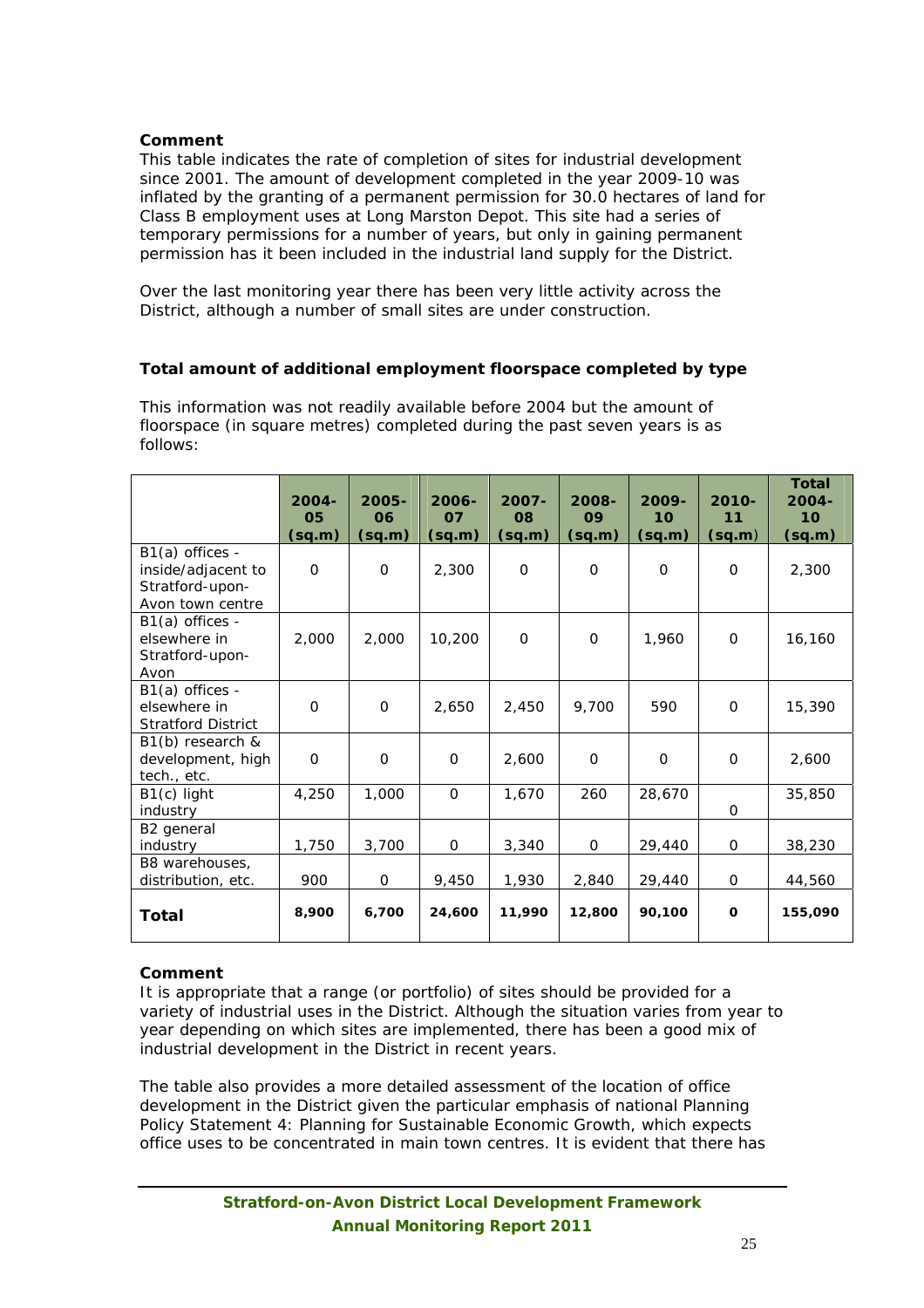been very little development of this type in and adjacent to Stratford-upon-Avon town centre since 2004.

|                                            | <b>Total</b><br>$2001 -$<br>06 | $2006 -$<br>07 | $2007 -$<br>08 | 2008-<br>09 | 2009-<br>10 | $2010 -$<br>11 | <b>Total</b><br>2001-11 |
|--------------------------------------------|--------------------------------|----------------|----------------|-------------|-------------|----------------|-------------------------|
| Total land                                 |                                |                |                |             |             |                |                         |
| developed (ha)                             | 48.6                           | 8.5            | 4.5            | 2.9         | 33.2        | $\Omega$       | 97.7                    |
| Total brownfield<br>land developed<br>(ha) | 35.8                           | 3.2            | 2.5            | O           | 30.0        | O              | 71.5                    |
| % Percentage                               | 73.7%                          | 37.6%          | 55.6%          | $0\%$       | 90.4%       | $0\%$          | 73.2%                   |

#### **Percentage of employment development which is on previously developed land**

## **Comment**

The Warwickshire Structure Plan set an indicative target of 60% for new industrial development on previously developed land in Stratford-on-Avon District for the period 1996-2011. While most of the Structure Plan no longer operates, it can be seen that its objective has easily been achieved. It remains national policy to maximise the re-use of such brownfield land. Saved Policy STR.4 from the District Local Plan expects brownfield land to be utilised for new development. The District Council will seek to take advantage of such opportunities subject to the site being suitable for the purpose and in an appropriate location.

## **Amount of new industrial floorspace on previously developed land**

This information is not readily available before 2006 but the amount of floorspace (in square metres) completed during the past four years is as follows:

|                                          | 2006-07 | 2007-08 | 2008-09 | 2009-10 | 2010-11 | <b>Total</b><br>2006-10 |
|------------------------------------------|---------|---------|---------|---------|---------|-------------------------|
| Total floorspace<br>developed<br>(sq.m.) | 24,600  | 11,990  | 12,800  | 89,430  | 0       | 138,820                 |
| Total on<br>brownfield land<br>(sq.m.)   | 12,100  | 7,350   | O       | 80,380  | 0       | 99,830                  |
| % Percentage                             | 49.2%   | 61.3%   | 0%      | 89.9%   | $0\%$   | 71.9%                   |

# **Availability of industrial land by proposed use**

|                                 | B1(a) | B1(b) | B1(c) | <b>B1</b><br>mixed | <b>B2</b> | <b>B1/B2</b><br>mixed | <b>B8</b> | B1/B2/<br><b>B8</b><br>mixed | Total |
|---------------------------------|-------|-------|-------|--------------------|-----------|-----------------------|-----------|------------------------------|-------|
| As at<br>31.03.11<br>(hectares) | 14.0  |       |       | 8.5                | O         | 2.6                   |           | 12.6                         | 37.7  |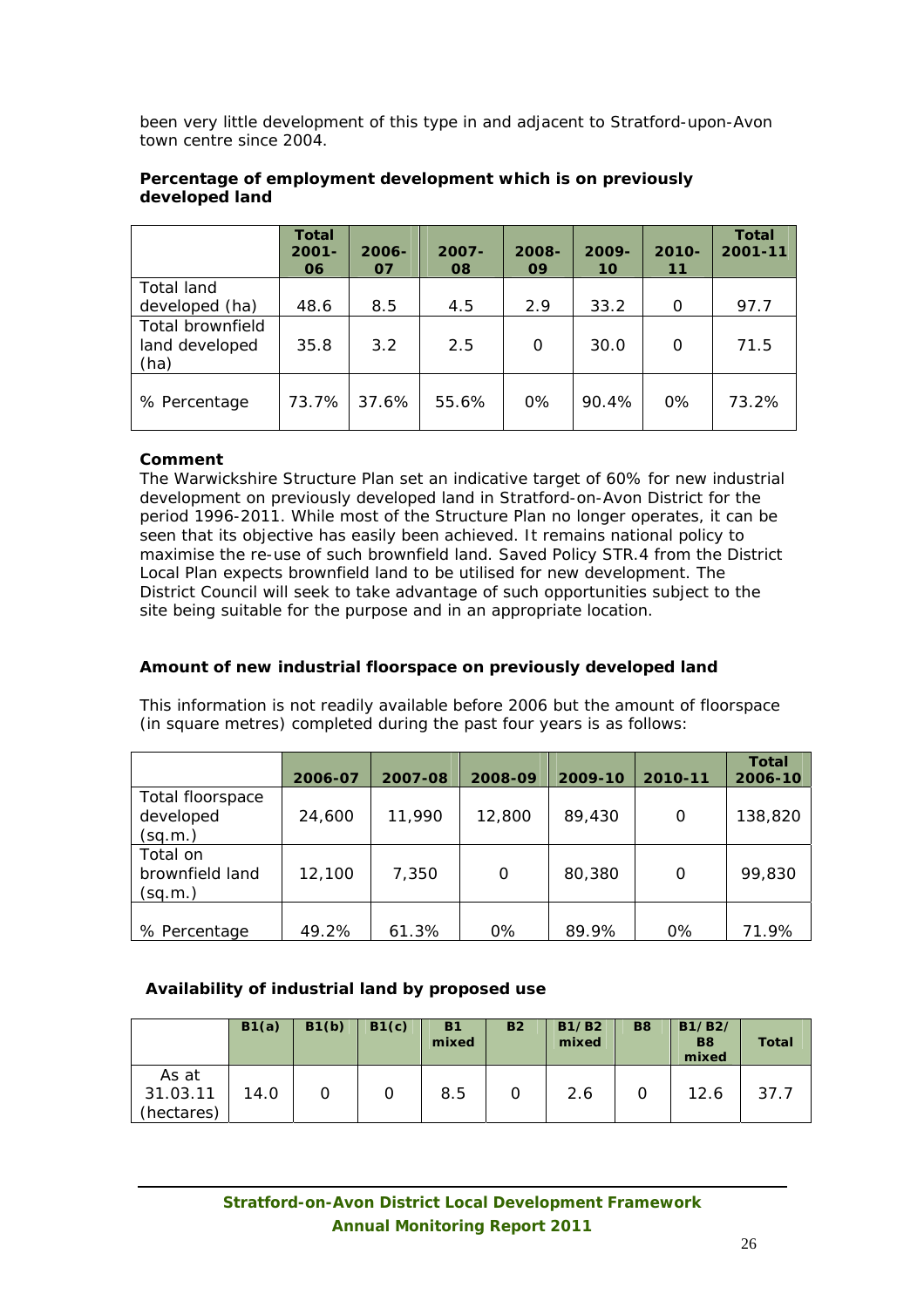#### **Comment**

Again, it is intended that a wide range of sites should be available to meet the needs of different companies. Consequently, a number of allocations in the District Local Plan and permissions involving employment development allow for a range of Class B uses.

The lack of opportunities specifically for B1(b) research & development uses is of some concern although it should be noted that many of the sites in the B1(a) offices category would be suitable for companies engaged in this sort of activity. Indeed, such a change of use can be made without the need for planning permission under the provisions of the Use Classes Order.

The Local Development Framework will identify and facilitate a range of further opportunities for employment development to meet the future needs of the local economy and to provide new jobs in the District.

#### **Loss of industrial land to other uses**

|                 | <b>Total</b><br>$2001 -$<br>2006 |     | 2006-07   2007-08   2008-09   2009-10 |     |     | $ 2010-11$ | <b>Total</b><br>$2001 -$<br>2011 |
|-----------------|----------------------------------|-----|---------------------------------------|-----|-----|------------|----------------------------------|
| <b>Hectares</b> | 3.9                              | 0.7 | 9.8                                   | 0.3 | 3.1 | 2.2        | 14.7                             |

#### **Comment**

The figures above illustrate the significant amount of land previously in employment use that has been redeveloped for other purposes since 2001. The loss of such sites should be taken into account when considering the overall supply of industrial land in the District.

Of the overall amount of land lost from industrial uses, 12.5 hectares have been redeveloped for housing.

It is important to make sure that a good mix of employment opportunities is provided, particularly in the larger settlements of the District. It would be damaging to the future health and function of such communities if there was a significant imbalance between homes and jobs. This is a factor that will be taken into account in the preparation of the Core Strategy.

## **Town and Main Rural Centres**

The Department for Business, Innovation & Skills has published a report on 'Understanding High Street Performance' (December 2011). This includes a Town Performance Matrix developed by Colliers International. The matrix compares historical town performance with forecast future performance for 364 town and city centres across Great Britain and places each into one of five categories: thriving, improving, stable, degenerating and failing.

Stratford-upon-Avon is identified as falling within the 25% of centres which are 'thriving', ie. it has a positive historical and future performance.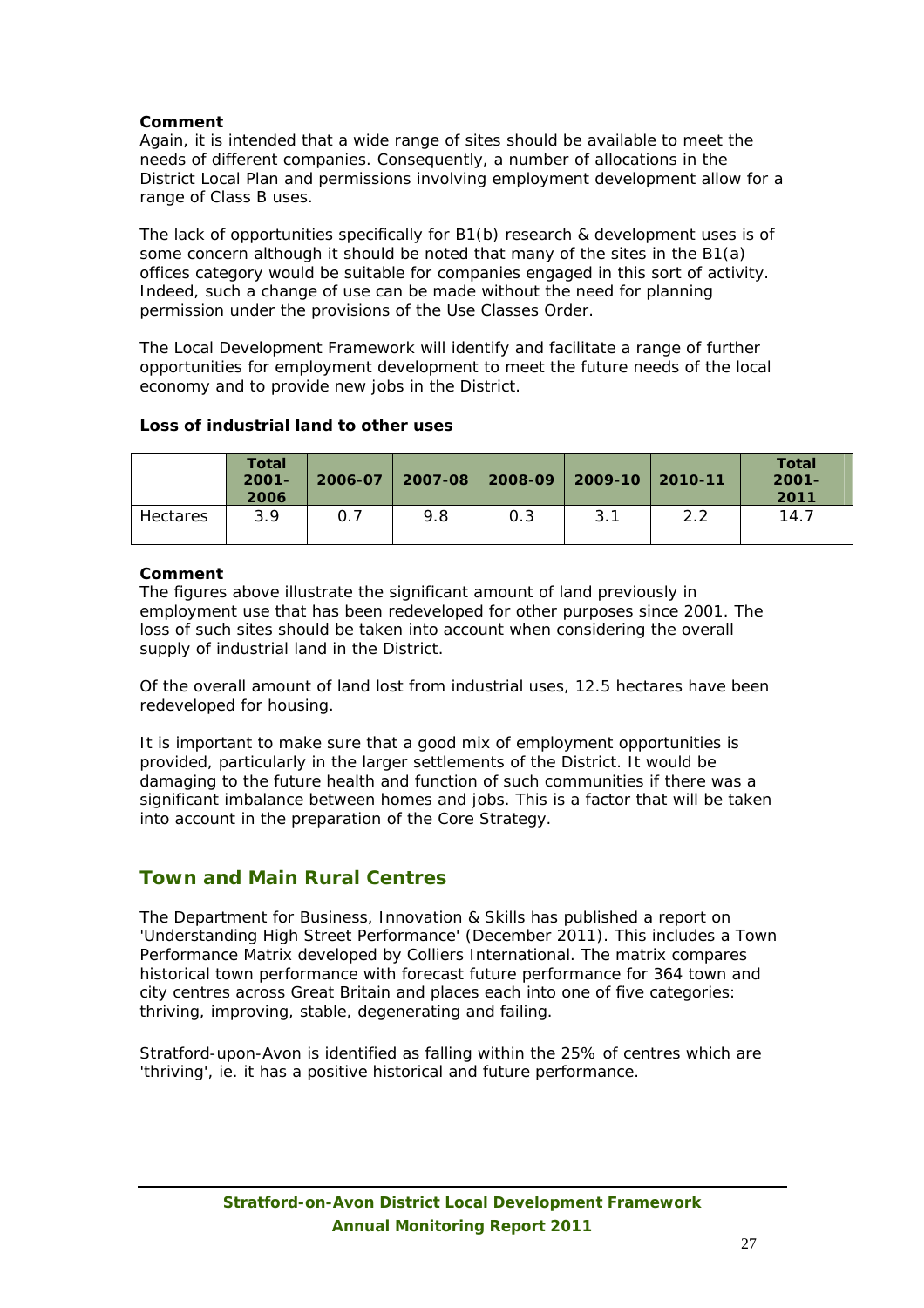#### **Amount of floorspace completed for town centre uses**

This indicator was introduced during 2008 so this is only the second monitoring year that data has been collected in a form that allows such an assessment to be made. The indicator covers those uses defined in Planning Policy Statement (PPS) 4: Planning for Sustainable Economic Growth (para.7), for which town centre policies should apply.

The only strategic town centre in the District is Stratford-upon-Avon, as reflected in saved Policy COM.19 from the District Local Plan.

While there are four rural market towns in the District, these are not treated as strategic centres for the purposes of retail and other commercial and leisure uses.

|              |                                                   | 2008-11                                            |                                                      |                                                             |
|--------------|---------------------------------------------------|----------------------------------------------------|------------------------------------------------------|-------------------------------------------------------------|
|              | Stratford-<br>upon-Avon<br>town centre<br>(sq.m.) | Elsewhere in<br>Stratford-<br>upon-Avon<br>(sq.m.) | <b>Outside</b><br>Stratford-<br>upon-Avon<br>(sq.m.) | $%$ age<br>within<br>Stratford-<br>upon-Avon<br>town centre |
| Retail (A1)  | 0                                                 | 15,200                                             | 5,305                                                | O                                                           |
| Office (A2)  | 0                                                 | 0                                                  | 0                                                    |                                                             |
| Office (B1a) | Ω                                                 | 1,960                                              | 6,920                                                | 0                                                           |
| Hotels (C1)  | 4,150                                             | 2,930                                              | 4,360                                                | 36                                                          |
| Leisure (D1) | $\Omega$                                          | 0                                                  | $\Omega$                                             | $\Omega$                                                    |
| Leisure (D2) | 2,750                                             | $\Omega$                                           | O                                                    | 100                                                         |
| Total        | 6,900                                             | 20,090                                             | 16,585                                               | 16                                                          |

#### **Comment**

The situation for this indicator has improved in the past monitoring year due to a substantial increase in hotel space in the central part of Stratford-upon-Avon and due to the completion of the new Royal Shakespeare Theatre.

Despite this, it is evident that attention needs to be given to encouraging these forms of development in Stratford-upon-Avon town centre through the Local Development Framework.

It should be noted that a large proportion of the retail development which has taken place elsewhere in the town is due to the extension of the Maybird Retail Park that was allocated and fully justified through the Local Plan process. A large foodstore opened on the edge of Southam in Autumn 2010.

Much of the office floorspace that has been developed took place on Ryon Hill Business Park close to Stratford-upon-Avon and represents the final phase of a site that was allocated in the first District Local Plan during the 1990s, and at Shottery Business Park on the northern edge of the town.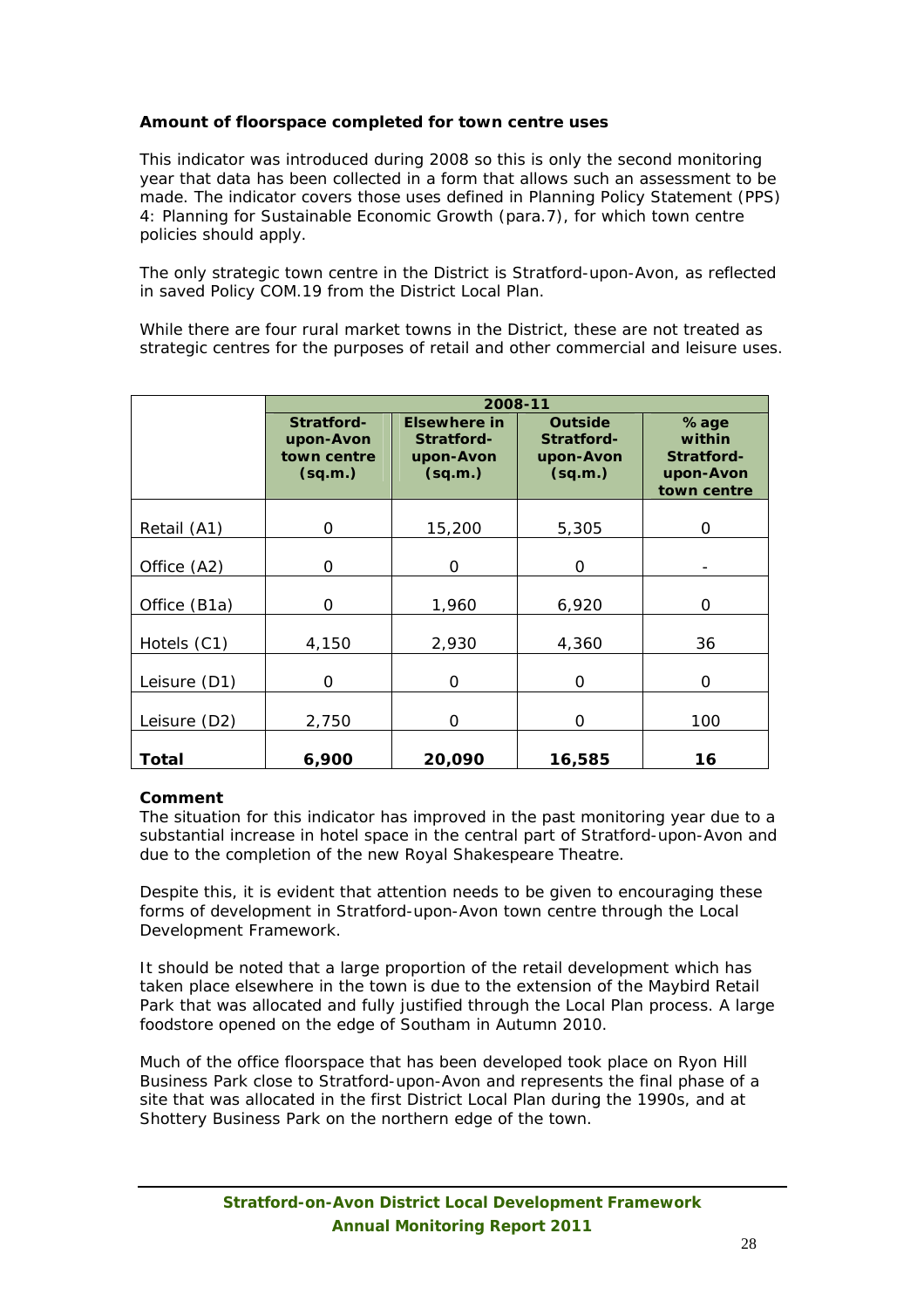## **Vitality and viability of Stratford-upon-Avon town centre**

There is a wide range of established criteria by which it is possible to measure the health and performance of the town centre.

#### **1. Diversity of main town centre uses**

An occupancy survey of units in the town centre is carried out by the District Council on a biennial basis. The findings for ground floor uses are as shown in the table below.

The Health Check carried out for the District Council by Bert Nicholson Associates in 2003 remarked on the attractive mix of both independent retailers and national multiples in the town centre.

However, the lack of convenience shops was noted. The latest survey shows that only 1% of the total number of retail units in the town centre are convenience goods outlets.

| Occupancy by type<br>of use | Number of<br>units at<br><b>July 2010</b> | % at July<br>2010 | % at July<br>2008 | % at July<br>2006 |
|-----------------------------|-------------------------------------------|-------------------|-------------------|-------------------|
| Retail - convenience        | 5                                         | 1.2               | 1.4               | 1.7               |
| Retail - comparison         | 174                                       | 41.7              | 47.8              | 49.0              |
| Financial & professional    | 24                                        | 5.7               | 6.7               | 8.9               |
| Food & drink                | 77                                        | 18.5              | 17.3              | 16.3              |
| Other services              | 56                                        | 13.4              | 10.8              | 6.3               |
| Vacant                      | 36                                        | 8.6               | 5.2               | 4.8               |
| Residential                 | 33                                        | 7.9               | 7.9               | 7.9               |
| <b>Hotels</b>               | 3                                         | 0.7               | 0.7               | 0.7               |
| Visitor attractions         | $\mathcal{P}$                             | 0.5               | 0.5               | 1.0               |
| <b>Miscellaneous</b>        | $\overline{7}$                            | 1.7               | 2.2               | 3.4               |
| Total                       | 417                                       | 100.0             | 100.0             | 100.0             |

#### **2. Presence of national multiples and high-profile retailers**

There is a total of 10 high profile retailers represented in the town centre (eg. Austin Reed, Paxton & Whitfield, Jack Wills), which is understood to be the third highest in the region, after Birmingham and Solihull. In addition, 14 large-store multiples are present (Source: Experian).

#### **3. Retail and leisure floorspace permitted and completed**

There has been no significant increase in floorspace in the town centre in recent years. The refurbishment of Bell Court (now known as Town Square) in c.2002-03 did not involve the creation of additional retail floorspace.

The Retail Study produced for the District Council in 2011 to form part of the evidence base for the Local Development Framework identifies the need for an additional 3,850 square metres (gross) of non-bulky comparison goods floorspace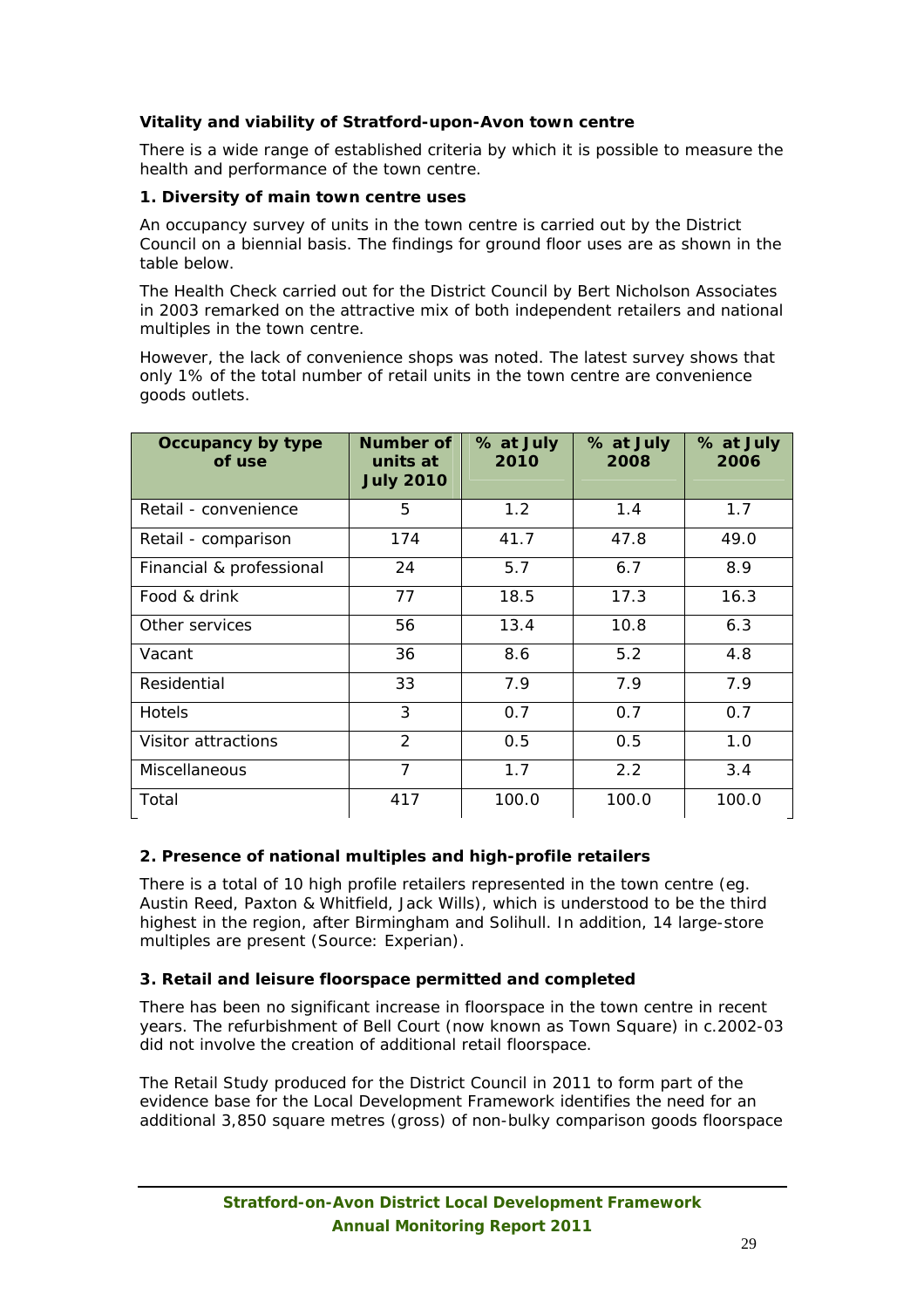in the town by 2028. The Study stresses that this should be provided in the town centre in order to improve the retail offer and bolster its role.

|            | 2001 | 2002 | 2003 | 2004 | 2005 | 2006 | 2007 | 2008 | 2009 | 2010 |
|------------|------|------|------|------|------|------|------|------|------|------|
| Stratford  | 120  | 125  | 125  | 125  | 130  | 130  | 130  | 135  | 135  | 140  |
| Leamington | 95   | 100  | 105  | 105  | 115  | 120  | 125  | 125  | 120  | 120  |
| Banbury    | 90   | 95   | 95   | 120  | 120  | 120  | 130  | 125  | 100  | 100  |
| Solihull   | 200  | 200  | 200  | 200  | 205  | 210  | 210  | 210  | 195  | 195  |
| Redditch   | 110  | 110  | 110  | 110  | 115  | 115  | 115  | 115  | 100  | 90   |
| Evesham    |      | 50   | 50   | 55   | 55   | 60   | 60   | 55   | 50   | 50   |

#### **4. Prime retail area (Zone A) shopping rents**

Source: Colliers International based on their assessment of rental values (£/sq.foot/annum)

#### **Comment**

This is a recognised source of published rental data and is updated each year. It is evident that retail units within the primary shopping area of Stratford-upon-Avon town centre command a high, and steadily increasing, rental value. The figure is higher than that for Banbury, Leamington Spa and Redditch, although considerably lower than for Solihull. The figure reflects the likelihood of securing high turnover although the downside is that many small, specialist and independent traders cannot afford a prime location in the town centre.

#### **5. Proportion of vacant street-level property**

There has been a significant increase in vacant units between the 2008 and 2010 occupancy surveys. The figure now stands at 8.6%. This is no doubt partly due to the economic recession. It should be noted that nine of the 36 vacant units are in Town Square due to the specific circumstances that prevail.

However, the proportion of vacant units is considerably lower than that experienced by many other town centres. The regional and national average is about 14%.

#### **6. Quality and mix of services and other uses**

There is a wide range of professional and business services, food and drink outlets and visitor attractions provided in the town centre. In large part this reflects the importance of Stratford-upon-Avon as a tourist destination.

#### **7. Pedestrian flows**

The District Council first commissioned a pedestrian count in October 1996. To provide a useful comparison, a fresh count was carried out in October 2006. Both counts covered 30 locations throughout the town centre on a consecutive Friday and Saturday and the figures were grossed up to give a weekly figure.

The overall figures for 2006 showed a very slight increase in the total number of pedestrians in the town centre. However, there is an interesting change to the location carrying the highest pedestrian flow. In 1996 this was on the south-side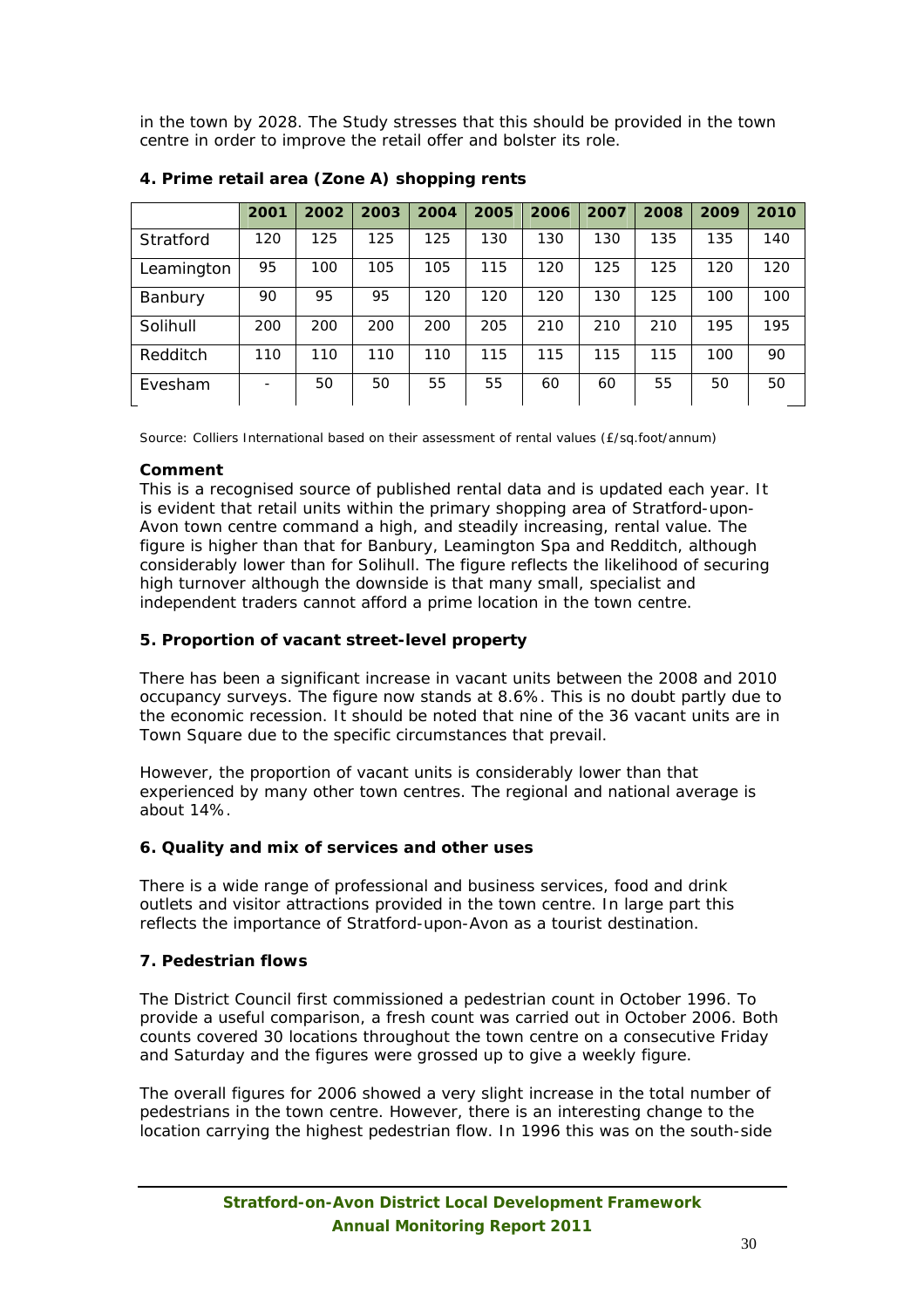of Bridge Street, the main shopping street in the town centre. In the latest survey, it is in Henley Street which was pedestrianised in 2000 and has created a considerably more attractive environment for shoppers and visitors.

#### **Area of retail development permitted in Main Rural Centres**

The District Council wishes to bolster the role of the larger rural centres given their importance in providing for the needs of their residents and surrounding communities. A number of new foodstore developments have taken place in these settlements in recent years.

| Year of<br>completion | <b>Location of scheme</b>         | <b>Type of scheme</b>      | <b>Floorspace</b><br>(gross) |
|-----------------------|-----------------------------------|----------------------------|------------------------------|
| 1998                  | Salford Road, Bidford-<br>on-Avon | Foodstore                  | 980 sq.m.                    |
| 1998                  | Loxley Road,<br>Wellesbourne      | Foodstore                  | $810$ sq.m.                  |
| 2003                  | Loxley Road,<br>Wellesbourne      | Foodstore extension        | $330$ sq.m.                  |
| 2004                  | Alcester Road, Studley            | Foodstore<br>(replacement) | No increase                  |
| 2009                  | Birmingham Road,<br>Studley       | Foodstore                  | 1,290 sq.m.                  |
| 2010                  | Off Kineton Road,<br>Southam      | Foodstore                  | 2,600 sq.m.                  |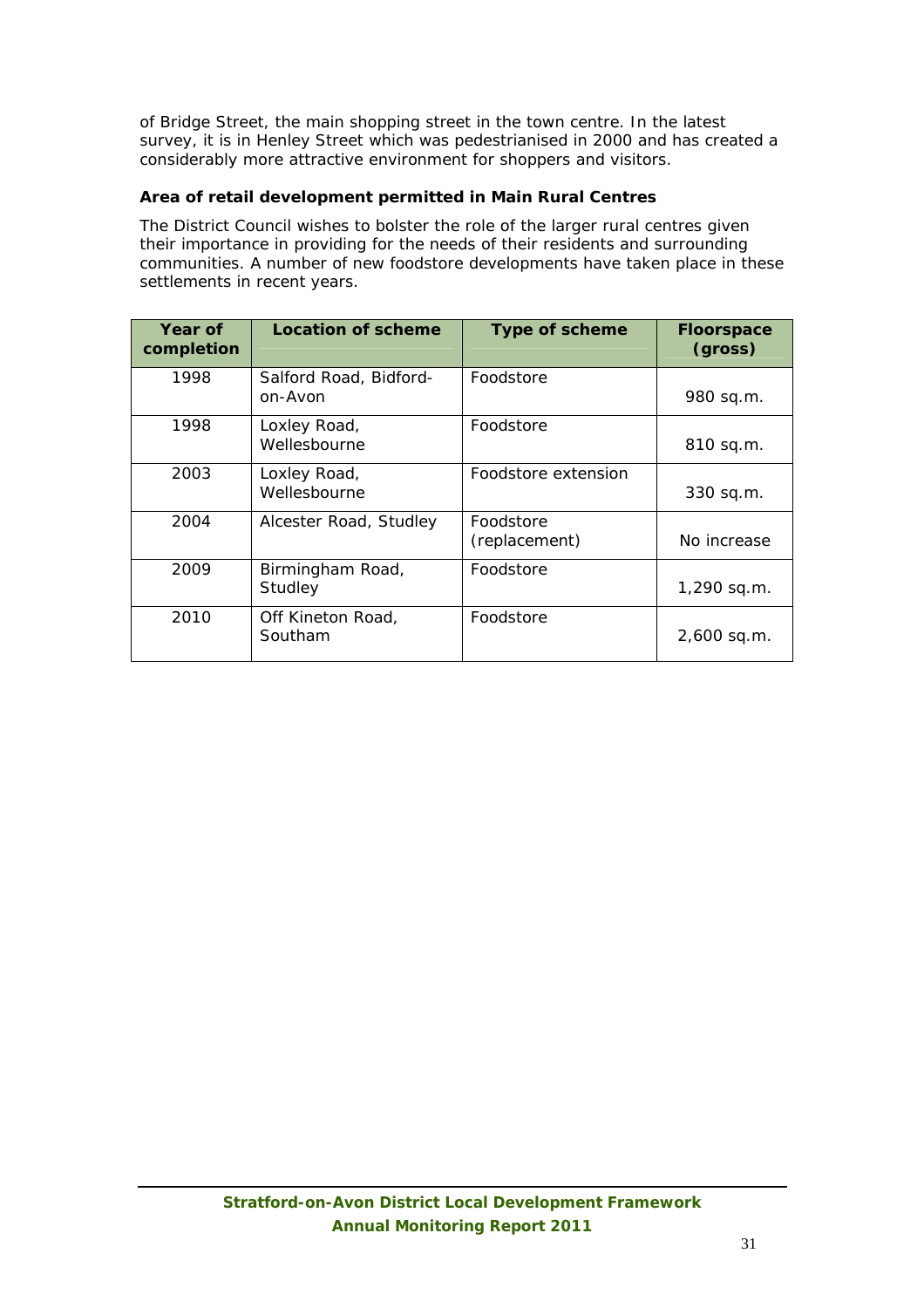# **Visitor accommodation**

Monitoring of this indicator only commenced in 2005 and covers schemes involving more than five bedrooms.

| <b>Year of</b><br>pl.perm. | <b>Location of scheme</b>                          | No.of<br>bedroo<br>ms | <b>Progress</b> |
|----------------------------|----------------------------------------------------|-----------------------|-----------------|
| 2005-06                    | Bidford Grange Hotel, near Bidford-on-Avon         | 70                    | Not started     |
| 2006-07                    | Evesham Road, Dodwell                              | 31                    | Not started     |
|                            | Walton Hall, Wellesbourne                          | 167                   | Completed       |
|                            | Banbury Road, Gaydon                               | 180                   | Not started     |
|                            | Banbury Road, Warmington                           | $12 \overline{ }$     | Completed       |
|                            | Bridgefoot, Stratford-upon-Avon                    | 52                    | Not started     |
| 2007-08                    | Birmingham Road, Stratford-upon-Avon               | 92                    | Completed       |
|                            | Pimlico Lane, Alveston, nr. Stratford-upon-Avon    | 18                    | Not started     |
|                            | Ardencote Manor Hotel, Lye Green, Claverdon        | 40                    | Completed       |
|                            | Birmingham Road, Henley-in-Arden                   | 40                    | Not started     |
|                            | Birmingham Road, Kings Coughton, nr. Alcester      | 23                    | Completed       |
|                            | Salford Hall Hotel, Abbots Salford, Salford Priors | 10                    | Not started     |
|                            | Payton Street, Stratford-upon-Avon                 | 85                    | Completed       |
| 2008-09                    | Castle Road, Studley                               | 28                    | Completed       |
|                            | Swan's Nest Lane, Stratford-upon-Avon              | 11                    | Not started     |
|                            | Main Road, Tiddington                              | 10                    | Completed       |
| 2009-10                    | Birmingham Road, Stratford-upon-Avon               | 130                   | Commenced       |
| 2010-11                    | Church Street, Stratford-upon-Avon                 | 12                    | Completed       |

There has been a substantial increase in the amount of visitor accommodation granted permission in Stratford District in recent years, although a number of schemes are still to be implemented.

This is a healthy situation since the District is heavily reliant on the tourism sector and visitors staying in the area. While many schemes are outside Stratford-upon-Avon, they have been justified for site specific reasons, such as their relationship to established leisure uses or as extensions to existing hotels.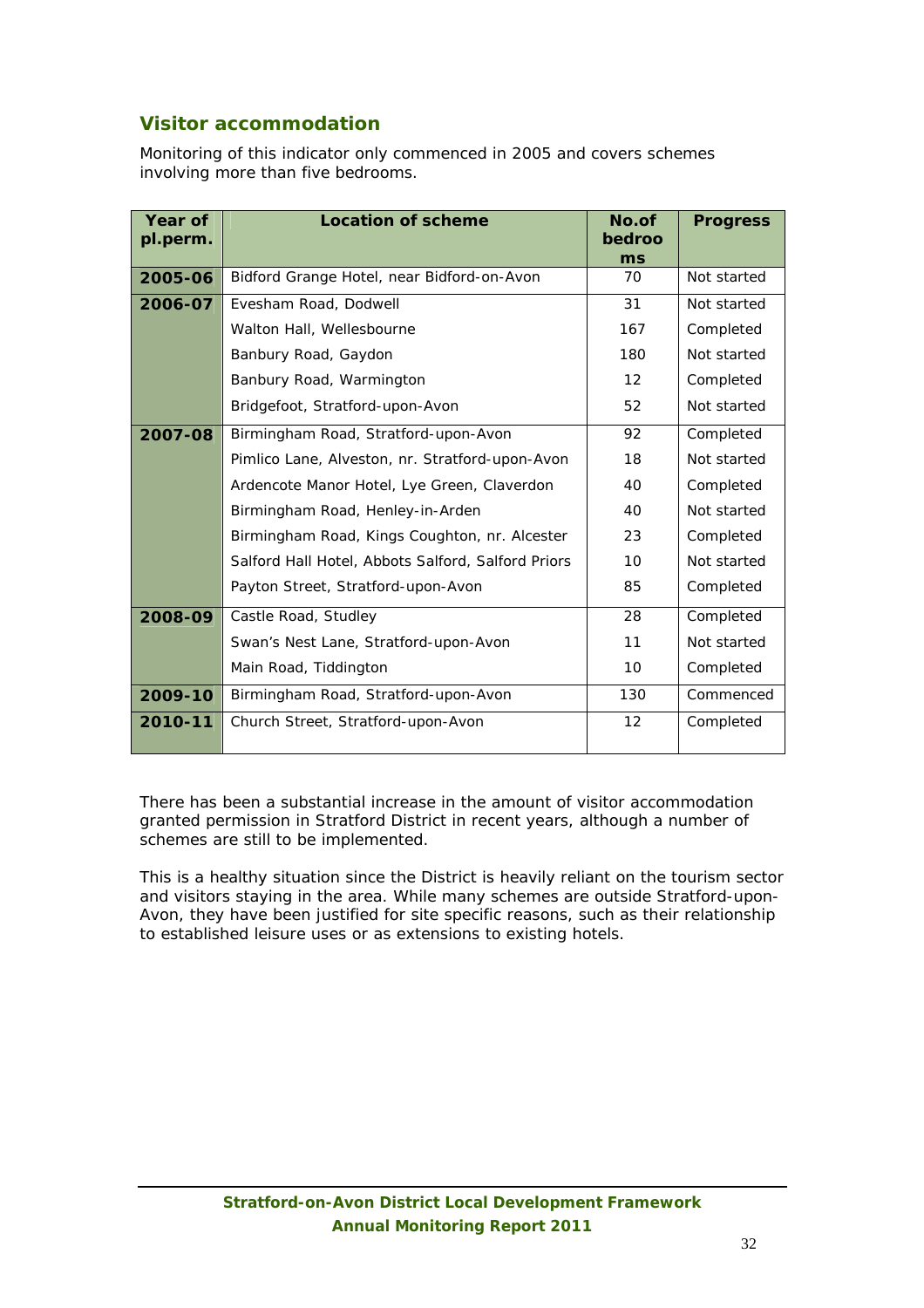# **5. Local Development Scheme**

**Table 1** below sets out the current position on each of the documents listed in the District Council's revised Local Development Scheme (LDS) - September 2011. The revised LDS represents a comprehensive project plan for the preparation of Local Development Documents for the period up to 2014.

It should be noted that this Local Development Scheme is still subject to approval by the Secretary of State.

The following colour code is used to give a quick indication of whether the timescales for each document are on target:

| Preparation on target            |  |
|----------------------------------|--|
| Preparation delayed slightly     |  |
| Preparation delayed considerably |  |
| New document to be prepared      |  |
|                                  |  |

#### **Table 1: Revised Local Development Scheme 2011 - 2014**

| Name of<br><b>Document</b>                                          | <b>Current Position</b>                                                                                                                                        | <b>Progress with LDS</b><br><b>Milestones</b> |
|---------------------------------------------------------------------|----------------------------------------------------------------------------------------------------------------------------------------------------------------|-----------------------------------------------|
| <b>Core Strategy</b><br><b>DPD</b>                                  | Third draft Core Strategy<br>consultation<br>February-March 2012                                                                                               | On target                                     |
|                                                                     | Submission draft and Sustainability<br>Appraisal consultation August-<br>September 2012                                                                        |                                               |
|                                                                     | Submission to the Secretary of<br>State - November 2012                                                                                                        |                                               |
|                                                                     | Adoption - May 2013                                                                                                                                            |                                               |
| <b>Proposals Map</b>                                                | Will be maintained and updated to<br>reflect the provisions of each DPD<br>as it is adopted.                                                                   | On target                                     |
| Community<br><b>Infrastructure</b>                                  | Timetable as for the Core Strategy<br><b>DPD</b>                                                                                                               | On target                                     |
| <b>Levy Charging</b><br><b>Schedule</b>                             | Adoption - May 2013                                                                                                                                            |                                               |
| <b>District Design</b><br><b>Guide SPD</b>                          | Adoption - June 2012                                                                                                                                           | <b>Preparation delayed</b><br>slightly        |
| <b>Gypsy and</b><br><b>Traveller Site</b><br><b>Allocations DPD</b> | <b>Stage 1. Guidance Note to add</b><br>detail to saved District Local Plan<br>Review policy CTY.7 consultation<br>February-March 2012<br>Adoption - June 2012 | On target                                     |
|                                                                     |                                                                                                                                                                |                                               |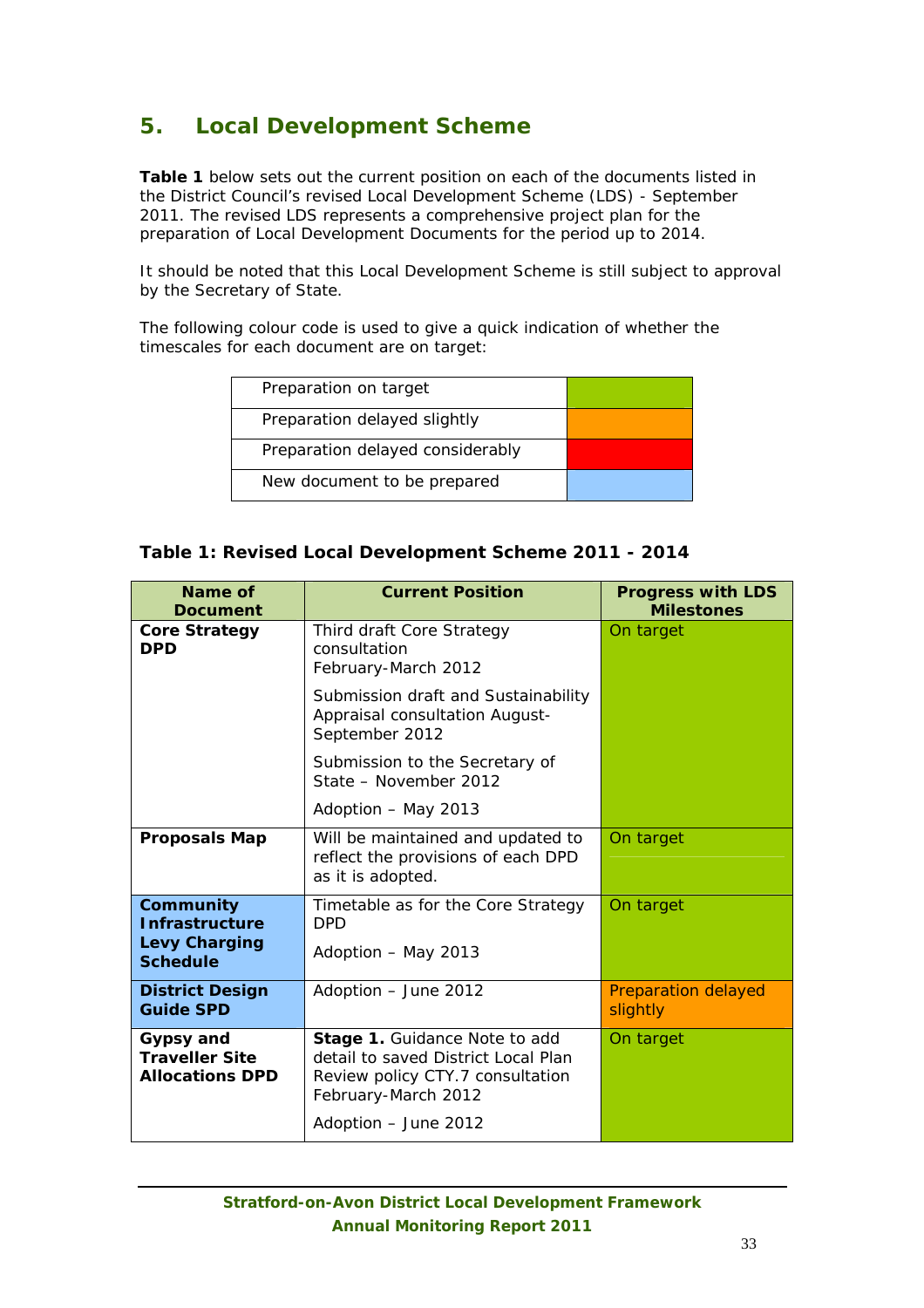|                                                                  | <b>Stage 2. Submission Draft Core</b><br>Strategy policy and Sustainability<br>Appraisal consultation August-<br>September 2012 |           |
|------------------------------------------------------------------|---------------------------------------------------------------------------------------------------------------------------------|-----------|
|                                                                  | Adoption - May 2013                                                                                                             |           |
|                                                                  | <b>Stage 3. Issues and Options and</b><br>Sustainability Appraisal<br>consultation - March 2013                                 |           |
|                                                                  | Submission DPD and Sustainability<br>Appraisal consultation June-July<br>2014                                                   |           |
|                                                                  | Submission to the Secretary of<br>State – August 2014                                                                           |           |
|                                                                  | Adoption - December 2014                                                                                                        |           |
| <b>Site Allocations</b><br><b>DPD (Housing</b><br>and Employment | Timetable as for the Gypsy and<br>traveller Site allocations DPD -<br>Stage 3.                                                  | On target |
| Delivery)                                                        | Adoption – December 2014                                                                                                        |           |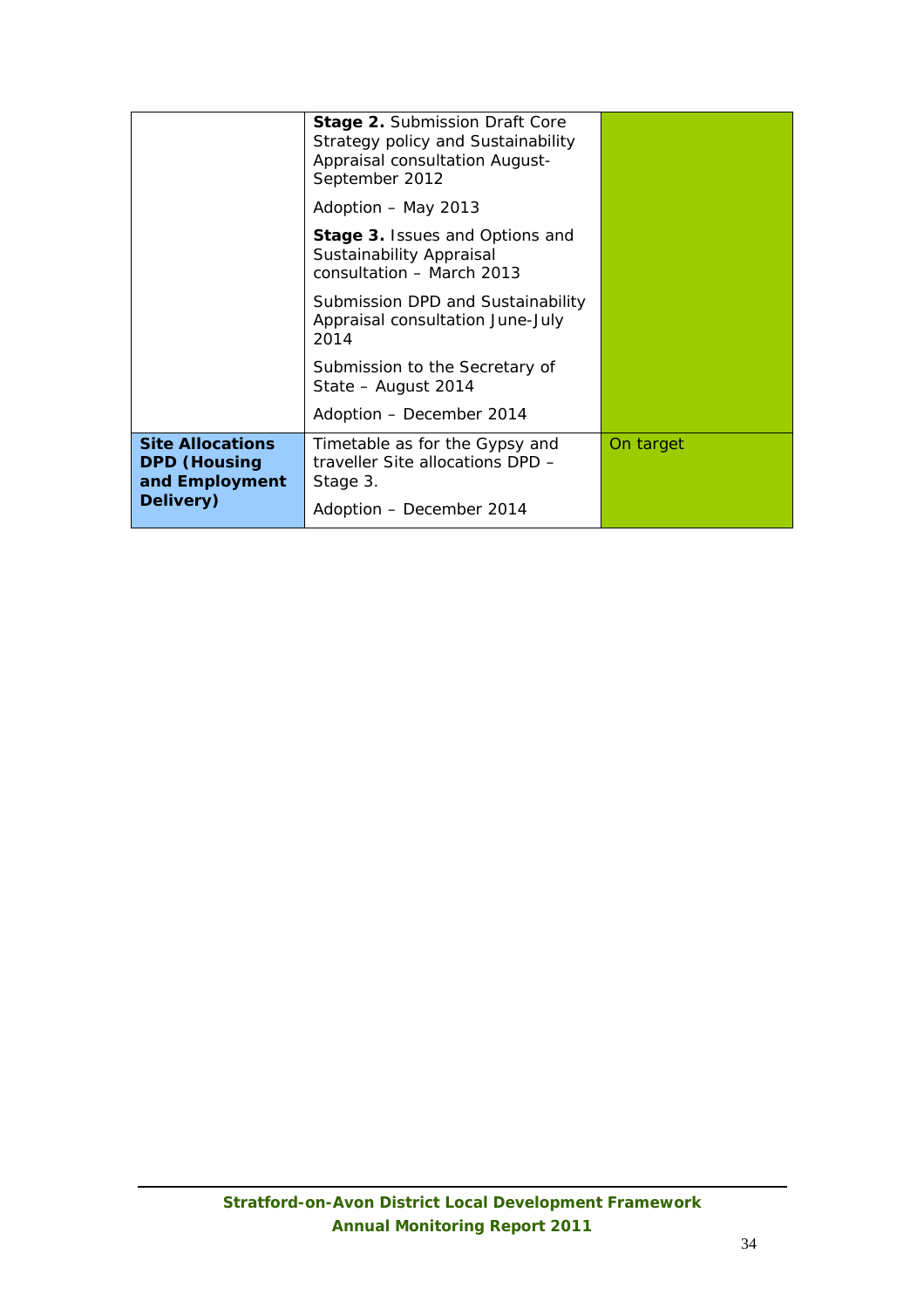# **6. Other Indicators**

The Sustainability Appraisal (SA) is intended to assess the impact of Core Strategy policies from an environmental, economic and social perspective and to ensure that all local development documents contribute to the achievement of sustainable development. In 2011 UE Associates (now Lepus Consulting) were appointed to prepare the SA for the third draft of the Stratford-on-Avon Core Strategy.

The SA Scoping Report – May 2011 included draft Sustainability Appraisal Objectives and a Framework of key questions and suggested indicators. The purpose of the Framework is to provide a consistent basis for describing, analysing and comparing the sustainability effects of policies in the LDF. The SA Framework is reproduced at **Appendix 3.**

In addition to the SA Framework a Sustainable Community Strategy was adopted by the District Council in April 2009. The indictors will also need to reflect the key challenges faced by the District in the coming years.

- 1. Improve access to a wide range of services
- 2. Provide scope for the delivery of affordable housing
- 3. Protect the District's distinctive character
- 4. Contribute to the control of climate change
- 5. Ensure that flood risk is not increased
- 6. Locate development to help reduce the use of the private car
- 7. Promote opportunities to secure economic diversification
- 8. Widen the range of visitor attractions to support the local economy.

Drawing on the above, a set of indicators will be specified during the process of preparing the LDF. They will provide the basis for assessing the performance of the District Council's planning and related activities in creating sustainable communities and an attractive environment while playing its role in managing the fundamental challenges of climate change and flood risk.

#### **Future Monitoring Reports**

In April 2011 the Planning Advisory Service (PAS) produced a document – *'Monitoring that matters – towards a better AMR'*. It shares lessons learned from a group of pilot authorities that reviewed the content and process of producing their AMRs to deliver the new approach expected by the Government in its recent Planning Regulations consultation.

The PAS document clearly sees that planning monitoring extends to the whole Planning Service including:

planning application performance (speed, fees, customer satisfaction)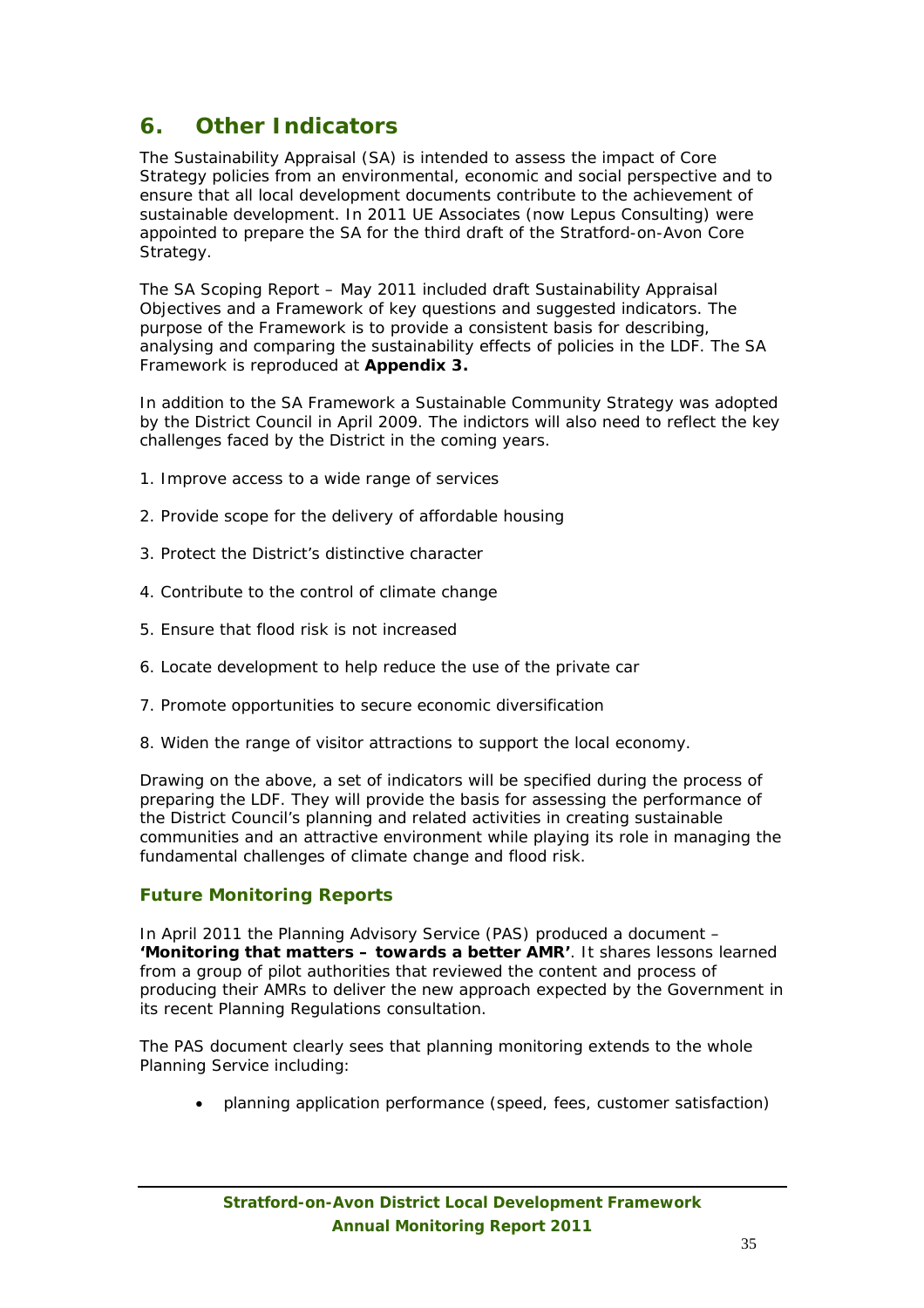- value added to development (no. of affordable homes, reduced waiting lists, negotiated improvements, contrary to policy, S106/CIL benefits)
- quality of development (design standards, building for life, sustainable homes, BREEAM)
- user and neighbour experience (consultation results) and
- infrastructure delivery.

The document recommends that any reporting activities in the planning service should be a part of the overall local performance framework of the Council to ensure the process is linked to local priorities and corporate goals. It is proposed that this approach is carried forward for future versions of monitoring reports.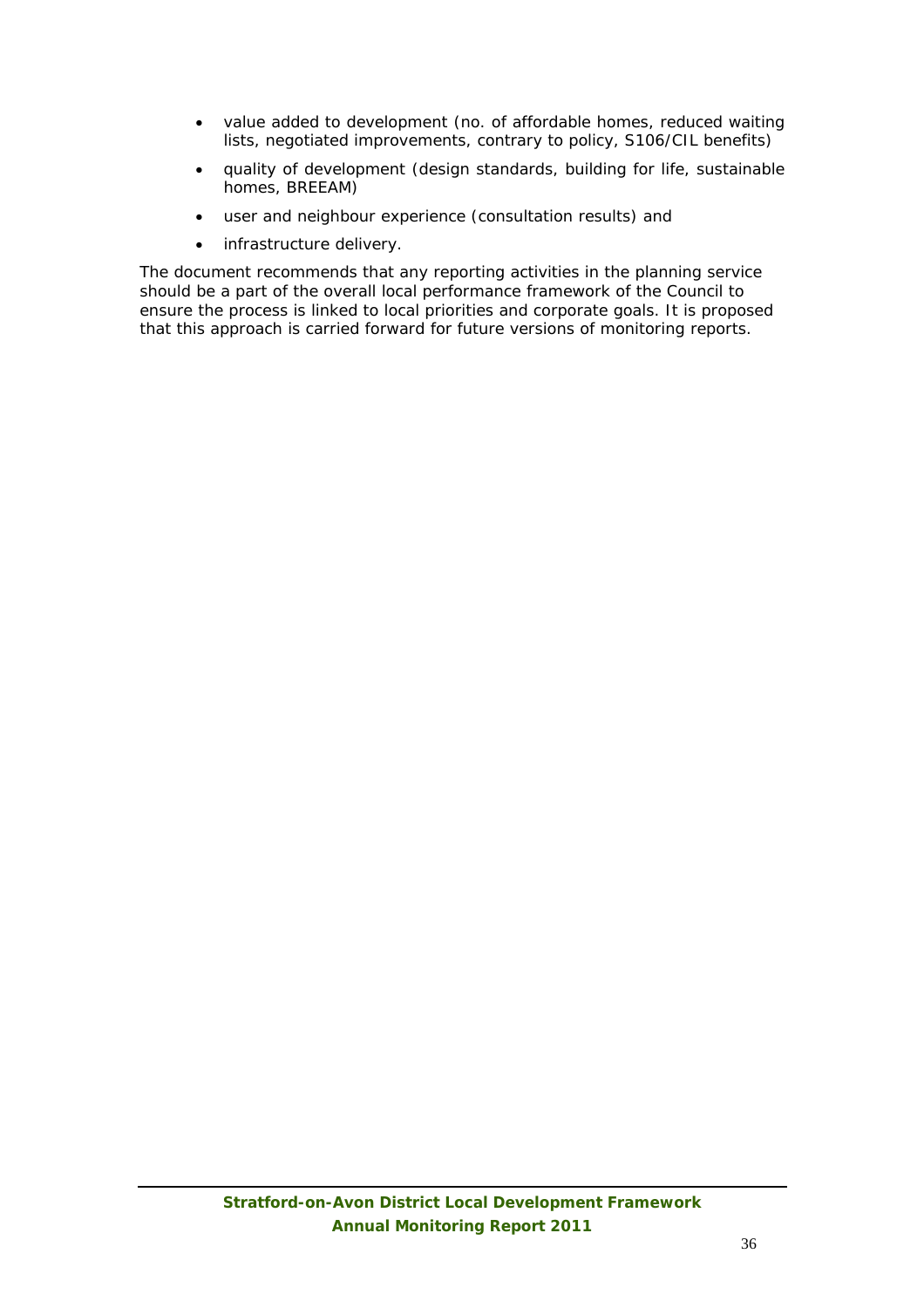**Appendix 2. Provision of Industrial Land in Stratford-on-Avon District since 2001 – as at 1 April 2011**  Appendix 2. Provision of Industrial Land in Stratford-on-Avon District since 2001 - as at 1 April 2011

| SITE LOCATION                          |                       |                   |                   | Brownfield              | CATEGORY         |                 |                | Detailed p.p.<br>STATUS |                   |                 | Built             | PROGRESS                   | Not                | Five              |
|----------------------------------------|-----------------------|-------------------|-------------------|-------------------------|------------------|-----------------|----------------|-------------------------|-------------------|-----------------|-------------------|----------------------------|--------------------|-------------------|
|                                        | LOCAL<br>PLAN<br>REF. | AREA<br>(HA.)     | USE<br>CLASS      | Similar<br>Use          | Different<br>Use | Green-<br>Field | Outline<br>p.p | Started<br>Not          | $\frac{1}{2}$     | Commit-<br>ment | 31.3.11<br>1.4.01 | 31.3.11<br>Const.<br>Under | Started<br>31.3.11 | Portfolio<br>Year |
|                                        |                       |                   |                   |                         |                  |                 |                |                         |                   |                 |                   |                            |                    |                   |
|                                        |                       |                   |                   |                         |                  |                 |                |                         |                   |                 |                   |                            |                    |                   |
| Stratford-upon-Avon:                   |                       |                   |                   |                         |                  |                 |                |                         |                   |                 |                   |                            |                    |                   |
| Local Plan Proposals                   |                       |                   |                   |                         |                  |                 |                |                         |                   |                 |                   |                            |                    |                   |
| Cattle Market                          | SUA.I                 | $\overline{0}$    | B <sub>1a/b</sub> |                         | $\frac{4}{1}$    |                 |                | $\overline{0}$          |                   |                 |                   |                            | $\frac{4}{1}$      | $\overline{0}$ .  |
| Arden Street                           | <b>LAUS</b>           | $\frac{2}{0}$     | B <sub>1a/b</sub> |                         | $\frac{2}{3}$    |                 |                |                         |                   | $\frac{2}{2}$   |                   |                            | $0.\overline{2}$   |                   |
| Banbury Road                           | <b>SUA.V</b>          | $\frac{2}{1}$     | B <sub>1a/b</sub> |                         | $\frac{2}{1}$    |                 |                | $\frac{2}{1}$           |                   |                 |                   |                            | $\frac{2}{1}$      | $\frac{2}{1}$     |
| Other sites                            |                       |                   |                   |                         |                  |                 |                |                         |                   |                 |                   |                            |                    |                   |
| Έ<br>Timothy's Bridge Road             |                       | 5.0               | B1/2              |                         |                  | С.              |                |                         | o<br>G            |                 | С.                |                            |                    |                   |
| Birmingham Road                        |                       | $\overline{0}$    | B <sub>1a</sub>   | r<br>$\overline{\circ}$ |                  |                 | $\overline{0}$ |                         |                   |                 |                   |                            | $\overline{0}$     | 0.7               |
| Banbury Road (2)                       |                       | 3.6               | B <sub>1a/b</sub> |                         | $\overline{3}.6$ |                 |                | $\frac{6}{1}$           | $\frac{0}{2}$     |                 | $\frac{0}{2}$     |                            | $\frac{6}{1}$      | $\overline{1}$ .6 |
| $\widehat{S}$<br>Timothy's Bridge Road |                       | $\overline{0}$    | B <sub>1a</sub>   | 4<br>$\circ$            |                  |                 |                |                         | $\overline{0}$    |                 | $\overline{0}$    |                            |                    |                   |
| Masons Road                            |                       | $\frac{1}{2}$     | B <sub>2</sub>    |                         | Ņ                |                 |                |                         | 1.2               |                 | $\frac{1}{2}$     |                            |                    |                   |
| Maybrook Road                          |                       | $\overline{1}$    | B1/2/8            |                         | $\overline{1}$   |                 |                |                         | $\frac{1}{1}$     |                 | $\overline{1}$    |                            |                    |                   |
| Timothy's Bridge Road (3)              |                       | $\frac{6}{10}$    | B1a/2/8           |                         | 0.9              |                 |                |                         | $\frac{6}{2}$     |                 | 0.9               |                            |                    |                   |
|                                        |                       |                   |                   |                         |                  |                 |                |                         |                   |                 |                   |                            |                    |                   |
| Remainder of District:                 |                       |                   |                   |                         |                  |                 |                |                         |                   |                 |                   |                            |                    |                   |
| Local Plan Proposals                   |                       |                   |                   |                         |                  |                 |                |                         |                   |                 |                   |                            |                    |                   |
| High Street, Henley                    | HEN.D                 | $\frac{4}{1}$     | B1a               | $\frac{4}{1}$           |                  |                 |                |                         | $\frac{4}{1}$     |                 | $\frac{4}{1}$     |                            |                    |                   |
| Darlingscote Road, Shipston            | SHIP.B                | 3.2               | B1/2/8            |                         |                  | 3.2             | $\frac{4}{1}$  | $\overline{0}$ .        | $\frac{2}{1}$     | $\frac{6}{2}$   | $\frac{6}{1}$     |                            | $\frac{6}{2}$      | 2.6               |
| Loxley Rd, Wellesbourne(1)             | WEL.C                 | 3.6               | B1/2/8            |                         | $\frac{8}{3}$    |                 |                |                         | $\frac{8}{2}$     | $\frac{8}{2}$   | $\frac{8}{2}$     |                            | $\frac{8}{2}$      |                   |
| Napton Brickworks                      | CTY.F                 | 3.0               | $\overline{5}$    |                         | 3.0              |                 |                |                         |                   | $\frac{0}{3}$   |                   |                            | 3.0                |                   |
| Other sites                            |                       |                   |                   |                         |                  |                 |                |                         |                   |                 |                   |                            |                    |                   |
| Ryon Hill                              |                       | $\overline{3}$ .7 | B <sub>1a/b</sub> | $0.\overline{6}$        | $\overline{3}$ 1 |                 |                |                         | $\overline{3}$ .7 |                 | $\overline{3}$ .7 |                            |                    |                   |
| Wellesbourne Airfield                  |                       | 8.5               | B1/2/8            |                         | 4.5              | $\frac{0}{4}$   |                | $\overline{2.7}$        | 5.8               |                 | 5.8               |                            | 2.7                | 2.7               |
| Arden Road, Alcester                   |                       | 3.5               | $\overline{B}$    |                         |                  | 3.5             |                |                         | 3.5               |                 | 3.0               | 0.5                        |                    | $\frac{5}{0}$     |
| E<br>Kineton Road, Southam             |                       | $\frac{9}{2}$     | <b>B1/8</b>       |                         |                  | $\frac{6}{2}$   |                |                         | $\frac{6}{10}$    |                 | 0.9               |                            |                    |                   |
| Loxley Road, Wellesbourne(2)           |                       | 2.2               | B1/2/8            |                         | 2.2              |                 |                |                         | 2.2               |                 | 2.2               |                            |                    |                   |
| Kineton Road, Southam (2)              |                       | $\frac{4}{1}$     | B1/2/8            |                         |                  | 4.4             |                | $\frac{4}{3}$           | $\frac{0}{2}$     |                 | $\frac{0}{2}$     |                            | $\frac{4}{2}$      | $\overline{2.4}$  |
| Brookhampton Lane, Kineton             |                       | $\overline{0}$ .  | $\overline{B}$    |                         |                  | $\overline{0}$  |                |                         | $\overline{0}$    |                 | $\overline{0}$ .  |                            |                    |                   |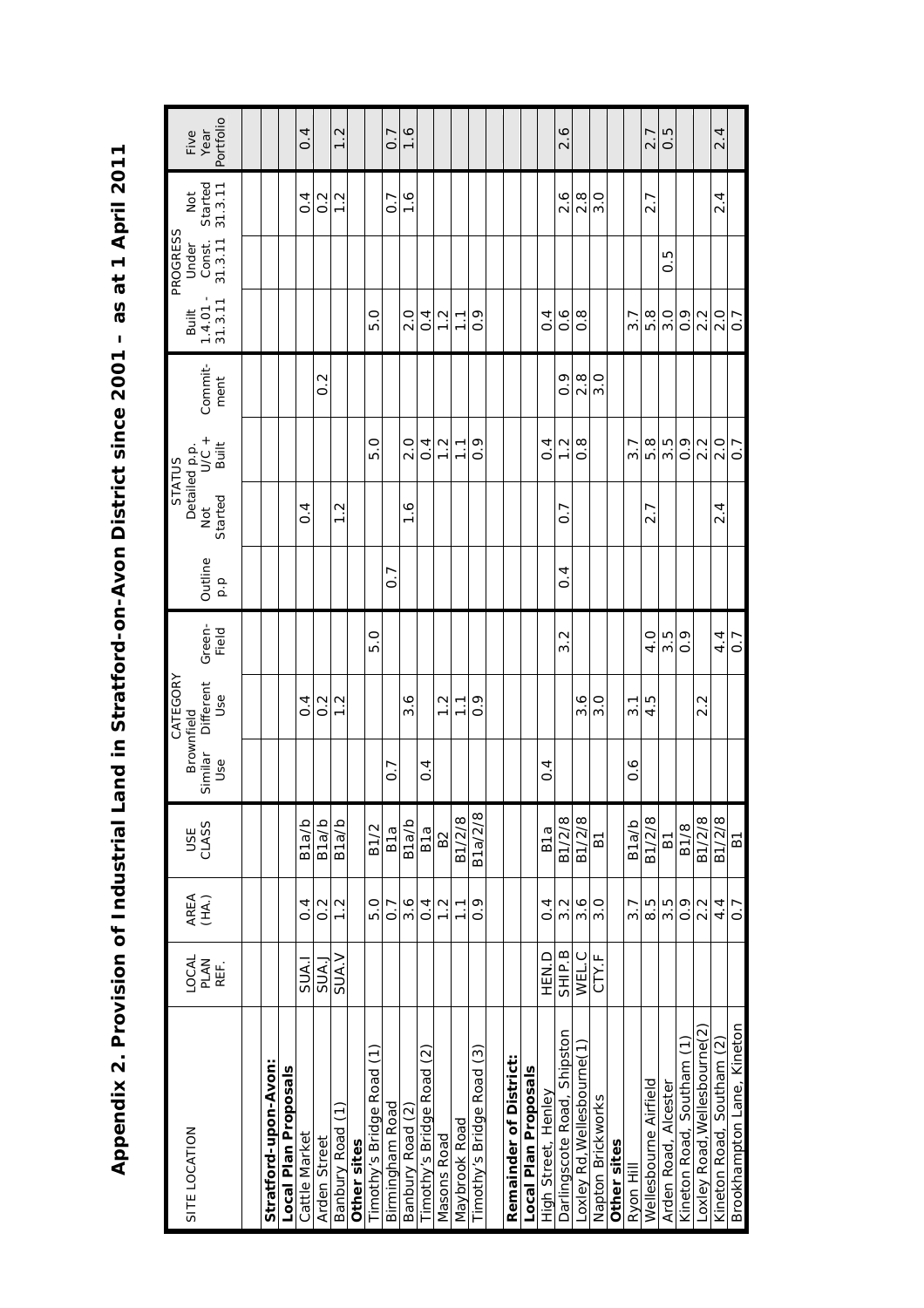| Five                                   | Portfolio<br>Year                       |                            |                            |                          |                                 |                           | ċ.<br>$\overline{ }$<br>ᡋ |                         |                              | 4                     |                          |                        | Ю<br>5                |                     |                            |                  | 0.4                        |                    |                     |                       |                          |                          |                         |                            |                    |                    |                         | $\frac{0}{2}$            | $\overline{1}$                             | 17.6                     |
|----------------------------------------|-----------------------------------------|----------------------------|----------------------------|--------------------------|---------------------------------|---------------------------|---------------------------|-------------------------|------------------------------|-----------------------|--------------------------|------------------------|-----------------------|---------------------|----------------------------|------------------|----------------------------|--------------------|---------------------|-----------------------|--------------------------|--------------------------|-------------------------|----------------------------|--------------------|--------------------|-------------------------|--------------------------|--------------------------------------------|--------------------------|
| <b>Not</b><br><b>PROGRESS</b><br>Under | Started<br>31.3.11<br>31.3.11<br>Const. | $\overline{0}$ .           |                            |                          |                                 |                           | $\overline{1}$<br>o.o     |                         |                              | $\circ$               |                          |                        | 0.G                   |                     |                            |                  | 0.4                        |                    |                     |                       | 2.1                      |                          |                         |                            |                    |                    |                         | $\frac{0}{2}$            | $\overline{1}$                             | 37.7<br>$\overline{3}$ . |
| Built                                  | 31.3.11<br>1.4.01                       |                            | Ю<br>$\overline{C}$        | $\frac{8}{2}$            | $\overline{O}$                  | $\frac{3}{2}$             | 19.7                      | $0.\overline{2}$        | $\frac{0}{1}$                |                       | $\frac{6}{10}$           | $\overline{0}$         |                       | $\overline{0}$      | $\frac{6}{2}$              | $0.\overline{5}$ |                            | $\frac{6}{2}$      | $\frac{3}{1}$       | 0.4                   |                          | $\frac{8}{2}$            | $0.\overline{6}$        | 30.0                       | $0.\overline{6}$   | $\frac{6}{1}$      | $\frac{0}{1}$           |                          |                                            | 93.4                     |
|                                        | Commit-<br>ment                         |                            |                            |                          |                                 |                           |                           |                         |                              |                       |                          |                        |                       |                     |                            |                  |                            |                    |                     |                       |                          |                          |                         |                            |                    |                    |                         |                          |                                            | 6.9                      |
| Detailed p.p.<br><b>STATUS</b>         | $U\subset +$<br>Built                   |                            | 0.5                        | $\frac{8}{2}$            | 0.9                             | $0.\overline{3}$          | 19.7                      | $\frac{2}{0}$           | $\frac{0}{1}$                |                       | $\frac{6}{1}$            | $\overline{0}$         |                       | $\overline{0}$ .    | $\overline{O}$             | $0.\overline{5}$ |                            | $\frac{6}{10}$     | $\frac{3}{1}$       | $\overline{0}$        |                          | $\frac{8}{2}$            | $0.\overline{6}$        | 30.0                       | $\frac{6}{1}$      | $0.\overline{6}$   | $\frac{0}{1}$           | $\frac{0}{2}$            |                                            | 96.5                     |
|                                        | Started<br>Not                          | $\overline{0}$             |                            |                          |                                 |                           | Ю<br>Б<br>$\overline{ }$  |                         |                              | 4<br>Ö                |                          |                        | ഥ<br>0                |                     |                            |                  | 4<br>Ö                     |                    |                     |                       | $\overline{2.1}$         |                          |                         |                            |                    |                    |                         |                          | $\overline{\phantom{a}}$<br>$\overline{ }$ | 29.7                     |
|                                        | Outline<br>q.a                          |                            |                            |                          |                                 |                           |                           |                         |                              |                       |                          |                        |                       |                     |                            |                  |                            |                    |                     |                       |                          |                          |                         |                            |                    |                    |                         |                          |                                            | $\overline{1}$           |
|                                        | Green-<br>Field                         |                            |                            |                          |                                 | ე<br>ე                    |                           |                         | 0.5                          | $\overline{0}$        | $\frac{6}{1}$            |                        | 0.5                   | $\overline{0}$      | $\frac{6}{2}$              |                  | 0.4                        | $\frac{6}{10}$     |                     |                       |                          | $\frac{8}{2}$            | $\frac{6}{10}$          |                            | $\frac{6}{1}$      | $\frac{6}{1}$      | $\frac{0}{1}$           | $\frac{0}{2}$            |                                            | 33.6                     |
| CATEGORY                               | Different<br>Use                        | $\overline{0}$ .           | 0.5                        | $\frac{8}{2}$            | $\overline{0}$ . O              |                           | 35.3                      | $\frac{2}{0}$           | С.<br>О                      |                       |                          | 4<br>ö                 |                       |                     |                            | 0.5              |                            |                    | $\frac{3}{1}$       | 0.4                   | 2.1                      |                          |                         |                            |                    |                    |                         |                          |                                            | 68.6                     |
| Brownfield                             | Similar<br>Use                          |                            |                            |                          |                                 |                           |                           |                         |                              |                       |                          |                        |                       |                     |                            |                  |                            |                    |                     |                       |                          |                          |                         | 30.0                       |                    |                    |                         |                          |                                            | 32.1                     |
| USE<br>CLASS                           |                                         | B1/2/8                     | B <sub>1</sub>             | B1/2                     | B <sub>1a</sub>                 | B1/2/8                    | <b>B1/2</b>               | B1/2/8                  | 61                           | $\overline{a}$        | B8                       | <b>B1/8</b>            | $\overline{B}$        | $\overline{B}$      | B <sub>1a</sub>            | $_{\rm B8}$      | $\overline{B}$             | $\overline{B}$     | <b>B2/8</b>         | B1/2/8                | <b>B1/2</b>              | B <sub>1a</sub>          | $\overline{5}$          | B8                         | B1/2/8             | <b>B1/8</b>        | B1/2/8                  | B1/B8                    | B1a/B8                                     |                          |
| AREA<br>(HA.)                          |                                         | $\overline{0}$ .           | 0.5                        | $\frac{8}{2}$            | $\overline{O}$ . $\overline{O}$ | $\frac{3}{2}$             | 35.3                      | $\frac{2}{0}$           | $\overline{0}$               | $\overline{0}$ .      | $0.\overline{6}$         | 0.4                    | $0.\overline{5}$      | $\overline{0}$ .    | $\frac{6}{10}$             | $0.\overline{5}$ | 0.4                        | $0.\overline{9}$   | $\frac{3}{2}$       | $\overline{0}$        | 2.1                      | $\frac{8}{2}$            | $0.\overline{6}$        | 30.0                       | $0.\overline{6}$   | $0.\overline{6}$   | $\frac{0}{1}$           | $\overline{2}$ .0        | $\overline{1}$                             | 134.2                    |
| LOCAL                                  | PLAN<br>REF.                            |                            |                            |                          |                                 |                           |                           |                         |                              |                       |                          |                        |                       |                     |                            |                  |                            |                    |                     |                       |                          |                          |                         |                            |                    |                    |                         |                          |                                            |                          |
| SITE LOCATION                          |                                         | Needle Industries, Studley | station, Kineton<br>Former | Goods Yard, Long Marston | Chestnut Farm, Sambourne        | Kineton Road, Southam (3) | Gaydon Proving Ground     | Goldicote, Alderminster | Alcester Lodge, nr. Alcester | Glebe Farm, Sambourne | Lower Barn Farm, Haselor | angley Farm, Bishopton | College Farm, Bearley | Hill Farm, Stockton | Ashorne<br>Harwoods House, | Bearley Airfield | New Enclosure Fm, Combrook | New Farm, Blackwel | Atherstone Airfield | Wincot Lands, Quinton | Welsh Road East, Southam | Wootton Park Fm, W.Wawen | New House Farm, W.Wawen | Long Marston Storage Depot | Harp Farm, Southam | Ford Farm, Southam | Blackhill, Snitterfield | Poolhead Lane, Earlswood | Haydon Way Farm, Coughton                  | <b>TOTAL PROVISION</b>   |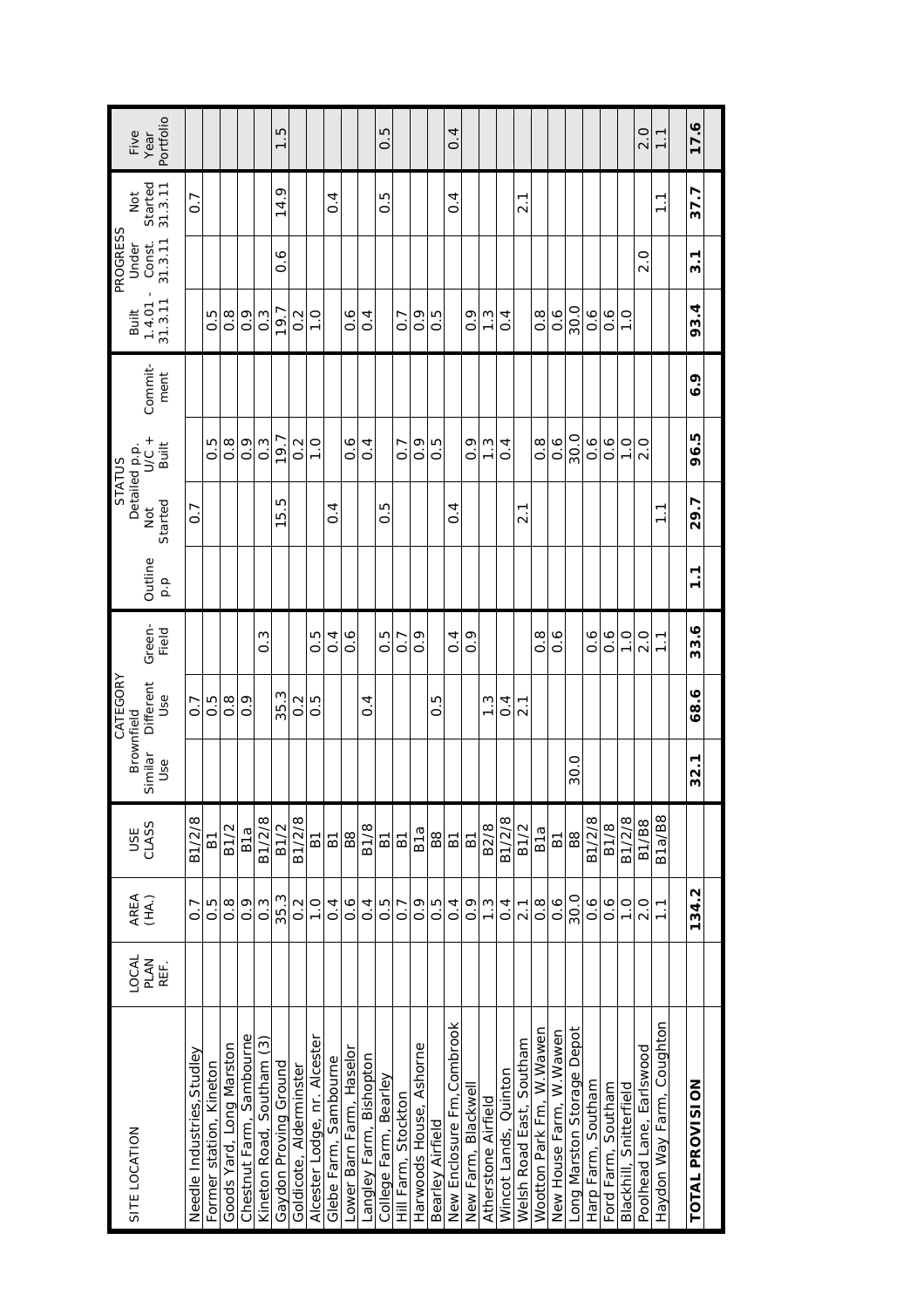|                              |               |               |                 |            | CATEGORY       |        |         |         | <b>STATUS</b>                             |         |                       | PROGRESS        |               |               |
|------------------------------|---------------|---------------|-----------------|------------|----------------|--------|---------|---------|-------------------------------------------|---------|-----------------------|-----------------|---------------|---------------|
| SITE LOCATION                |               |               | USE<br>CLASS    | Brownfield |                |        |         |         |                                           |         | Built                 |                 | Not           |               |
|                              | LOCAL<br>PLAN | AREA<br>(HA.) |                 | Similar    | Different      | Green- | Outline | Not     |                                           | Commit- |                       | Under<br>Const. | Started       | Five<br>Year  |
|                              | REF.          |               |                 | Use        | Use            | Field  | q.q     | Started | Detailed p.p.<br>Not U/C +<br>arted Built | ment    | $1,4.01 -$<br>31.3.11 | 31.3.11         | 31.3.11       | Portfolio     |
|                              |               |               |                 |            |                |        |         |         |                                           |         |                       |                 |               |               |
|                              |               |               |                 |            |                |        |         |         |                                           |         |                       |                 |               |               |
| Net losses:                  |               |               |                 |            |                |        |         |         |                                           |         |                       |                 |               |               |
| High Street, Henley          |               | $-1.1$        | B <sub>2</sub>  |            | $-1.1$         |        |         |         | $-1.1$                                    |         | $-1.1$                |                 |               | n/a           |
| Birmingham Rd, Stratford     |               | $-5.7$        | B <sub>2</sub>  |            | $-5.7$         |        |         | -0.5    | $-5.2$                                    |         | $-5.2$                |                 | $-0.5$        | n/a           |
| ilemans Lane, Shipston       |               | $-3.9$        | B2              |            | $-3.9$         |        |         |         | $-3.9$                                    |         | $-3.9$                |                 |               | n/a           |
| Arden St. etc, Stratford     | SUA.K         | $-0.6$        | 61              |            | $-0.6$         |        |         |         |                                           | $-0.6$  |                       |                 | $-0.6$        | $\frac{a}{a}$ |
| Regal Road, Stratford        | <b>SUA</b> L  | $-2.4$        | B2/B8           |            | $-2.4$         |        |         |         | $-2.4$                                    |         | $-2.4$                |                 |               | n/a           |
| Bleachfield Street, Alcester | ALC.B         | $-0.7$        | B <sub>2</sub>  |            | $-0.7$         |        |         |         | $-0.7$                                    |         | $-0.7$                |                 |               | $\frac{a}{a}$ |
| High Street, Henley          | HEN.D         | $-0.9$        | B <sub>2</sub>  |            | $\frac{6}{10}$ |        |         |         | $-0.9$                                    |         | $-0.9$                |                 |               | $\frac{a}{a}$ |
| ilemans Lane, Shipston       | SHIP.C        | $-1.0$        | 61              |            | $-1.0$         |        |         |         | $-1.0$                                    |         |                       | $-1.0$          |               | n/a           |
| Wattons Lane, Southam        | SOU.C         | $-0.6$        | B1/B2           |            | $-0.6$         |        |         |         | $-0.6$                                    |         | $-0.6$                |                 |               | n/a           |
| Alcester Road, Stratford     |               | -0.5          | B1a             |            | ή.σ            |        |         |         | $-0.5$                                    |         | $-0.5$                |                 |               | n/a           |
| Aintree Road, Stratford      |               | $-0.4$        | B <sub>1a</sub> |            | $-0.4$         |        |         |         | $-0.4$                                    |         | $\frac{4}{1}$         |                 |               | n/a           |
| Scholars Lane, Stratford     |               | $-0.2$        | B1a             |            | $-0.2$         |        |         |         | $-0.2$                                    |         |                       | $-0.2$          |               | $\frac{a}{a}$ |
| Birmingham Road, Stratford   |               | $-0.6$        | 88              |            | $-0.6$         |        |         |         | $-0.6$                                    |         |                       | $-0.6$          |               | n/a           |
|                              |               |               |                 |            |                |        |         |         |                                           |         |                       |                 |               |               |
| NET LOSSES TOTAL             |               | $-18.6$       |                 |            | $-18.6$        |        |         | -0.5    | $-17.5$                                   | 9.6-    | $-15.7$               | $-1.8$          | $\frac{1}{1}$ | n/a           |
|                              |               |               |                 |            |                |        |         |         |                                           |         |                       |                 |               |               |

Notes to assist interpretation of table: Notes to assist interpretation of table: The total supply of additional industrial land in the District from 1 April 2001 to 31 March 2011 is 134.2 hectares. The category, status and progress sections of<br>the table each assess the situation for individual sites an The total supply of additional industrial land in the District from 1 April 2001 to 31 March 2011 is 134.2 hectares. The category, status and progress sections of the table each assess the situation for individual sites and the overall supply. Therefore, the sum of all the figures in each section (apart from the five year portfolio) also equates to 134.2 hectares. portfolio) also equates to 134.2 hectares.

The five year portfolio figures are based on whether there is a realistic prospect of a site being implemented during the period April 2011 to March 2016. The five year portfolio figures are based on whether there is a realistic prospect of a site being implemented during the period April 2011 to March 2016.

Notes relating to table: Notes relating to table:

- 1. Industrial land is defined as falling within Use Classes B1, B2 and B8
- Industrial land is defined as falling within Use Classes B1, B2 and B8<br>Industrial element of mixed-use sites is estimated until a detailed scheme is approved 2. Industrial element of mixed-use sites is estimated until a detailed scheme is approved
- 3. Minimum size of site included is 0.4 hectares although individual plots within sites can be smaller. There are also small remnants of larger sites shown. Minimum size of site included is 0.4 hectares although individual plots within sites can be smaller. There are also small remnants of larger sites shown.<br>Under 'brownfield' category of site - similar use means redevelopmen  $\sim$   $\sim$   $\sim$ 
	- 4. Under 'brownfield' category of site similar use means redevelopment within Class B or comparable type of use

 - different use means redevelopment/conversion to Class B from another Use Class - different use means redevelopment/conversion to Class B from another Use Class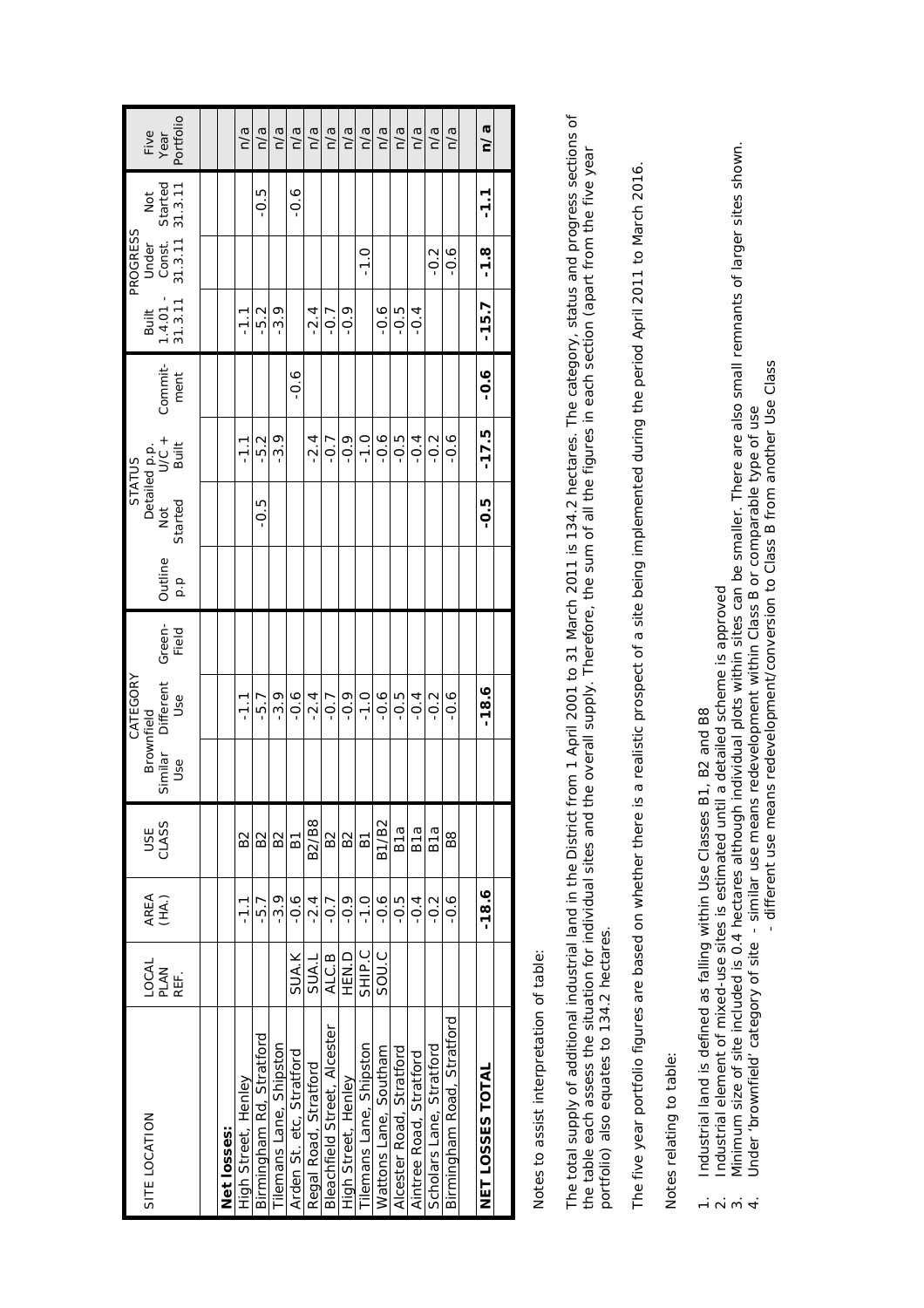# **Appendix 3.**

|                | <b>Sustainability Appraisal Framework</b>                                              |                  |                                                                                                                        |                                                                                                                                              |
|----------------|----------------------------------------------------------------------------------------|------------------|------------------------------------------------------------------------------------------------------------------------|----------------------------------------------------------------------------------------------------------------------------------------------|
|                | <b>SA Objective</b>                                                                    |                  | <b>Key Questions</b>                                                                                                   | <b>Indicators</b>                                                                                                                            |
| 1              | Protect,<br>enhance and<br>manage sites,<br>features and<br>areas of                   | Q <sub>1</sub> a | Will it preserve buildings<br>of architectural or<br>historic interest, and<br>where necessary,<br>encourage their     | Number of Grade I and<br>Grade II* buildings at<br>risk.<br>Number of Grade II and<br>locally listed buildings at                            |
|                | archaeological,                                                                        |                  | conservation?                                                                                                          | risk.                                                                                                                                        |
|                | historical and<br>cultural heritage<br>importance.                                     | Q <sub>1</sub> b | Will it preserve or<br>enhance archaeological<br>sites/remains?                                                        | Proportion of scheduled<br>monuments at risk from<br>damage, decay or loss.                                                                  |
|                |                                                                                        |                  |                                                                                                                        | Number/proportion of<br>development informed by<br>archaeological provisions,<br>including surveys.                                          |
|                |                                                                                        | Q <sub>1</sub> c | Will it improve and<br>broaden access to,<br>understanding, and<br>enjoyment of the historic<br>environment?           | Annual number of visitors<br>to historic attractions.                                                                                        |
|                |                                                                                        | Q <sub>1</sub> d | Will it preserve or<br>enhance the setting of<br>cultural heritage?                                                    | Proportion of conservation<br>areas covered by up-to-<br>date appraisals (less than<br>five years old) and<br>published management<br>plans. |
| $\overline{2}$ | Protect,<br>enhance and<br>manage the<br>character and<br>appearance of                | Q2a              | Will it safeguard and<br>enhance the character of<br>the landscape and local<br>distinctiveness and<br>identity?       | Application of detailed<br>characterisation studies to<br>new development.                                                                   |
|                | the landscape<br>and townscape,<br>maintaining and<br>strengthening<br>distinctiveness | Q2b              | Will it safeguard and<br>enhance the character of<br>the townscape and local<br>distinctiveness and<br>identity?       | Application of detailed<br>characterisation studies to<br>new development.                                                                   |
|                | and its special<br>qualities.                                                          | Q <sub>2</sub> c | Will it preserve or<br>enhance the setting of<br>cultural heritage assets?                                             | Proportion of conservation<br>areas covered by up-to-<br>date appraisals (less than<br>5 years old) and published<br>management plans.       |
|                |                                                                                        | Q <sub>2</sub> d | Will it help limit noise<br>pollution?                                                                                 | Tranquillity assessments                                                                                                                     |
|                |                                                                                        | Q2e              | Will it help limit light<br>pollution?                                                                                 | Tranquillity assessments                                                                                                                     |
|                |                                                                                        | Q2f              | Will it encourage well-<br>designed high quality<br>developments that<br>enhance the built and<br>natural environment? | % development meeting<br><b>Building for Life</b><br>Standards.                                                                              |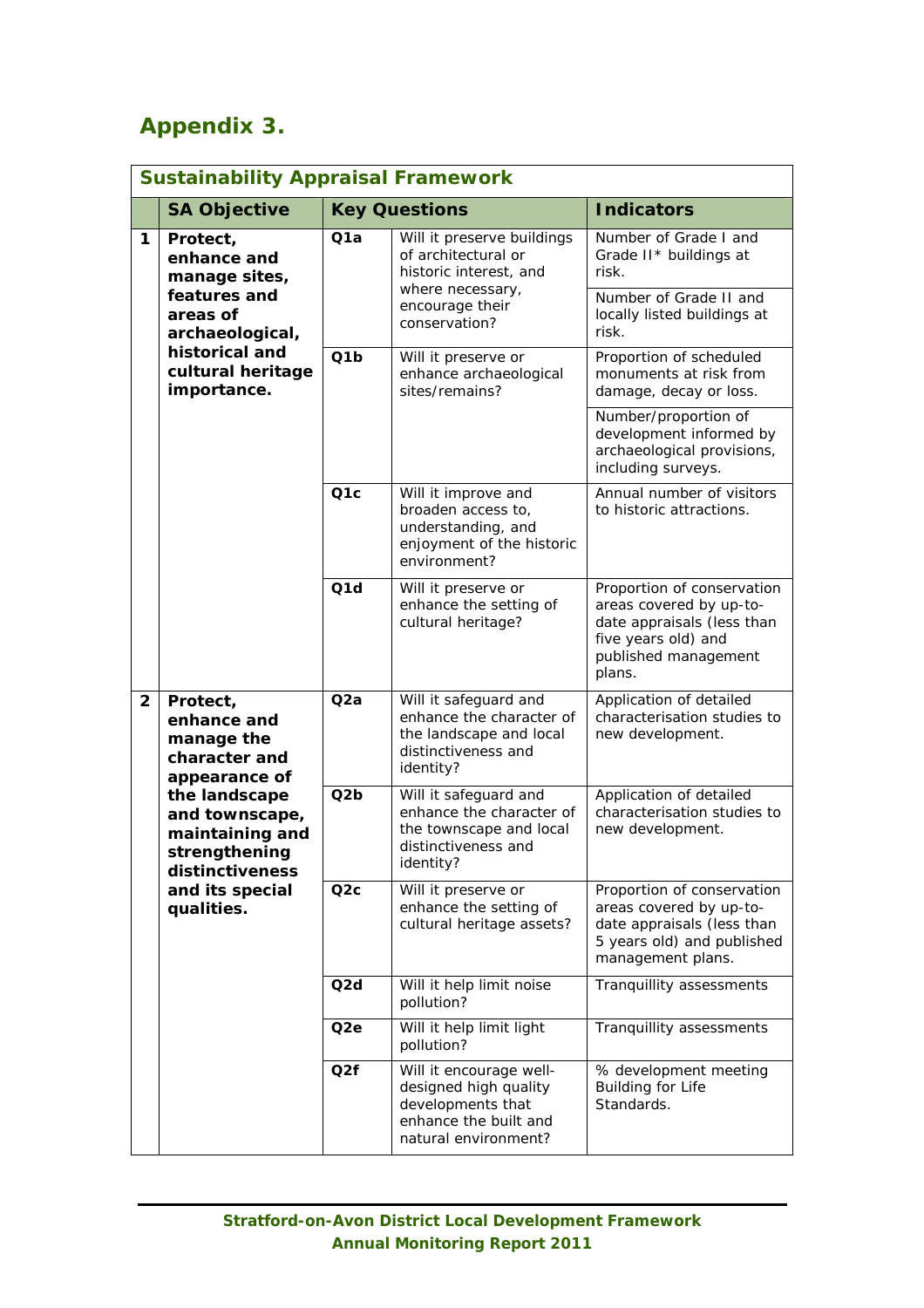|   | <b>Sustainability Appraisal Framework</b> |     |                                                                                                                               |                                                                                                                                                  |
|---|-------------------------------------------|-----|-------------------------------------------------------------------------------------------------------------------------------|--------------------------------------------------------------------------------------------------------------------------------------------------|
|   | <b>SA Objective</b>                       |     | <b>Key Questions</b>                                                                                                          | <b>Indicators</b>                                                                                                                                |
| 3 | Protect,<br>enhance and                   | Q3a | Will it lead to a loss of or<br>damage to biodiversity                                                                        | Extent (and condition) of<br>priority habitats.                                                                                                  |
|   | manage<br>biodiversity                    |     | interest?                                                                                                                     | Extent of priority species.                                                                                                                      |
|   | and<br>geodiversity.                      |     |                                                                                                                               | Area and condition of<br>nationally designated sites<br>in appropriate<br>management.                                                            |
|   |                                           | Q3b | Will it lead to habitat<br>creation, matching<br><b>Biodiversity Action Plan</b><br>(BAP) priorities?                         | Area of Nature<br>Conservation designation<br>per 1,000 population (ha).                                                                         |
|   |                                           |     |                                                                                                                               | Area of new habitat<br>creation reflecting<br>Warwickshire, Coventry<br>and Solihull BAP priorities.                                             |
|   |                                           |     |                                                                                                                               | Extent and condition of<br>key habitats for which<br><b>Biodiversity Action Plans</b><br>have been established.                                  |
|   |                                           | Q3c | Will it maintain and<br>enhance sites nationally<br>designated for their<br>biodiversity interest and<br>increase their area? | Number, area and<br>condition of nationally<br>designated sites in<br>appropriate management.                                                    |
|   |                                           | Q3d | Will it increase the area<br>of sites designated for<br>their geodiversity<br>interest?                                       | Area designated for<br>geological interest.                                                                                                      |
|   |                                           | Q3e | Will it maintain and<br>enhance sites designated<br>for their geodiversity<br>interest?                                       | Condition of geological<br>SSSI's.                                                                                                               |
|   |                                           | O3f | Will it link up areas of<br>fragmented habitat?                                                                               | Extent (and condition) of<br>priority habitats.                                                                                                  |
|   |                                           | Q3g | Will it increase<br>awareness of biodiversity<br>and geodiversity assets?                                                     | Number of school trips to<br>Stratford-on-Avon's<br>Nature Reserves.                                                                             |
|   |                                           |     |                                                                                                                               | Number of accessibility<br>improvements to nature<br>reserves and local sites<br>(including geodiversity<br>sites).                              |
| 4 | Reduce the<br>risk of flooding            | Q4a | Will it help prevent flood<br>risk present in the<br>district from fluvial<br>flooding?                                       | Amount of new<br>development (ha) situated<br>within a 1:100 flood risk<br>area (Flood Zone 3),<br>including an allowance for<br>climate change. |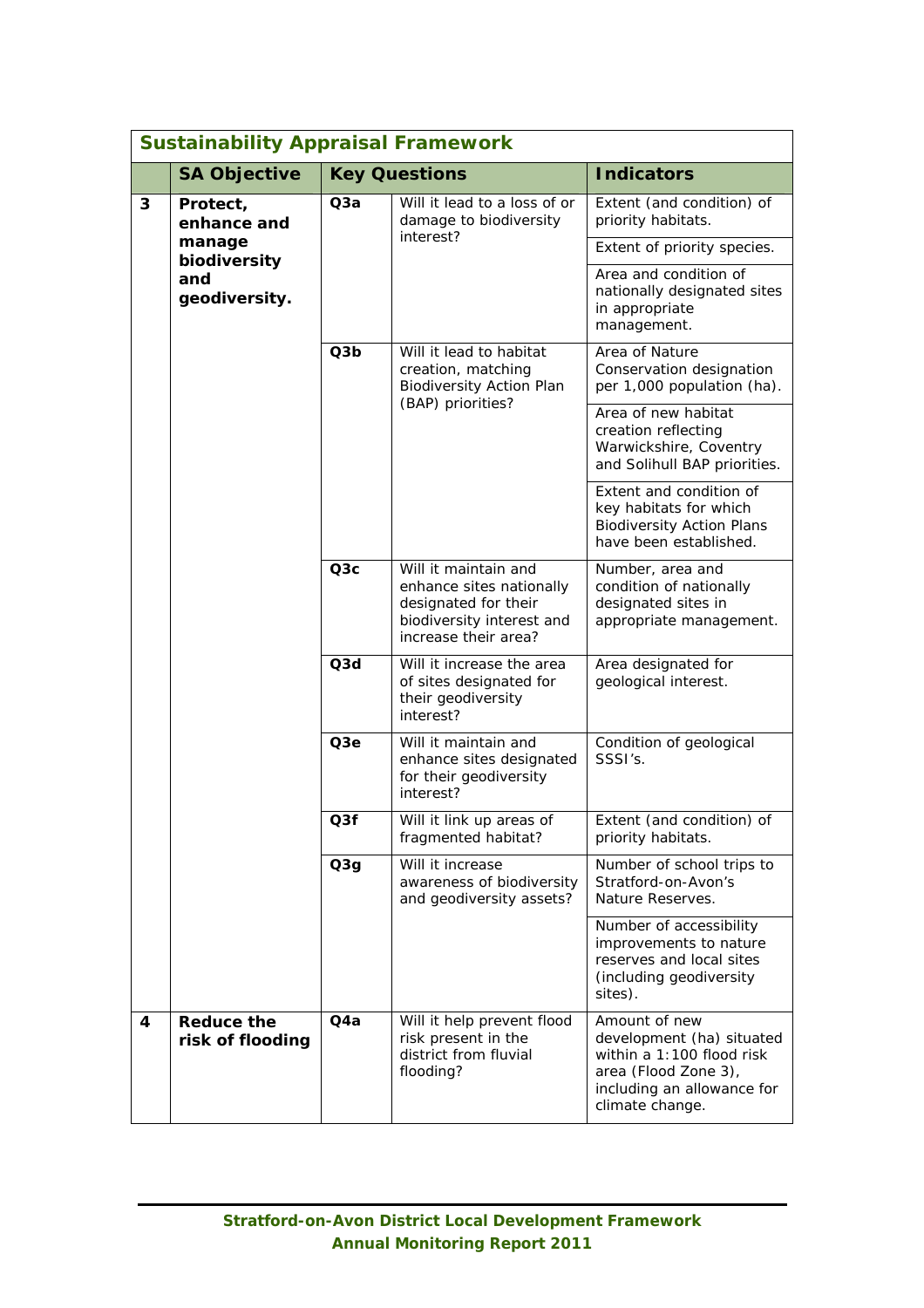|   | <b>Sustainability Appraisal Framework</b>                   |     |                                                                                                                                      |                                                                                                                                                                                          |
|---|-------------------------------------------------------------|-----|--------------------------------------------------------------------------------------------------------------------------------------|------------------------------------------------------------------------------------------------------------------------------------------------------------------------------------------|
|   | <b>SA Objective</b>                                         |     | <b>Key Questions</b>                                                                                                                 | <b>Indicators</b>                                                                                                                                                                        |
|   |                                                             | Q4b | Will it help prevent flood<br>risk present in the<br>district from surface<br>water flooding?                                        | Number of properties at<br>risk from flooding.                                                                                                                                           |
|   |                                                             | Q4c | Will help to limit<br>potential increases in<br>flood risk likely to take<br>place in the district as a<br>result of climate change. | Number of planning<br>applications granted<br>contrary to the advice of<br>the Environment Agency<br>on flood defence grounds.                                                           |
| 5 | <b>Minimise the</b><br><b>District's</b><br>contribution to | Q5a | Will it help reduce<br>Stratford-on-Avon<br>carbon footprint?                                                                        | Proportion of electricity<br>generated from renewable<br>resources.                                                                                                                      |
|   | climate<br>change.                                          |     |                                                                                                                                      | Proportion of new homes<br>achieving a four star or<br>above sustainability rate<br>for the 'Energy/CO <sub>2</sub> '<br>category as stipulated by<br>the Code for Sustainable<br>Homes. |
|   |                                                             |     |                                                                                                                                      | Per capita greenhouse gas<br>emissions.                                                                                                                                                  |
|   |                                                             |     |                                                                                                                                      | Emissions by source.                                                                                                                                                                     |
|   |                                                             |     |                                                                                                                                      | Percentage of people aged<br>16-64 who usually travel<br>to work by driving a car or<br>van.                                                                                             |
|   |                                                             |     |                                                                                                                                      | $Co2$ , methane and nitrous<br>oxide emissions per<br>sector.                                                                                                                            |
|   |                                                             | Q5b | Will it help raise<br>awareness of climate<br>change mitigation?                                                                     | Number of initiatives to<br>increase awareness of<br>energy efficiency.                                                                                                                  |
| 6 | Plan for<br>anticipated<br>levels of<br>climate<br>change.  | Q6a | Will it help limit potential<br>increases in flood risk<br>likely to take place in the<br>district as a result of<br>climate change? | Amount of new<br>development (ha) situated<br>within a 1:100 flood risk<br>area or 1:200 tidal flood<br>risk area (Flood Zone 3),<br>including an allowance for<br>climate change.       |
|   |                                                             |     |                                                                                                                                      | Number of planning<br>permissions granted<br>contrary to the advice of<br>the Environment Agency<br>on flood defence grounds.                                                            |
|   |                                                             |     |                                                                                                                                      | Number of properties at<br>risk of flooding.                                                                                                                                             |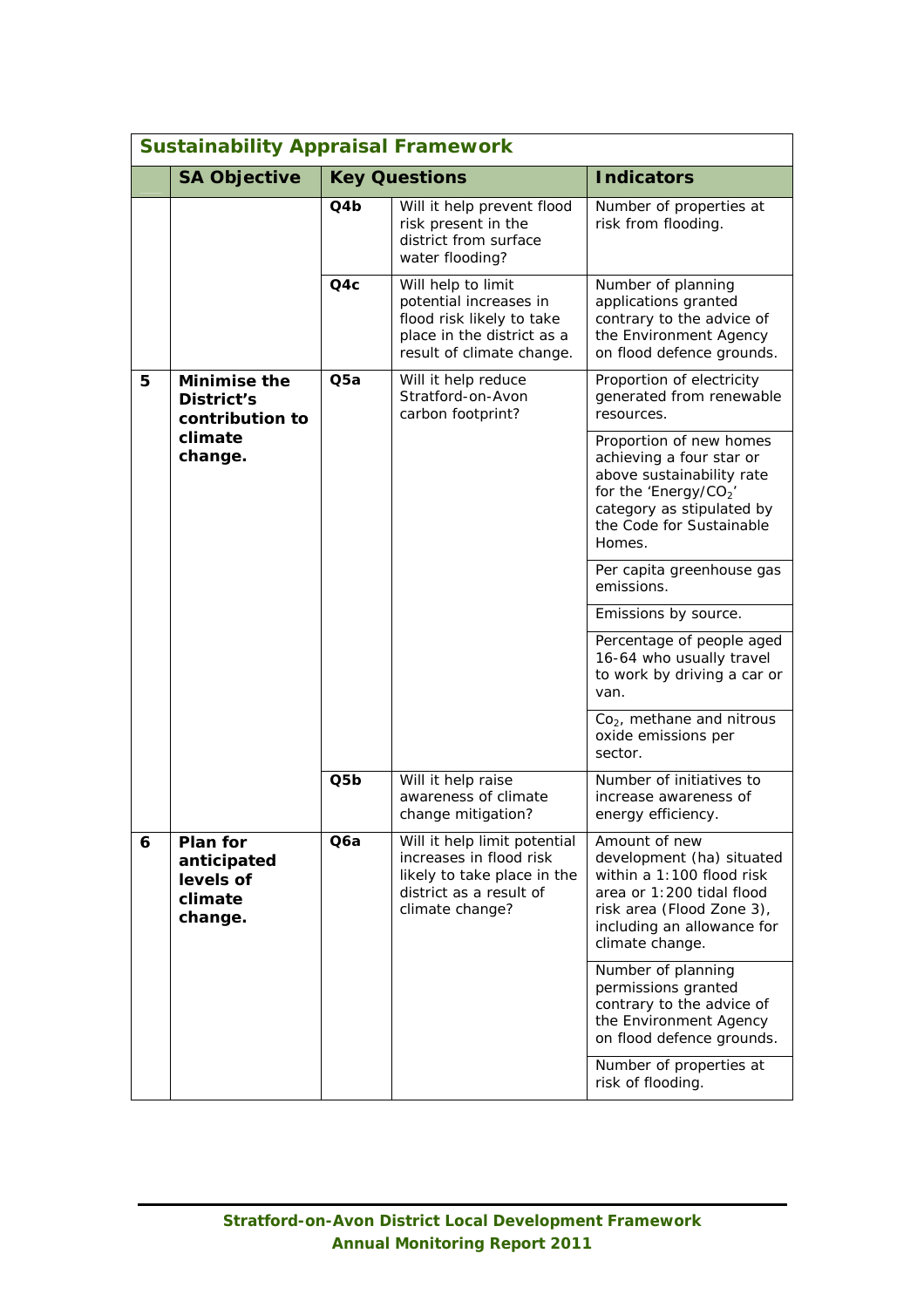|   | <b>Sustainability Appraisal Framework</b>               |                 |                                                                                                                                                             |                                                                                                                                                                                                 |
|---|---------------------------------------------------------|-----------------|-------------------------------------------------------------------------------------------------------------------------------------------------------------|-------------------------------------------------------------------------------------------------------------------------------------------------------------------------------------------------|
|   | <b>SA Objective</b>                                     |                 | <b>Key Questions</b>                                                                                                                                        | <b>Indicators</b>                                                                                                                                                                               |
|   |                                                         | Q6 <sub>b</sub> | Will it encourage the<br>development of buildings<br>prepared for the impacts<br>of climate change?                                                         | % of developments<br>meeting the minimum<br>standards for the 'Surface<br>Water Run-Off' and<br>'Surface Water<br>Management' categories in<br>the Code for Sustainable<br>Homes.               |
|   |                                                         |                 |                                                                                                                                                             | Thermal efficiency of new<br>and retro fitted<br>development. % planning<br>permissions for projects<br>designed with passive<br>solar design, building<br>orientation, natural<br>ventilation. |
|   |                                                         |                 |                                                                                                                                                             | Number of planning<br>permissions incorporating<br>SUDS.                                                                                                                                        |
|   |                                                         | Q6c             | Will it retain existing<br>green infrastructure and<br>promote the expansion<br>of green infrastructure to<br>help facilitate climate<br>change adaptation? | Amount of green space<br>created per capita.                                                                                                                                                    |
| 7 | <b>Protect and</b><br>conserve<br>natural<br>resources. | Q7a             | Will it include measures<br>to limit water<br>consumption?                                                                                                  | Average domestic water<br>consumption (litres per<br>head per day).                                                                                                                             |
|   |                                                         | Q7b             | Will it safeguard the<br>district's mineral<br>resources for future use?                                                                                    | Area of land with potential<br>for minerals use sterilised.                                                                                                                                     |
|   |                                                         | Q7c             | Will it utilise derelict,<br>degraded or under-used                                                                                                         | % of dwellings built on<br>previously developed land.                                                                                                                                           |
|   |                                                         |                 | land?                                                                                                                                                       | Previously developed land<br>that has been vacant or<br>derelict for over 5 years.                                                                                                              |
|   |                                                         | Q7d             | Will it lead to the more<br>efficient use of land?                                                                                                          | Housing density in new<br>development average<br>number of dwellings per<br>hectare.                                                                                                            |
|   |                                                         | Q7e             | Will it lead to reduced<br>consumption of materials<br>and resources?                                                                                       | Percentage of commercial<br>buildings meeting BREEAM<br>Very Good Standard or<br>above or equivalent.                                                                                           |
|   |                                                         |                 |                                                                                                                                                             | Percentage of housing<br>developments achieving a<br>4* or above sustainability<br>rating as stipulated by the<br>Code for Sustainable<br>Homes.                                                |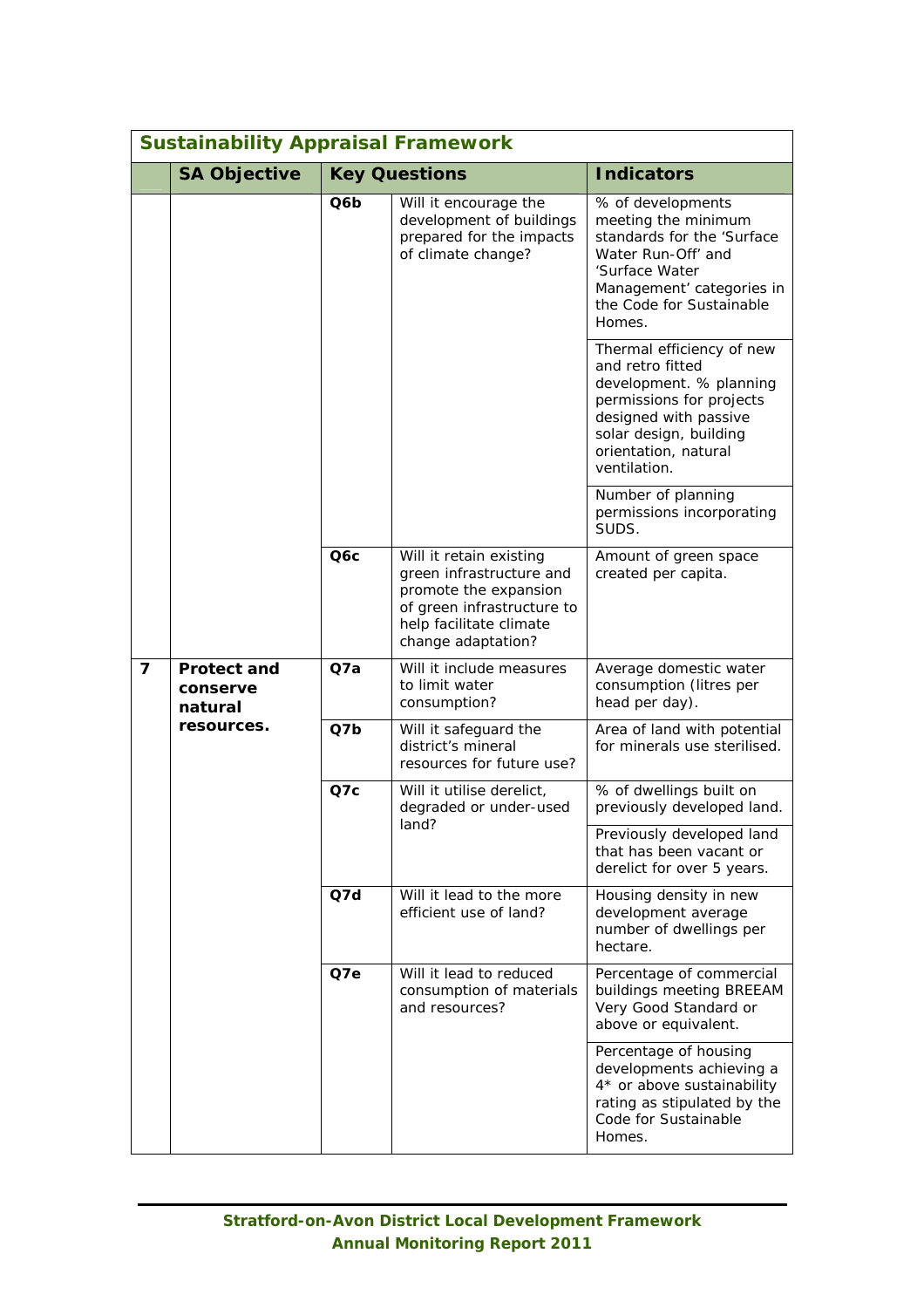|    | <b>Sustainability Appraisal Framework</b>                                                                                                   |                 |                                                                                           |                                                                                                          |
|----|---------------------------------------------------------------------------------------------------------------------------------------------|-----------------|-------------------------------------------------------------------------------------------|----------------------------------------------------------------------------------------------------------|
|    | <b>SA Objective</b>                                                                                                                         |                 | <b>Key Questions</b>                                                                      | <b>Indicators</b>                                                                                        |
|    |                                                                                                                                             | Q7f             | Will it lead to the loss of<br>best and most versatile<br>agricultural land?              | Areas of Grades 1, 2 and<br>3a agricultural land lost to<br>new development.                             |
| 8  | Reduce air, soil<br>and water<br>pollution.                                                                                                 | Q8a             | Will it lead to improved<br>water quality of both<br>surface and groundwater<br>features? | % of watercourses<br>classified as good or very<br>good biological and<br>chemical quality.              |
|    |                                                                                                                                             |                 |                                                                                           | % change of pollution<br>incidents.                                                                      |
|    |                                                                                                                                             | Q8 <sub>b</sub> | Will it lead to improved<br>air quality?                                                  | Number and areas of Air<br>Quality Management<br>Areas.                                                  |
|    |                                                                                                                                             |                 |                                                                                           | No. of days when air<br>pollution is moderate or<br>high for $NO2$ , $SO2$ , $O3$ , CO<br>or $PM_{10}$ . |
|    |                                                                                                                                             | Q8c             | Will it maintain and<br>enhance soil quality?                                             | Area of contaminated land<br>per hectare.                                                                |
|    |                                                                                                                                             |                 |                                                                                           | % of projects (by number<br>and value) involving<br>remediation of any kind.                             |
|    |                                                                                                                                             | Q8d             | Will it reduce the overall<br>amount of diffuse<br>pollution to air, water<br>and soil?   | % change in pollution<br>incidents.                                                                      |
| 9  | <b>Reduce waste</b><br>generation and<br>disposal, and                                                                                      | Q9a             | Will it provide facilities<br>for the separation and<br>recycling of waste?               | Type and capacity of<br>waste management<br>facilities.                                                  |
|    | achieve the<br>sustainable<br>management                                                                                                    |                 |                                                                                           | Household waste (a)<br>arisings and (b) recycled<br>or composted.                                        |
|    | of waste.                                                                                                                                   | Q9b             | Will it encourage the use<br>of recycled materials in<br>construction?                    | Reuse of recycled<br>materials from former<br>building stock and other<br>sources.                       |
| 10 | Improve the<br>efficiency of<br>transport<br>networks by                                                                                    | Q10a            | Will it reduce the need to<br>travel?                                                     | Percentage of completed<br>significant local service<br>developments located<br>within a defined centre. |
|    | increasing the<br>proportion of<br>travel by<br>sustainable<br>modes and by<br>promoting<br>policies which<br>reduce the<br>need to travel. |                 |                                                                                           | Average distance (km)<br>travelled to fixed place of<br>work.                                            |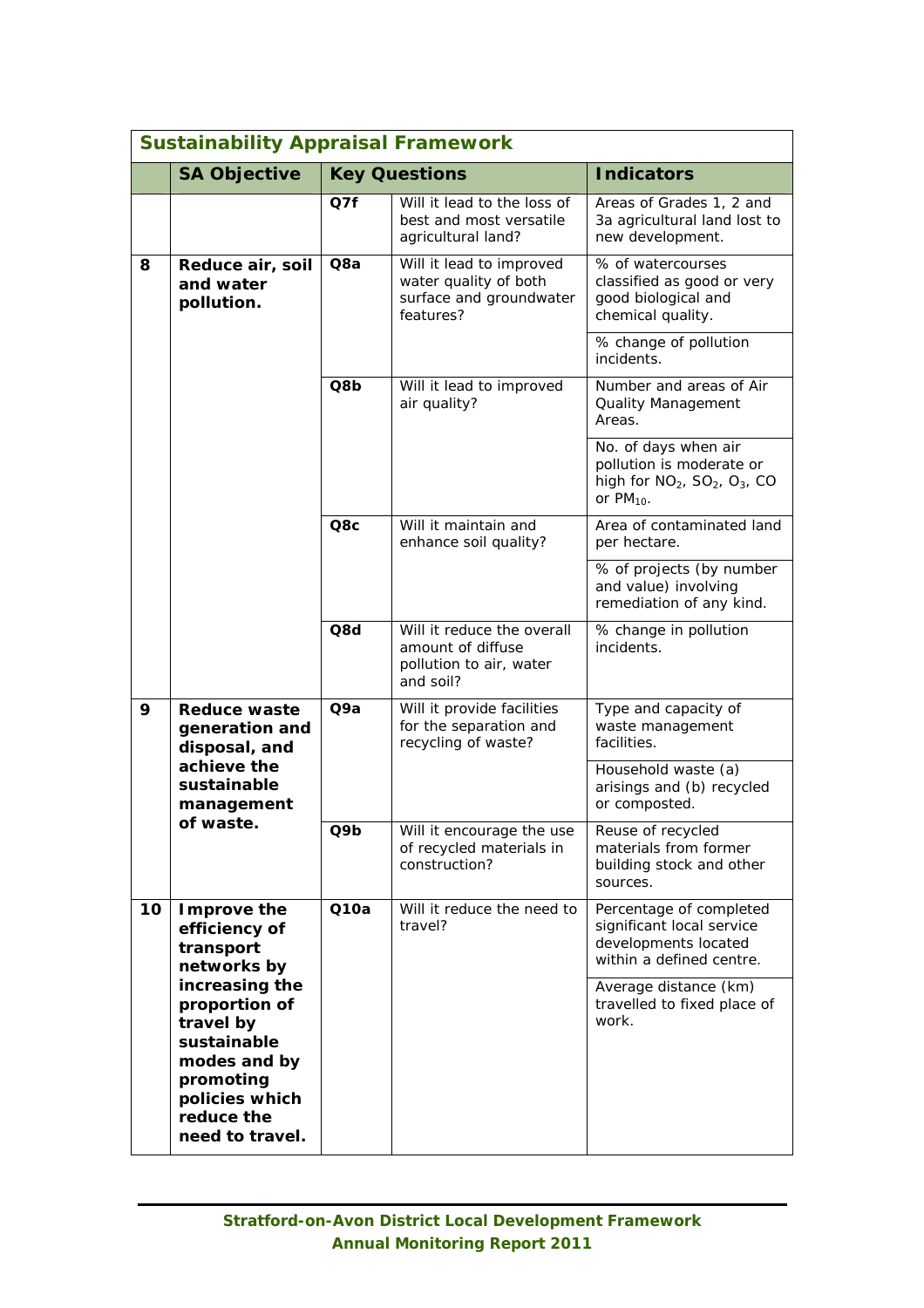| <b>Sustainability Appraisal Framework</b> |                                                           |                      |                                                                                                 |                                                                                                                                                                                             |  |
|-------------------------------------------|-----------------------------------------------------------|----------------------|-------------------------------------------------------------------------------------------------|---------------------------------------------------------------------------------------------------------------------------------------------------------------------------------------------|--|
|                                           | <b>SA Objective</b>                                       | <b>Key Questions</b> |                                                                                                 | <b>Indicators</b>                                                                                                                                                                           |  |
|                                           |                                                           |                      |                                                                                                 | Percentage of new<br>residential development<br>within 30 minutes public<br>transport time of a GP,<br>hospital, primary and<br>secondary school,<br>employment and major<br>health centre. |  |
|                                           |                                                           |                      |                                                                                                 | Percentage of residents<br>surveyed finding it easy to<br>access key local services.                                                                                                        |  |
|                                           |                                                           | Q10 <sub>b</sub>     | Will it encourage walking<br>and cycling?                                                       | Percentage of people aged<br>16-64 who usually travel<br>to work by bicycle or on<br>foot.                                                                                                  |  |
|                                           |                                                           |                      |                                                                                                 | Proportion of new<br>development providing<br>cycle parking.                                                                                                                                |  |
|                                           |                                                           | Q10c                 | Will it reduce car use?                                                                         | Percentage of people aged<br>16-64 who usually travel<br>to work by driving a car or<br>van.                                                                                                |  |
|                                           |                                                           | Q10d                 | Will it encourage the use<br>of public transport?                                               | Percentage of people aged<br>16-64 who usually travel<br>to work by bus or train.                                                                                                           |  |
|                                           |                                                           |                      |                                                                                                 | Number of journeys made<br>by bus per annum.                                                                                                                                                |  |
|                                           |                                                           |                      |                                                                                                 | Percentage of<br>development in<br>urban/rural areas within<br>400m or 5 minutes walk<br>of half hourly bus service.                                                                        |  |
|                                           |                                                           |                      |                                                                                                 | Number of journeys made<br>by train per annum.                                                                                                                                              |  |
|                                           |                                                           | Q10e                 | Will provide adequate<br>means of access by a<br>range of sustainable<br>transport means?       | Distance of new<br>development to existing or<br>proposed public transport<br>routes.                                                                                                       |  |
|                                           |                                                           |                      |                                                                                                 | Provision of new walking<br>and cycling links to<br>accompany new<br>development.                                                                                                           |  |
|                                           |                                                           | Q10f                 | Will it help limit HGV<br>traffic flows?                                                        | HGV traffic flows.                                                                                                                                                                          |  |
| 11                                        | Reduce<br>barriers for<br>those living in<br>rural areas. | Q11a                 | Will it increase provision<br>of local services and<br>facilities and reduce<br>centralisation? | Percentage of residents<br>surveyed finding it easy to<br>access key local services.                                                                                                        |  |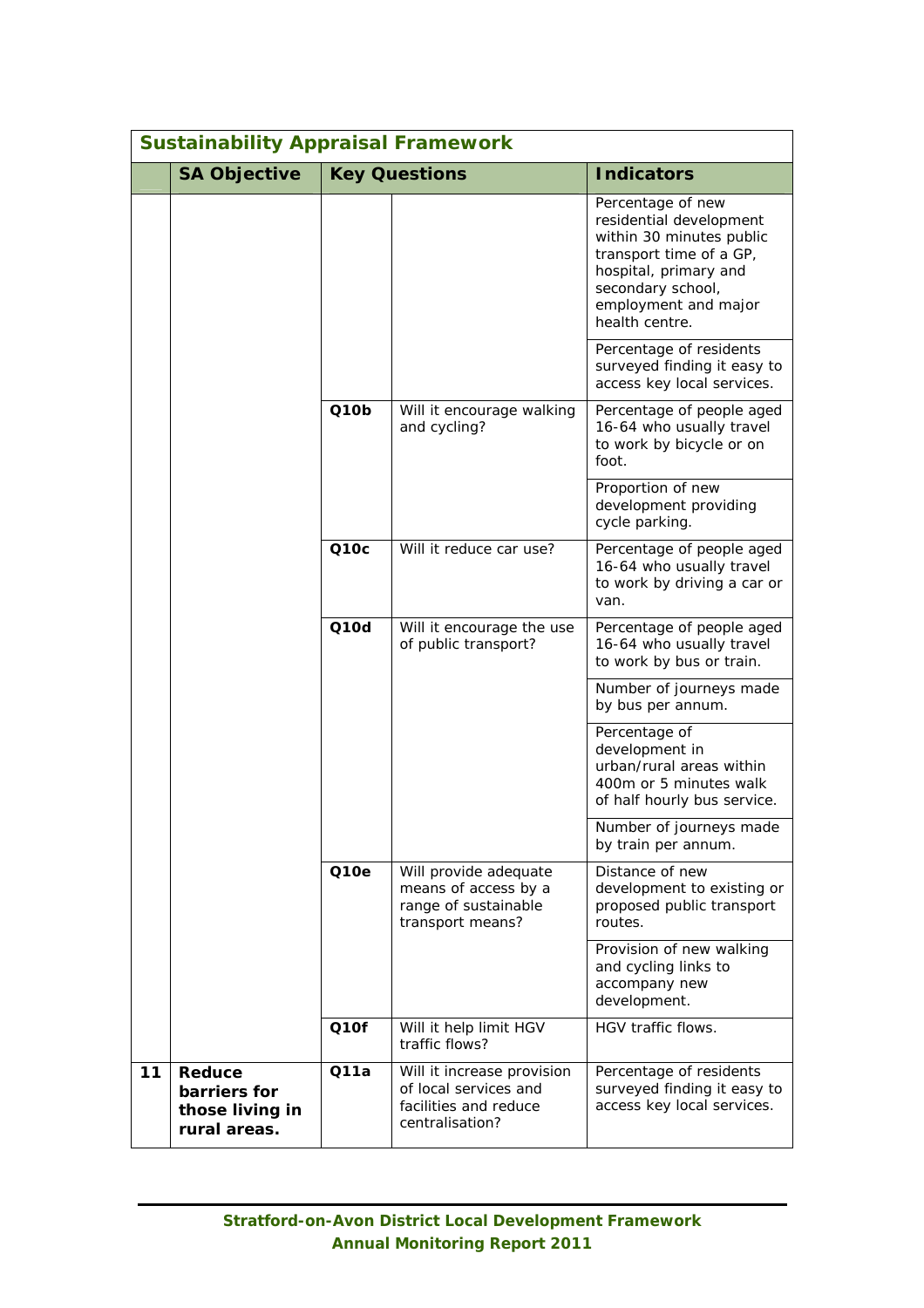| <b>Sustainability Appraisal Framework</b> |                                                                                           |                                                                                                                                        |                                                                                                                      |                                                                                                                                                        |  |
|-------------------------------------------|-------------------------------------------------------------------------------------------|----------------------------------------------------------------------------------------------------------------------------------------|----------------------------------------------------------------------------------------------------------------------|--------------------------------------------------------------------------------------------------------------------------------------------------------|--|
|                                           | <b>SA Objective</b>                                                                       |                                                                                                                                        | <b>Key Questions</b>                                                                                                 | <b>Indicators</b>                                                                                                                                      |  |
|                                           |                                                                                           | Q11b                                                                                                                                   | Will it improve<br>accessibility by a range<br>of transport modes to<br>services and facilities<br>from rural areas? | Percentage of rural<br>households within 800m<br>of an hourly or better bus<br>service.                                                                |  |
|                                           |                                                                                           | Q11c                                                                                                                                   | Will it support the<br>provision of affordable<br>housing in rural areas?                                            | Affordable housing<br>completions in rural areas.                                                                                                      |  |
| 12                                        | <b>Protect the</b><br>integrity of the<br>district's<br>countryside.                      | Q12a                                                                                                                                   | Will it prevent the<br>degradation of land on<br>the urban fringe?                                                   | Area of derelict or<br>underutilised land on the<br>urban fringe.                                                                                      |  |
|                                           |                                                                                           | Q12b                                                                                                                                   | Will it lead to a loss of<br>agricultural land?                                                                      | Area of agricultural land<br>not in use or under active<br>management.                                                                                 |  |
|                                           |                                                                                           | Q12c                                                                                                                                   | Will it safeguard local<br>distinctiveness and<br>identity?                                                          | Application of detailed<br>characterisation studies to<br>new development.                                                                             |  |
| 13                                        | Provide<br>affordable,<br>environment'ly<br>sound and<br>good quality<br>housing for all. | Q13a                                                                                                                                   | Will it ensure all groups<br>have access to decent,<br>appropriate and<br>affordable housing?                        | Affordable housing<br>completions.                                                                                                                     |  |
|                                           |                                                                                           | Q13b                                                                                                                                   | Will it identify an<br>appropriate supply of<br>land for new housing?                                                | Net additional dwellings<br>for the current year.                                                                                                      |  |
|                                           |                                                                                           | Q13c<br>Will it ensure that all<br>new development<br>contributes to local<br>distinctiveness and<br>improve the local<br>environment? |                                                                                                                      | Number of major housing<br>applications refused on<br>design grounds.                                                                                  |  |
|                                           |                                                                                           |                                                                                                                                        | <b>Accessible Natural</b><br>Greenspace.                                                                             |                                                                                                                                                        |  |
|                                           |                                                                                           | Q13d                                                                                                                                   | Will it meet the building<br>specification guidance in<br>the Code for Sustainable<br>Homes? (DCLG)                  | Percentage of housing<br>developments achieving a<br>4* or above sustainability<br>rating as stipulated by the<br>Code for Sustainable<br>Development. |  |
|                                           |                                                                                           | Q13e                                                                                                                                   | Will it reduce the number<br>of households on the<br>Housing Register?                                               | Number of households on<br>the Housing Register.                                                                                                       |  |
| 14                                        | Safeguard and<br>improve<br>community<br>health, safety<br>and well being.                | Q14a                                                                                                                                   | Will it improve access for<br>all to health, leisure and<br>recreational facilities?                                 | Travel time by public<br>transport to nearest<br>health centre and sports<br>facility.                                                                 |  |
|                                           |                                                                                           | Q14b                                                                                                                                   | Will it improve and<br>enhance the District's<br>green infrastructure<br>network?                                    | Area of parks and green<br>space per 1,000 head of<br>population.                                                                                      |  |
|                                           |                                                                                           |                                                                                                                                        |                                                                                                                      | Accessible Natural<br>Greenspace.                                                                                                                      |  |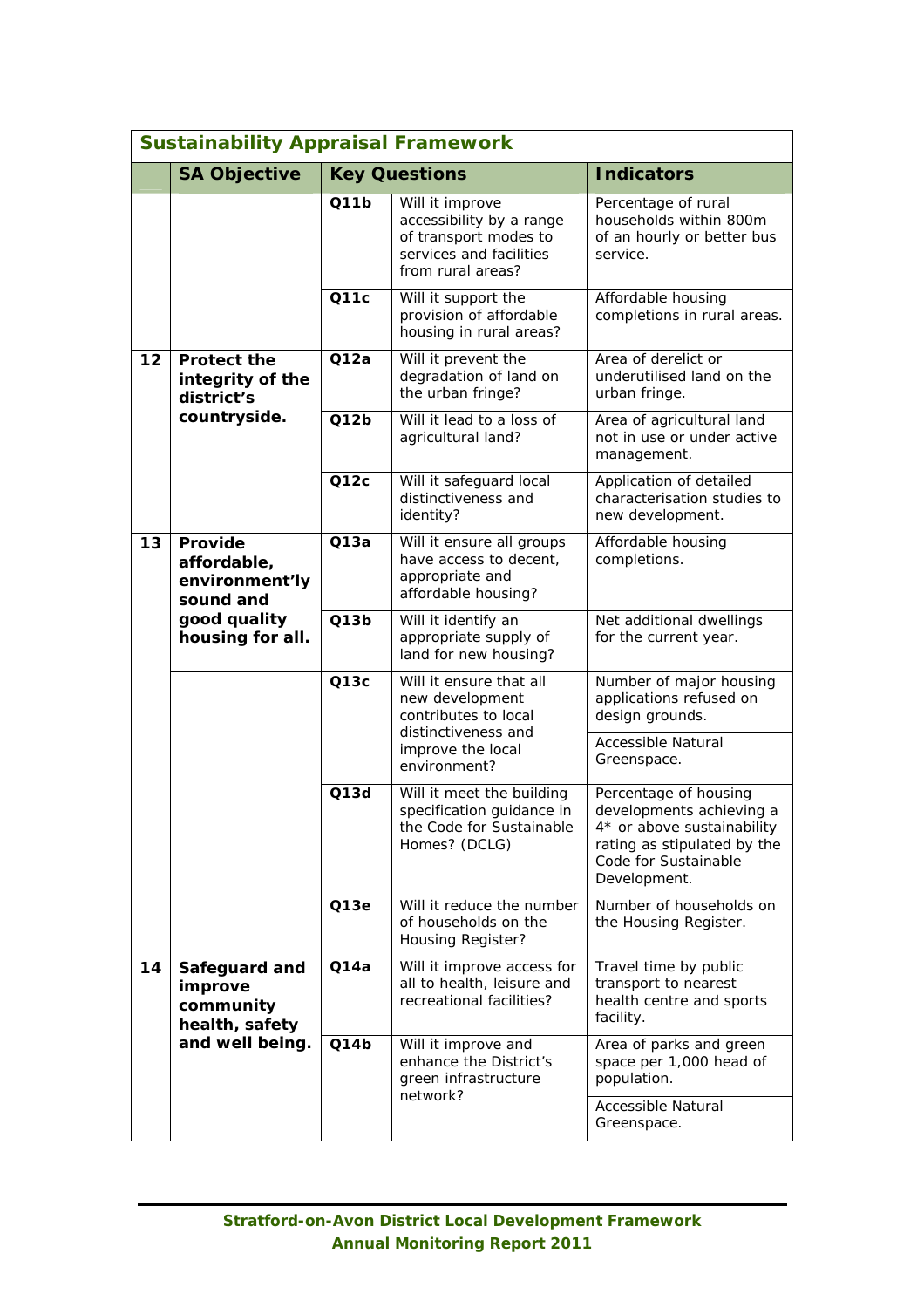| <b>Sustainability Appraisal Framework</b> |                     |                      |                                                                                                                         |                                                                                                                                                                                                     |  |
|-------------------------------------------|---------------------|----------------------|-------------------------------------------------------------------------------------------------------------------------|-----------------------------------------------------------------------------------------------------------------------------------------------------------------------------------------------------|--|
|                                           | <b>SA Objective</b> | <b>Key Questions</b> |                                                                                                                         | <b>Indicators</b>                                                                                                                                                                                   |  |
|                                           |                     |                      |                                                                                                                         | Areas of playing fields and<br>sports pitches.                                                                                                                                                      |  |
|                                           |                     |                      |                                                                                                                         | Amount of land needed to<br>rectify deficiencies in Open<br>Space Standards.                                                                                                                        |  |
|                                           |                     |                      |                                                                                                                         | Percentage of eligible<br>open spaces managed to<br>green flag award<br>standard.                                                                                                                   |  |
|                                           |                     |                      |                                                                                                                         | Percentage of residents<br>that are satisfied with the<br>quantity/quality of open<br>space.                                                                                                        |  |
|                                           |                     | Q14c                 | Will it improve long term<br>health?                                                                                    | Life expectancy at birth.                                                                                                                                                                           |  |
|                                           |                     |                      |                                                                                                                         | Standardised mortality<br>rates.                                                                                                                                                                    |  |
|                                           |                     | Q14d                 | Will it ensure that risks<br>to human heath and the<br>environment from<br>contamination are<br>identified and removed? | Areas of contaminated<br>$land (ha)$ .                                                                                                                                                              |  |
|                                           |                     | Q14e                 | Will it encourage healthy<br>and active lifestyles?                                                                     | % of adults $(16+)$<br>participating in at least 30<br>minutes of moderate<br>intensity sport and active<br>recreation (including<br>recreational walking) on<br>three or more days of the<br>week. |  |
|                                           |                     |                      |                                                                                                                         | The number of sports<br>pitches available to the<br>public per 1,000<br>population.                                                                                                                 |  |
|                                           |                     | Q14f                 | Will it reduce obesity?                                                                                                 | Percentage of adult<br>population classified as<br>obese.                                                                                                                                           |  |
|                                           |                     | Q14g                 | Does it consider the<br>needs of the district's<br>growing elderly<br>population?                                       | Percentage of older people<br>being supported<br>intensively to live at<br>home.                                                                                                                    |  |
|                                           |                     | Q14h                 | Will it enable<br>communities to influence<br>the decisions that affect<br>their neighbourhoods<br>and quality of life? | Percentage of adults<br>surveyed who feel they<br>can influence decisions<br>affecting their own local<br>area.                                                                                     |  |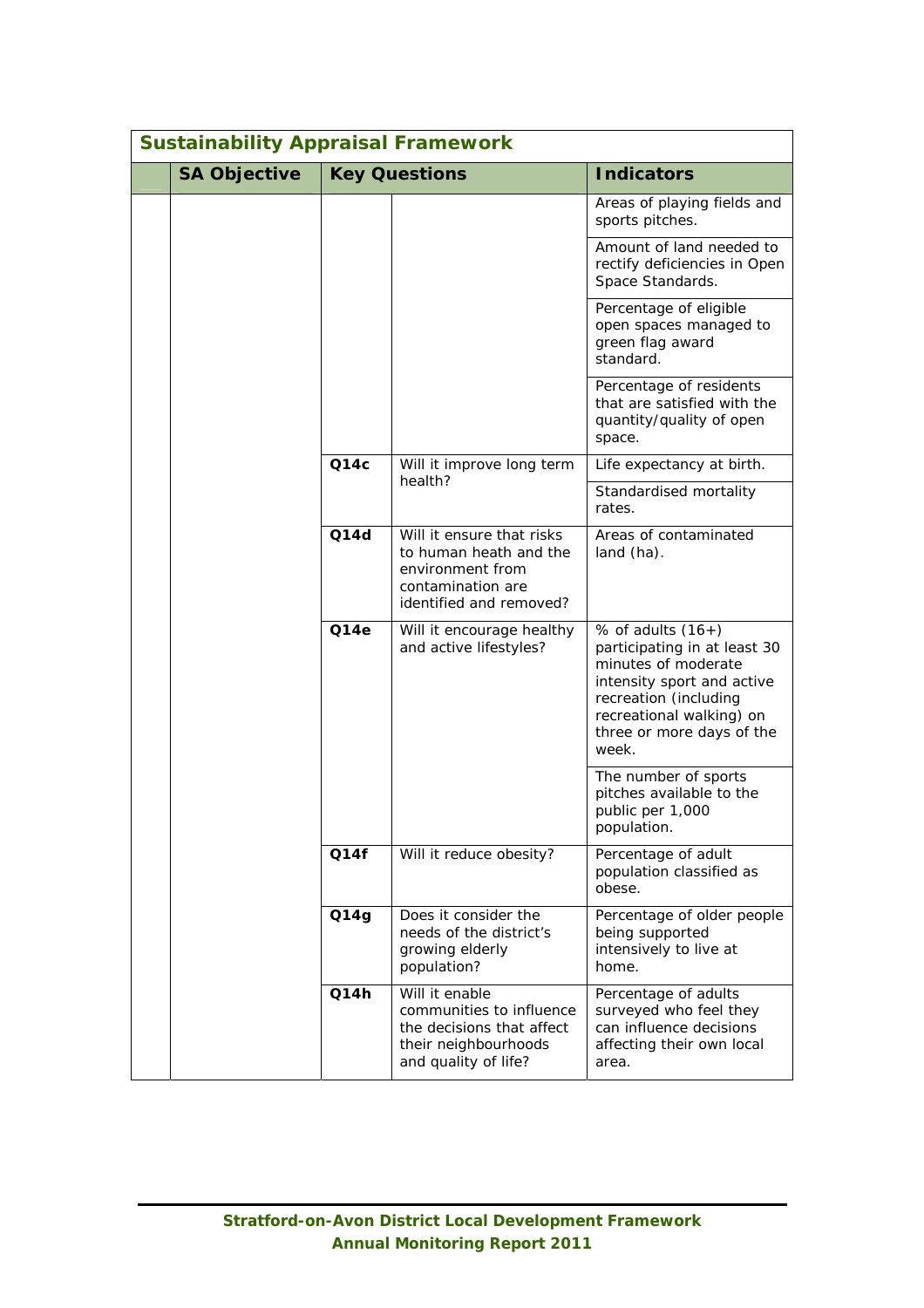| <b>Sustainability Appraisal Framework</b> |                                                                                                                                                               |      |                                                                                                                                                                                                  |                                                                                                         |  |
|-------------------------------------------|---------------------------------------------------------------------------------------------------------------------------------------------------------------|------|--------------------------------------------------------------------------------------------------------------------------------------------------------------------------------------------------|---------------------------------------------------------------------------------------------------------|--|
|                                           | <b>SA Objective</b>                                                                                                                                           |      | <b>Key Questions</b>                                                                                                                                                                             | <b>Indicators</b>                                                                                       |  |
|                                           |                                                                                                                                                               | Q14i | Will it improve the<br>satisfaction of people<br>with their neighbourhood<br>as a place to live?                                                                                                 | % of respondents very or<br>fairly satisfied with their<br>neighbourhood.                               |  |
|                                           |                                                                                                                                                               | Q14j | Will it reduce crime and<br>the fear of crime?                                                                                                                                                   | Indices of Multiple<br>Deprivation: Crime<br>domain.                                                    |  |
|                                           |                                                                                                                                                               | Q14k | Will it reduce deprivation<br>in the district?                                                                                                                                                   | Indices of Multiple<br>Deprivation                                                                      |  |
|                                           |                                                                                                                                                               | Q14I | Will it improve road<br>safety?                                                                                                                                                                  | Number of people killed or<br>seriously injured on the<br>roads per year.                               |  |
| 15                                        | Develop a<br>dynamic,<br>diverse and<br>knowledge<br>based<br>economy that<br>excels in<br>innovation<br>with higher<br>value, lower<br>impact<br>activities. | Q15a | Will it ensure that new<br>employment, office,<br>retail and leisure<br>developments are in<br>locations that are<br>accessible to those who<br>will use them by a choice<br>of transport modes? | Proportion of residential<br>development within 30<br>minutes public transport<br>time of key services. |  |
|                                           |                                                                                                                                                               | Q15b | Will it help ensure an<br>adequate supply of<br>employment land?                                                                                                                                 | Hectares of new<br>employment land<br>provision.                                                        |  |
|                                           |                                                                                                                                                               | Q15c | Will it support or<br>encourage new business<br>sectors?                                                                                                                                         | Number of start-up<br>businesses in the<br>environmental and social<br>enterprise sector.               |  |
|                                           |                                                                                                                                                               |      |                                                                                                                                                                                                  | Expenditure on Research<br>and Development as the<br>proportion of Gross Value<br>Added (GVA).          |  |
|                                           |                                                                                                                                                               | Q15d | Will it support the visitor<br>economy?                                                                                                                                                          | Visitor numbers                                                                                         |  |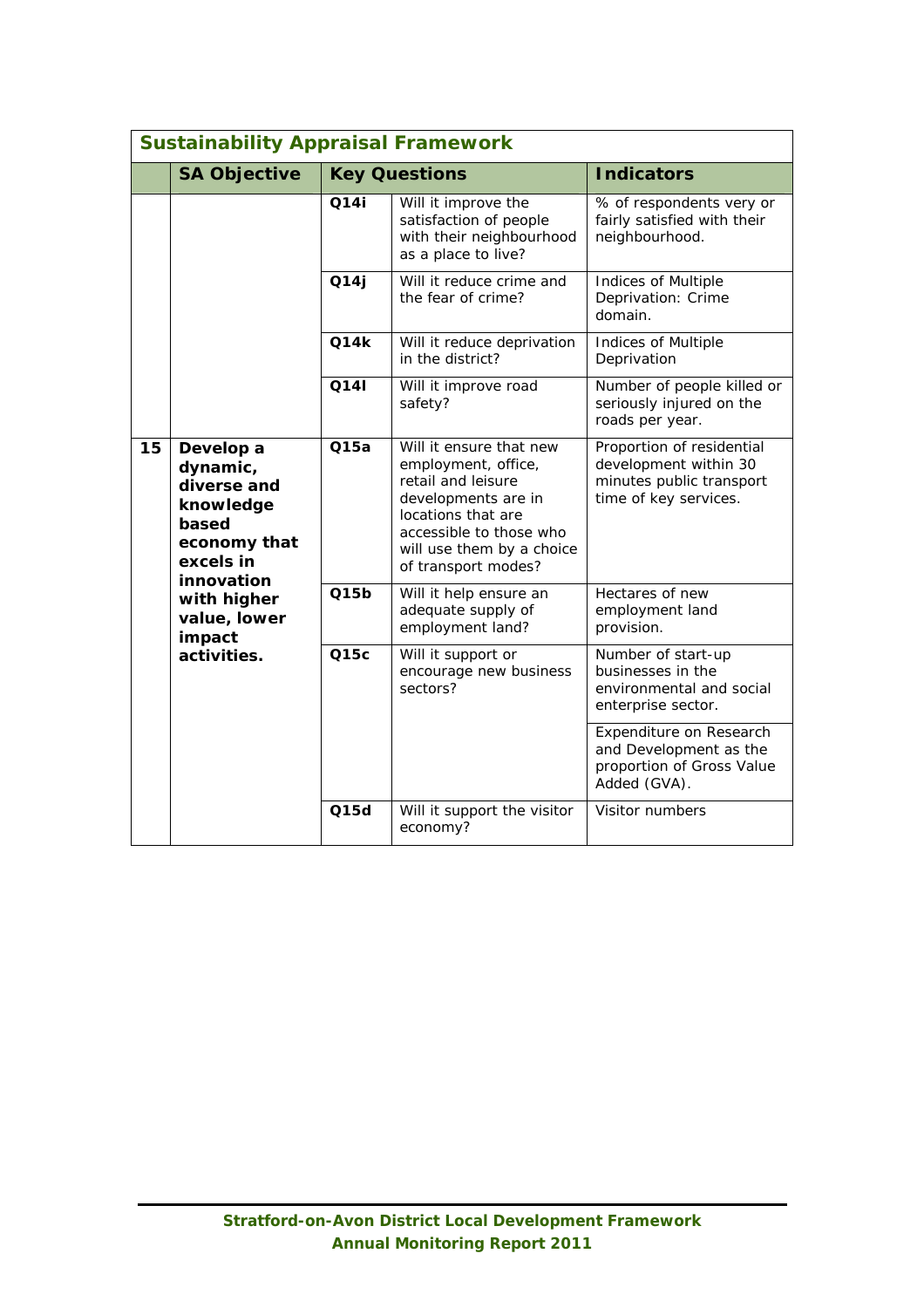**Stratford-on-Avon District Local Development Framework Annual Monitoring Report 2011**